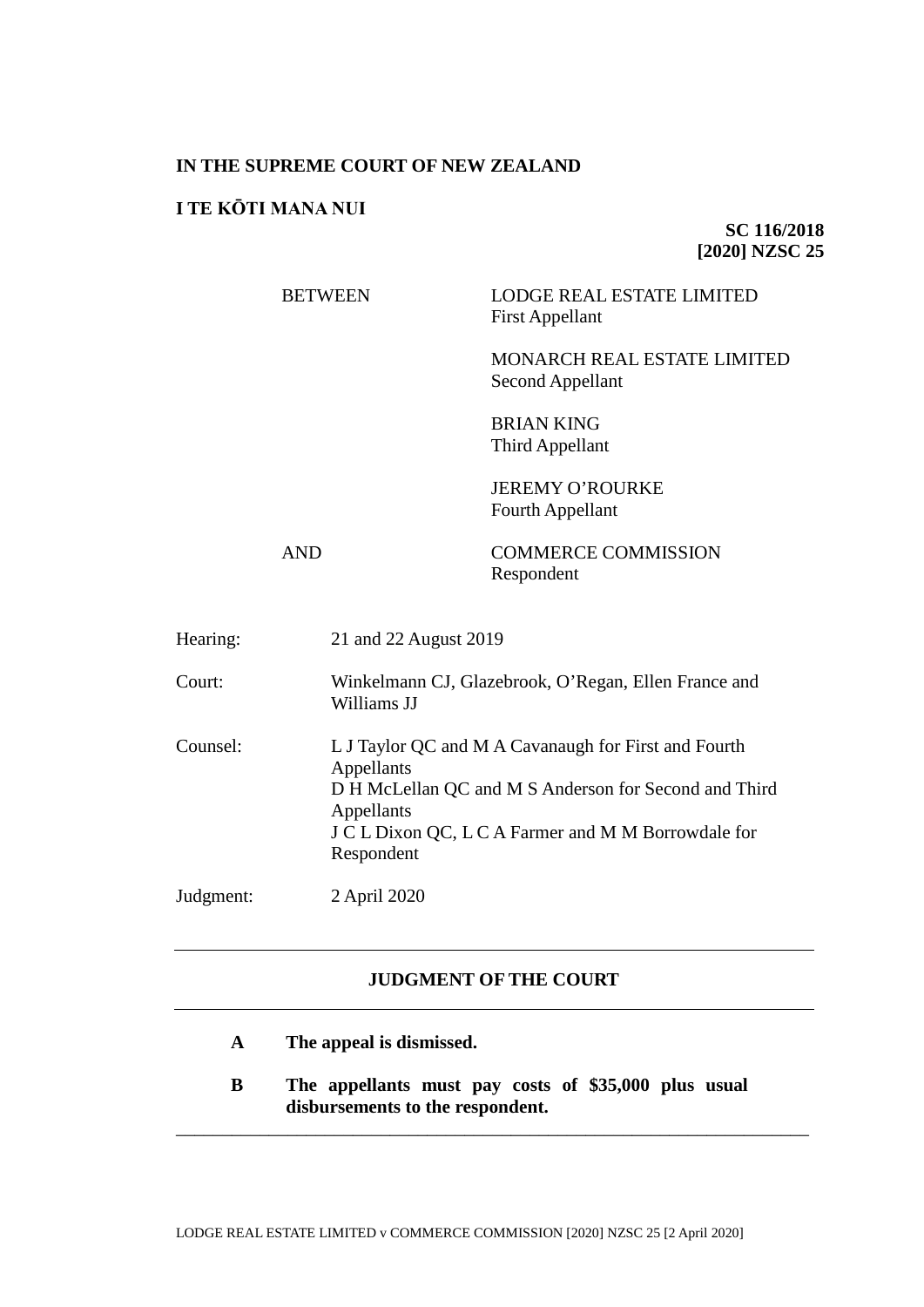# **REASONS** (Given by O'Regan J)

# **Table of Contents**

|                                                                  | Para No. |  |
|------------------------------------------------------------------|----------|--|
| <b>Introduction</b>                                              | $[1]$    |  |
| <b>Issues</b>                                                    | [6]      |  |
| The facts                                                        | $[7]$    |  |
| The law                                                          | $[24]$   |  |
| Did the Hamilton agencies enter into an arrangement or arrive at |          |  |
| an understanding?                                                | $[28]$   |  |
| The legal test                                                   | $[29]$   |  |
| <b>High Court</b>                                                | $[42]$   |  |
| <b>Court of Appeal</b>                                           | $[44]$   |  |
| Appellants' argument                                             | $[48]$   |  |
| Our approach                                                     | $[50]$   |  |
| The factual findings                                             | $[59]$   |  |
| <b>High Court</b>                                                | [62]     |  |
| <b>Court of Appeal</b>                                           | [68]     |  |
| Appellants' criticisms of the Court of Appeal judgment           | $[74]$   |  |
| Our assessment                                                   | [86]     |  |
| Did the Hamilton agencies give effect to the arrangement?        |          |  |
| Did the arrangement have the proscribed purpose or effect?       | [112]    |  |
| Appellants' argument                                             | [117]    |  |
| Vendor funding                                                   | [118]    |  |
| Reliance on overseas cases                                       | [127]    |  |
| Failure to undertake analysis of effect?                         | [137]    |  |
| <b>Exceptions permitted</b>                                      | [139]    |  |
| Small proportion of overall price                                | [149]    |  |
| Departing from the High Court's findings of fact                 | [162]    |  |
| Effect                                                           | [163]    |  |
| Purpose                                                          | [172]    |  |
| <b>Result</b>                                                    | [179]    |  |
| <b>Costs</b>                                                     | $[180]$  |  |

# **Introduction**

<span id="page-1-0"></span>[1] In September 2013, representatives of a number of Hamilton real estate agencies met to discuss a development that affected all of them. A similar meeting took place in October 2013. The development was the proposal by Trade Me Property, a division of Trade Me Ltd (Trade Me), to change its policies for charging for standard residential listings on its website, trademe.co.nz/property. The Commerce Commission alleged that as a result of these meetings, the agencies entered into a price fixing arrangement in breach of s 30 of the Commerce Act 1986.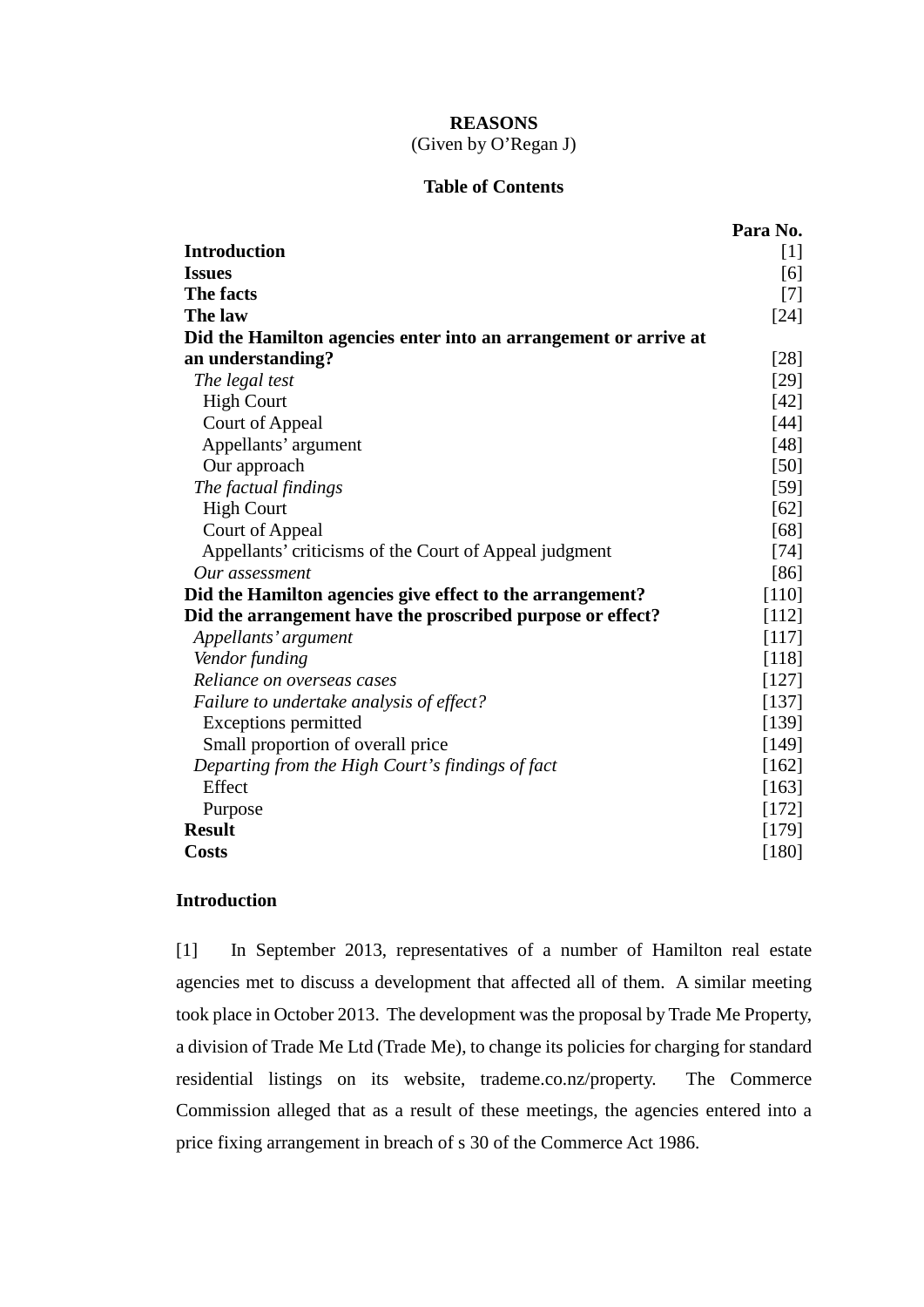[2] The Commission commenced proceedings against the agencies and some of their principals, seeking pecuniary penalties. A number of agencies admitted liability and paid pecuniary penalties. The appellants – Lodge Real Estate Ltd (Lodge), its principal Jeremy O'Rourke, Monarch Real Estate Ltd (Monarch) and its principal Brian King – denied liability.<sup>1</sup>

<span id="page-2-0"></span>[3] The Commission's claim against the appellants failed in the High Court.<sup>2</sup> The High Court Judge, Jagose J, found that the agencies which were represented at the September meeting had entered into an arrangement or arrived at an understanding and had given effect to that arrangement or understanding.<sup>3</sup> However, he found that the arrangement or understanding between the agencies did not have the purpose or effect of fixing, controlling or maintaining the price for the services provided by the agencies in competition with each other.<sup>4</sup>

<span id="page-2-1"></span>[4] The Commission appealed to the Court of Appeal. The appellants (the respondents in the Court of Appeal) supported the High Court judgment on the ground that the High Court Judge had been wrong to find that they had entered into or given effect to an arrangement or understanding. So the Court of Appeal addressed all aspects of the High Court decision. The Court of Appeal upheld the High Court's finding that the appellants had entered into an arrangement or arrived at an understanding and had given effect to that arrangement or understanding.<sup>5</sup> However, the Court of Appeal concluded that the arrangement or understanding did, in fact, have the purpose of fixing, controlling or maintaining the price of the relevant services.<sup>6</sup> It therefore allowed the appeal and remitted the matter to the High Court for the determination of the pecuniary penalties to be imposed.<sup>7</sup>

<sup>&</sup>lt;sup>1</sup> Some of the documents filed in the High Court refer to "Lodge Real Estate (Hamilton) Ltd", but that is not the name used in the judgments of the Courts below or the documents filed on behalf of the first appellant in this Court. We will follow the names used in the Courts below.

<sup>&</sup>lt;sup>2</sup> *Commerce Commission v Lodge Real Estate Ltd* [2017] NZHC 1497 [HC judgment].

At [193] and [200].

 $4$  At [234].

<sup>5</sup> *Commerce Commission v Lodge Real Estate Ltd* [2018] NZCA 523, [2019] 2 NZLR 168 (Asher, Brown and Gilbert JJ) [CA judgment] at [70] and [74].

 $6$  At [93].

At [115] and [118].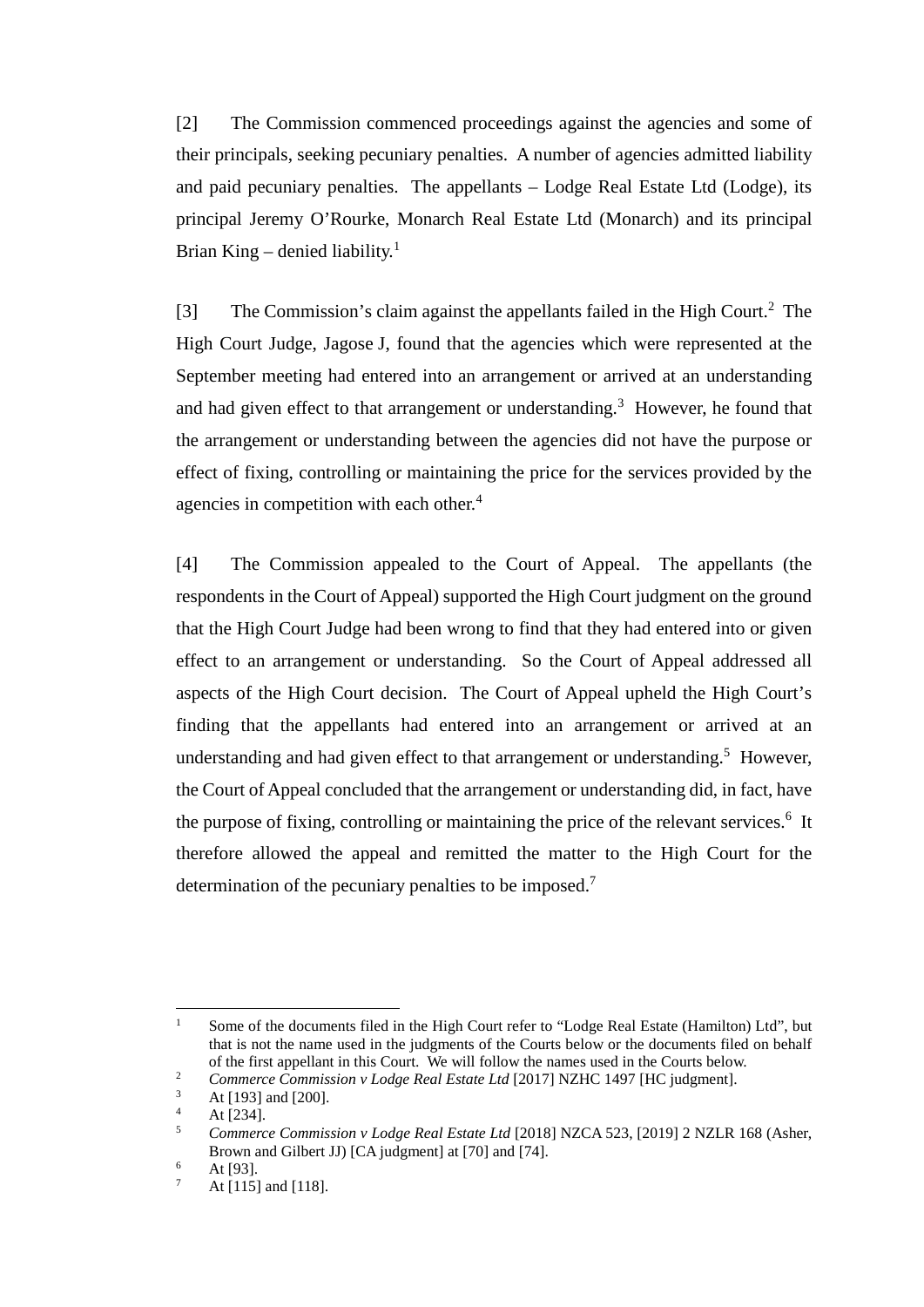[5] This Court gave leave to the appellants to appeal to this Court against the Court of Appeal's decision.<sup>8</sup> The approved question was whether the Court of Appeal should have allowed the Commission's appeal to that Court. However, the grant of leave excluded two specific grounds on which leave had been sought.<sup>9</sup>

#### **Issues**

<span id="page-3-0"></span>[6] The issues before this Court are the same as those before the High Court and Court of Appeal. They are:

- (a) Did the appellants enter into an arrangement or arrive at an understanding and give effect to that arrangement or understanding?
- (b) If so, did the arrangement or understanding have the purpose, effect or likely effect of fixing, controlling or maintaining the price of services provided by the appellants in competition with each other?

## **The facts**

<span id="page-3-1"></span>[7] Both Lodge and Monarch are significant real estate agencies in Hamilton. At the relevant time, they had market shares of approximately 35 per cent and 28 per cent respectively. Monarch is a franchisee of Harcourts while Lodge is a member of the New Zealand Realtors Network (NZRN), a network of geographically separate real estate agencies. The other agencies represented at the meetings in September and October 2013 were Lugton's Ltd (an independent agency) (Lugton's), Online Realty Ltd (a franchisee of Ray White) (Online) and Success Realty Ltd (a franchisee of Bayleys) (Success). Lugton's had about a 23 per cent market share in the Hamilton real estate market while Online and Success had smaller (single figure) percentages of the market. Other real estate agencies in Hamilton that were not represented at the meeting were Eves Realty (a sister company of Success) (Eves) and George Boyes & Company Ltd (a franchisee of LJ Hooker).

*Lodge Real Estate Ltd v Commerce Commission* [2019] NZSC 28.<br>The issues excluded from the grant of leave were: whether the Commerce Commission's pleading accurately described the essence of its claims as found to exist by the High Court Judge; and whether the Court of Appeal's decision to uphold the High Court Judge's ruling that the evidence of James Mellsop, an economist, be excluded (which had been an element of the appellants' crossappeal to the Court of Appeal).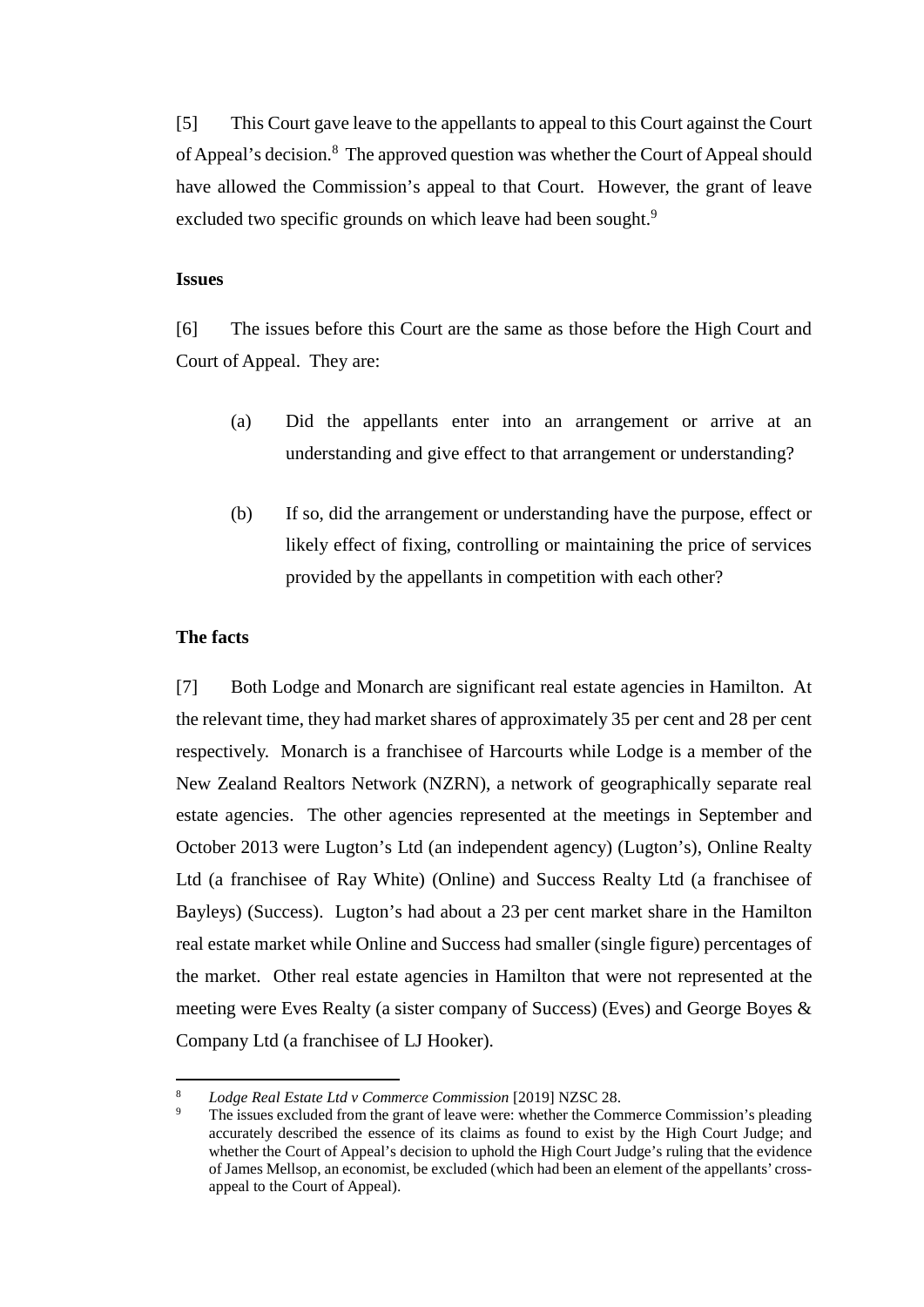[8] Lugton's, Success and Online all accepted liability for price fixing and have paid substantial pecuniary penalties.<sup>10</sup>

[9] The Court of Appeal referred to the agencies represented at the meetings (Lodge, Monarch, Lugton's, Success and Online) as "the Hamilton agencies" and we will do likewise.

[10] The Hamilton agencies are competitors in the market for selling residential real estate in the Hamilton area for commission. As part of their services in endeavouring to sell property on behalf of the prospective vendor (to whom we will refer as the customer), the agencies undertake promotional and marketing activities which may be provided by the agency itself (listing in its own publication or on its own website) or by third parties (such as newspapers or third party websites, including Trade Me).

[11] The present case concerns the advertising of listed properties on Trade Me, which was, at the relevant time, the most prominent third party website. Trade Me Ltd is a publicly listed company. It provided an online marketplace and other classified advertising services. It also provided a property listing service to prospective vendors and agencies representing them. Another website, realestate.co.nz (a website collectively owned by real estate agencies) also provided a service of listing properties for sale but this was not as comprehensive as Trade Me, which listed properties for customers of agencies as well as private sale vendors who were not represented by an agency.

[12] Trade Me provided both a standard and premium service. The standard listing service involved an advertisement for the property that is listed for sale appearing on the Trade Me website, usually accompanied by photographs. The premium listing service (referred to as a "feature listing") provided greater prominence on the Trade Me website for an additional fee.

[13] Until 2013, Trade Me provided the standard listing service to real estate agencies on a basis which capped the amount payable by the agency in any month.

<sup>&</sup>lt;sup>10</sup> The pecuniary penalties were \$1 million (Lugton's), \$900,000 (Success) and \$1.05 million (Online). As part of their settlement with the Commission, the representatives of each agency present at the 30 September meeting gave evidence for the Commission against the appellants.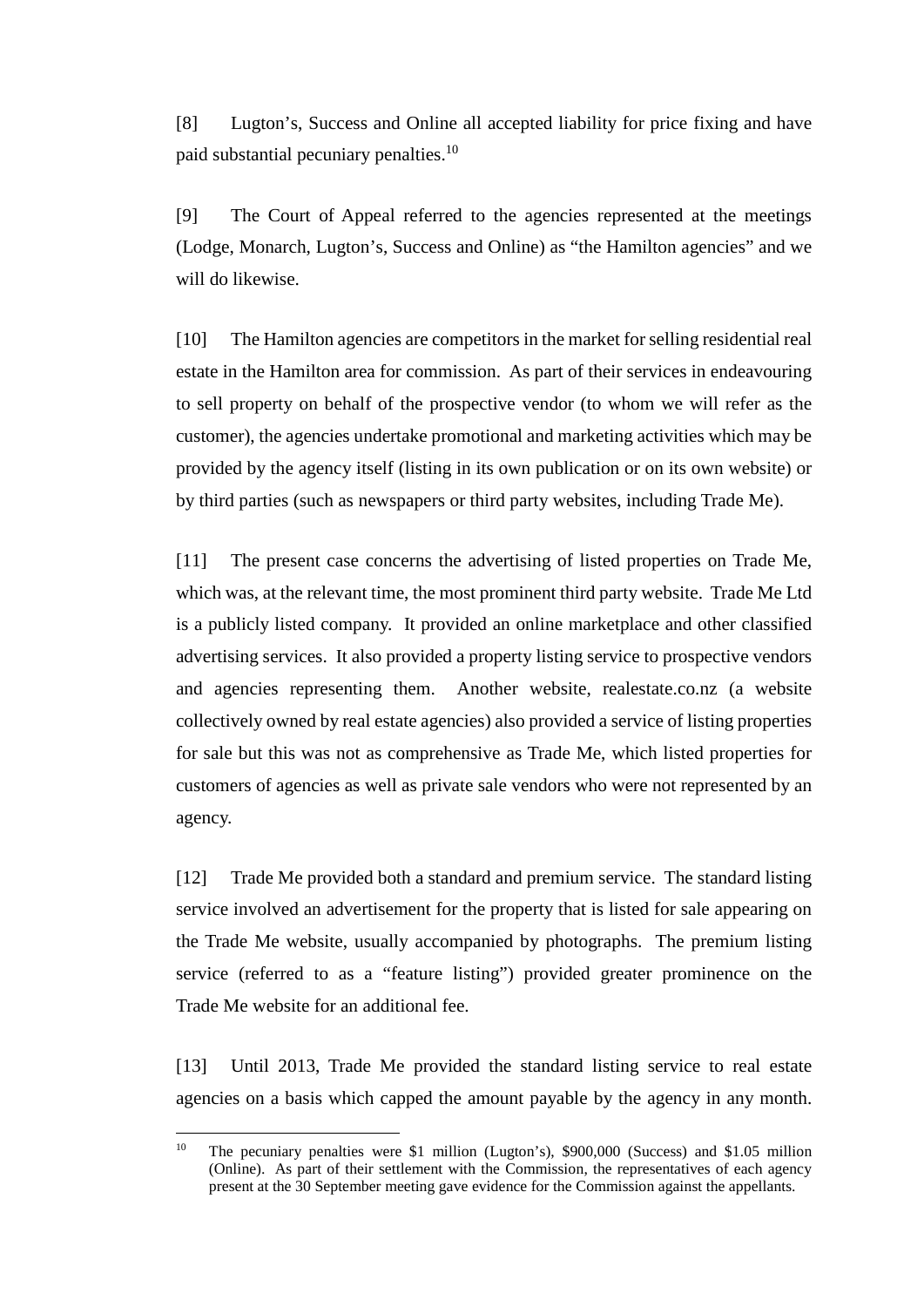Trade Me charged a base monthly amount plus a fee for each listing. But because the cap was set relatively low, all listings after the first five or six were effectively free. Some national real estate agencies and real estate networks had negotiated different deals, but in all cases the cost of standard residential listings on Trade Me was such that it was normal for agencies to absorb the cost. Most agencies had an arrangement with Trade Me that allowed for an automatic upload of real estate listings to the Trade Me website along with the agency's own website and potentially other websites such as realestate.co.nz.

[14] In 2013, Trade Me decided to radically alter its charging policies in a way which it envisaged would lead to substantially increased revenue.

[15] What Trade Me proposed was a fee for each individual standard residential listing of \$199 plus GST. It proposed that this fee be paid by the customer. This included a \$40 commission payable to the real estate agency but this was not seen as appropriate by most agencies. The effective proposed fee was therefore \$159 plus GST per standard listing. This was a proposal made to real estate agencies nationwide, and it provoked an extremely adverse reaction.

[16] The extent of the impact of the proposed new pricing structure is exemplified by the position of both Lodge and Monarch. In Lodge's case, it faced an increase from an annual overall cost for Trade Me standard listings of \$8,000–\$9,000 to one of around \$250,000 if it continued to absorb the cost of standard listings on Trade Me. In Monarch's case, the increase was from approximately \$36,000 to almost \$250,000. The High Court judgment provides greater detail about the impact of Trade Me's proposal on real estate agencies and their reaction to it.<sup>11</sup> Trade Me's communications with real estate agencies about the proposed price increase encouraged agencies to adopt a new approach to Trade Me listings by passing on the cost to customers rather than absorbing it themselves.

[17] After discussions among representatives of agencies that were members of NZRN, Lodge, through Mr O'Rourke, set up a meeting of Hamilton real estate agencies (Lodge is a member of NZRN). Those contacted included Mr King of

<sup>&</sup>lt;sup>11</sup> HC judgment, above [n 2,](#page-2-0) at  $[46]$ – $[82]$ .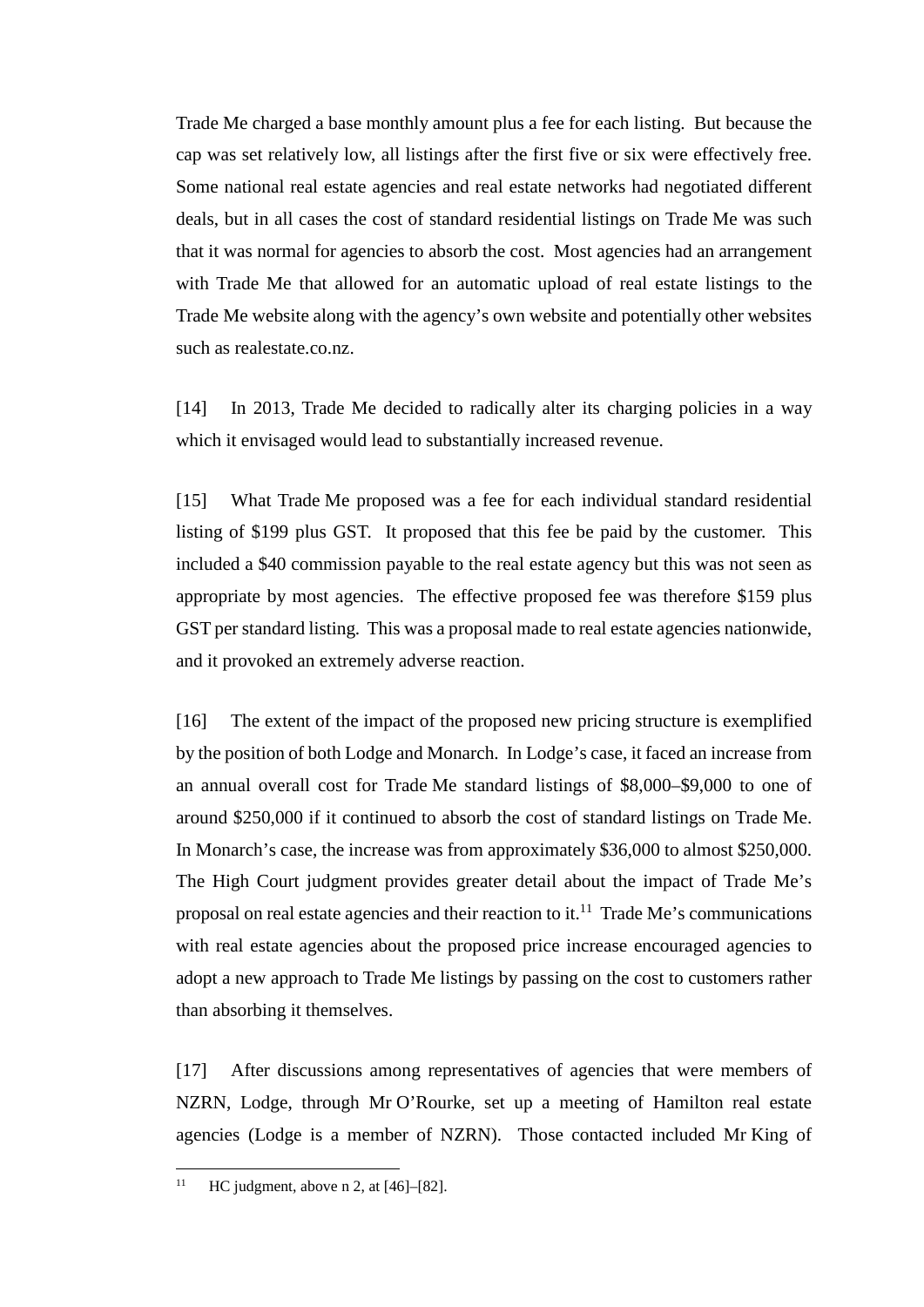Monarch, Simon Lugton of Lugton's, Carl Glasgow of Online and Steven Shale of Success. A meeting was convened at 3.30 pm on 30 September 2013 in Monarch's boardroom. It is at this meeting that the Commission allege the Hamilton agreement was entered into.

[18] The Commission alleges that the Hamilton agreement involved the agencies represented at the 30 September meeting agreeing that from 20 January 2014 they would remove from Trade Me all their standard listings of residential property for sale. After that date, if a customer requested a standard listing on Trade Me, the fee payable to Trade Me would be on-charged to the customer or to the individual real estate agent representing the customer (the salesperson), which the Commission defined in its pleading as "Vendor Funding". (For brevity, we will refer to the fee charged by Trade Me for a standard listing as the "Trade Me listing fee".)

<span id="page-6-0"></span>[19] It is important to note that, on the Commission's case, vendor funding contemplated two possibilities in the event the customer wanted a Trade Me standard listing, even though it was no longer a free service. One was that the Trade Me listing fee would be paid by the customer and the other that it would be paid by the salesperson (or, potentially, partially by one and partially by the other).<sup>12</sup> The important thing about it was that it signalled a general policy that the real estate agencies would no longer absorb the Trade Me listing fee, but would have a default setting of on-charging that fee either to the customer or the salesperson.

[20] The Commission's pleading was that the outcome of the Hamilton agreement was that:

(a) the Hamilton agencies fixed, controlled or maintained the price, or components of the price, that customers paid for Trade Me services, online advertising services, real estate advertising services or real estate sales services;

<sup>&</sup>lt;sup>12</sup> There was a difference in the treatment of vendor funding in the High Court and Court of Appeal. See the discussion about vendor funding below a[t \[118\]](#page-35-0)[–\[125\].](#page-37-1)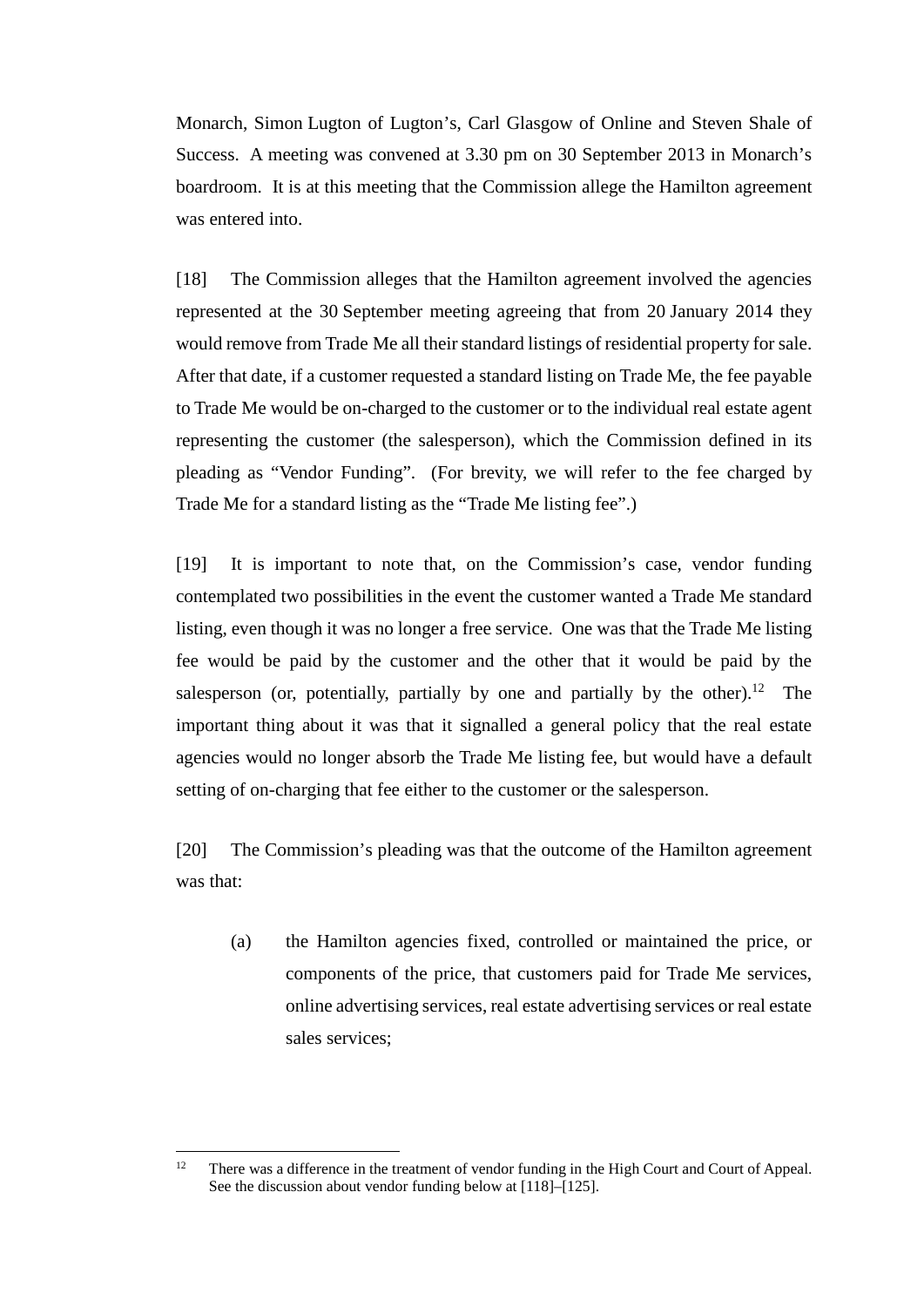- (b) customers were deprived of prices or components of prices that would have been set under competitive conditions in the absence of the Hamilton agreement for such services; and
- (c) customers who had existing listings with Trade Me removed were required to pay more if they wished to continue listing properties on Trade Me.

[21] An important part of the case for the appellants was that the purpose of the 30 September meeting was to discuss moves to enhance the offering of online advertising services by realestate.co.nz. We will come back to the evidence about the meeting later.<sup>13</sup>

[22] There were a number of communications among the Hamilton agencies after the 30 September meeting. Another meeting took place on 16 October 2013. Again, there were further communications after that meeting. By the end of October, Lodge began preparing to withdraw all of its standard listings from Trade Me in mid-January 2014. Lugton's, Online and Monarch did likewise.

[23] Trade Me's new pricing policy did not endure. As a result of the withdrawal of listings and the change to a customer funding model for the Trade Me listing fee by the Hamilton agencies, the number of residential listings in Hamilton on Trade Me declined. Trade Me listings in other regions were also decreasing. Eventually, in response to pressure from real estate agencies, Trade Me announced on 30 July 2014 that it would reintroduce a monthly subscription fee for its standard listing services to real estate agencies with a cap of \$999 per month for agencies in the regions and \$1,399 per month for agencies in metropolitan areas.

<sup>&</sup>lt;sup>13</sup> See below at [\[175\].](#page-52-0)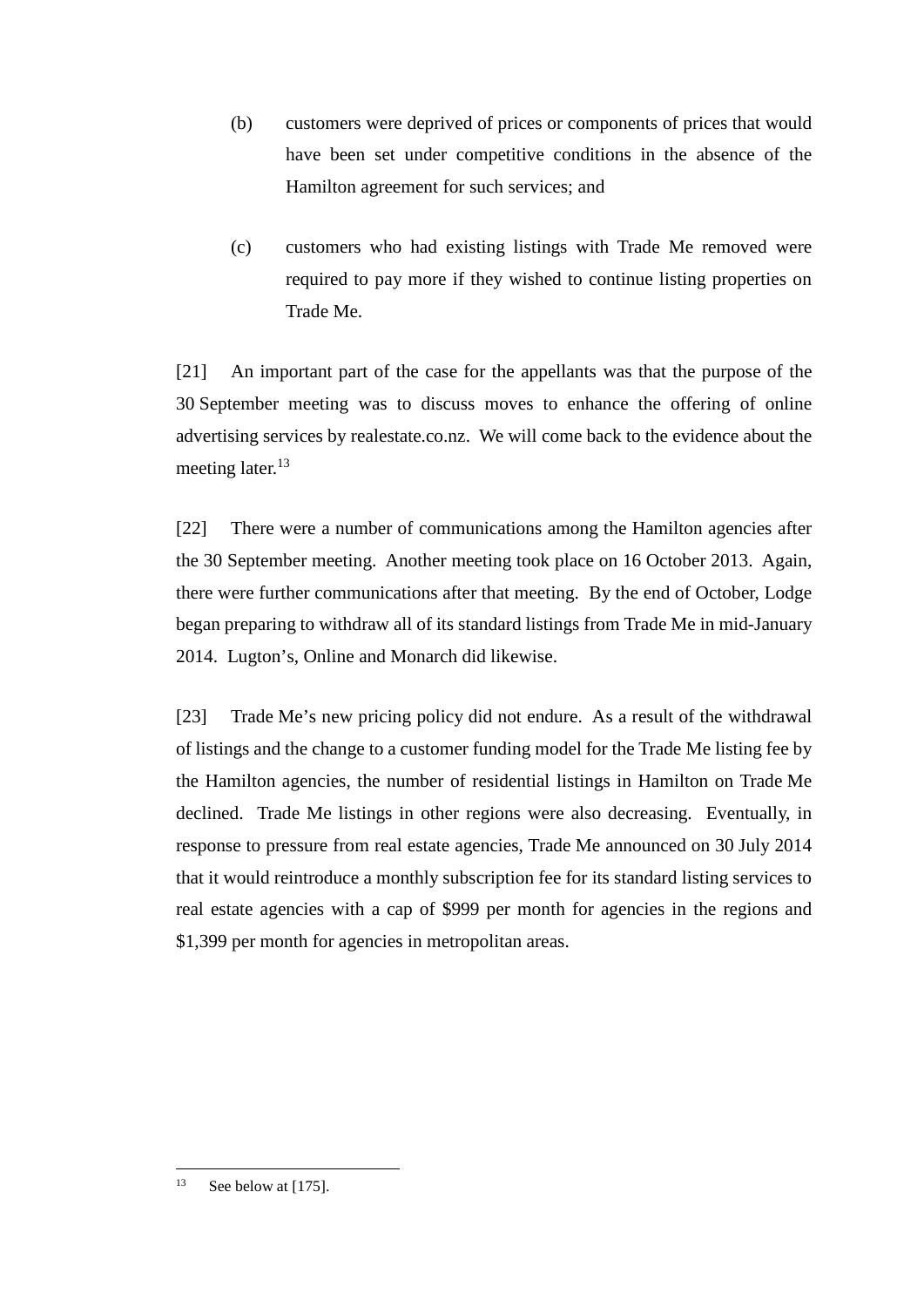# **The law**

<span id="page-8-0"></span>[24] The Commission's case against the appellants is based on ss 27 and 30 of the Commerce Act. At the relevant time, those sections (so far as relevant) provided:<sup>14</sup>

### **27 Contracts, arrangements, or understandings substantially lessening competition prohibited**

- (1) No person shall enter into a contract or arrangement, or arrive at an understanding, containing a provision that has the purpose, or has or is likely to have the effect, of substantially lessening competition in a market.
- (2) No person shall give effect to a provision of a contract, arrangement, or understanding that has the purpose, or has or is likely to have the effect, of substantially lessening competition in a market.

…

### **30 Certain provisions of contracts, etc, with respect to prices deemed to substantially lessen competition**

- (1) Without limiting the generality of section 27, a provision of a contract, arrangement, or understanding shall be deemed for the purposes of that section to have the purpose, or to have or to be likely to have the effect, of substantially lessening competition in a market if the provision has the purpose, or has or is likely to have the effect of fixing, controlling, or maintaining, or providing for the fixing, controlling, or maintaining, of the price for goods or services, or any discount, allowance, rebate, or credit in relation to goods or services, that are―
	- (a) supplied or acquired by the parties to the contract, arrangement, or understanding, or by any of them, or by any bodies corporate that are interconnected with any of them, in competition with each other; or
	- (b) resupplied by persons to whom the goods are supplied by the parties to the contract, arrangement, or understanding, or by any of them, or by any bodies corporate that are interconnected with any of them in competition with each other.
- (2) The reference in subsection (1)(a) to the supply or acquisition of goods or services by persons in competition with each other includes a reference to the supply or acquisition of goods or services by persons who, but for a provision of any contract, arrangement, or understanding would be, or would be likely to be, in competition with each other in relation to the supply or acquisition of the goods or services.

<sup>&</sup>lt;sup>14</sup> Section 30 has since been amended by s 8 of the Commerce (Cartels and Other Matters) Amendment Act 2017.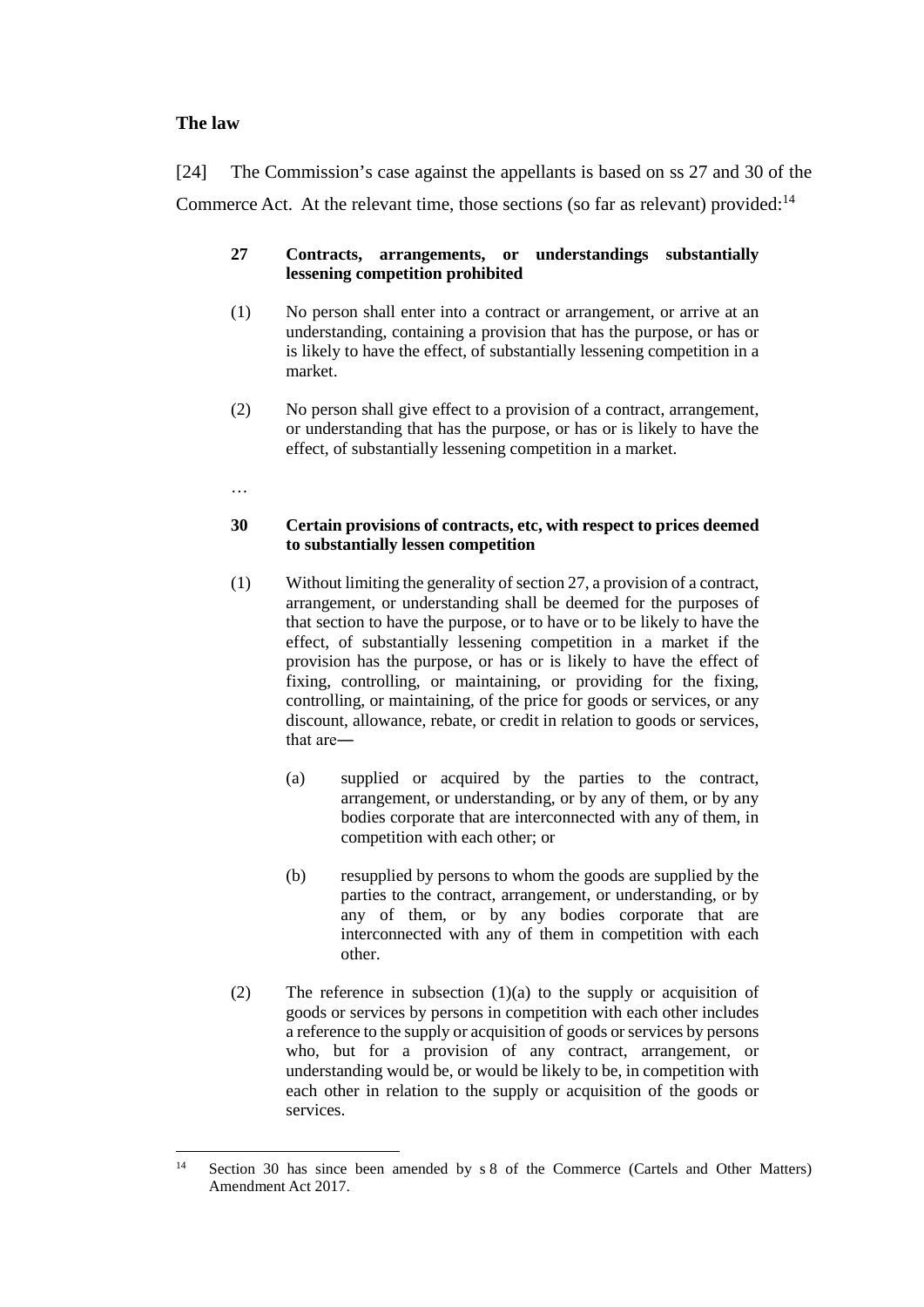- [25] Thus, it is necessary for the Commission to prove that:
	- (a) the Hamilton agencies entered into an arrangement or arrived at an understanding and/or gave effect to such an arrangement or understanding; $^{15}$
	- (b) the purpose, effect or likely effect of that arrangement or understanding was to fix, control or maintain or provide for the fixing, controlling or maintaining of the price for goods or services;<sup>16</sup> and
	- (c) the goods or services were supplied by the parties to the arrangement or understanding (or by any of them) in competition with each other.

<span id="page-9-0"></span>[26] The relevant goods or services said to be affected by the arrangement or understanding is the service of providing residential real estate agency services (services to customers seeking to sell residential properties).<sup>17</sup> There was no dispute that the Hamilton agencies were in competition with each other in relation to such services. Accordingly, there is no need for us to say more about the requirement set out above at  $[25](c)$ .

[27] If the Commission proves those elements, then the arrangement or understanding will be deemed to have the proscribed purpose or effect set out in s 27. That will mean Lodge and Monarch will be liable to pecuniary penalties under s 80(1)(a) of the Commerce Act and Messrs O'Rourke and King will be liable either under s  $80(1)(a)$  as principals or s  $80(1)(c)$  or (e) as parties. The High Court Judge recorded that he was inclined to regard Messrs O'Rourke and King as principals.<sup>18</sup> That view was upheld by the Court of Appeal and is not challenged in the present appeal.<sup>19</sup> So, if they are liable, they are liable under s  $80(1)(a)$ .

<sup>&</sup>lt;sup>15</sup> There is no suggestion that they entered into a contract.<br><sup>16</sup> Eq. brayity, we will condense "purpose effect or like

For brevity we will condense "purpose, effect or likely effect" to "purpose or effect". All references to the latter should be read as including "likely effect".

<sup>&</sup>lt;sup>17</sup> The Commission argued for a narrower market definition in the High Court, but this is no longer pursued: HC judgment, above [n 2,](#page-2-0) at [201]–[202].

<sup>&</sup>lt;sup>18</sup> HC judgment, above [n 2,](#page-2-0) at [235].

CA judgment, above n [5,](#page-2-1) at [110].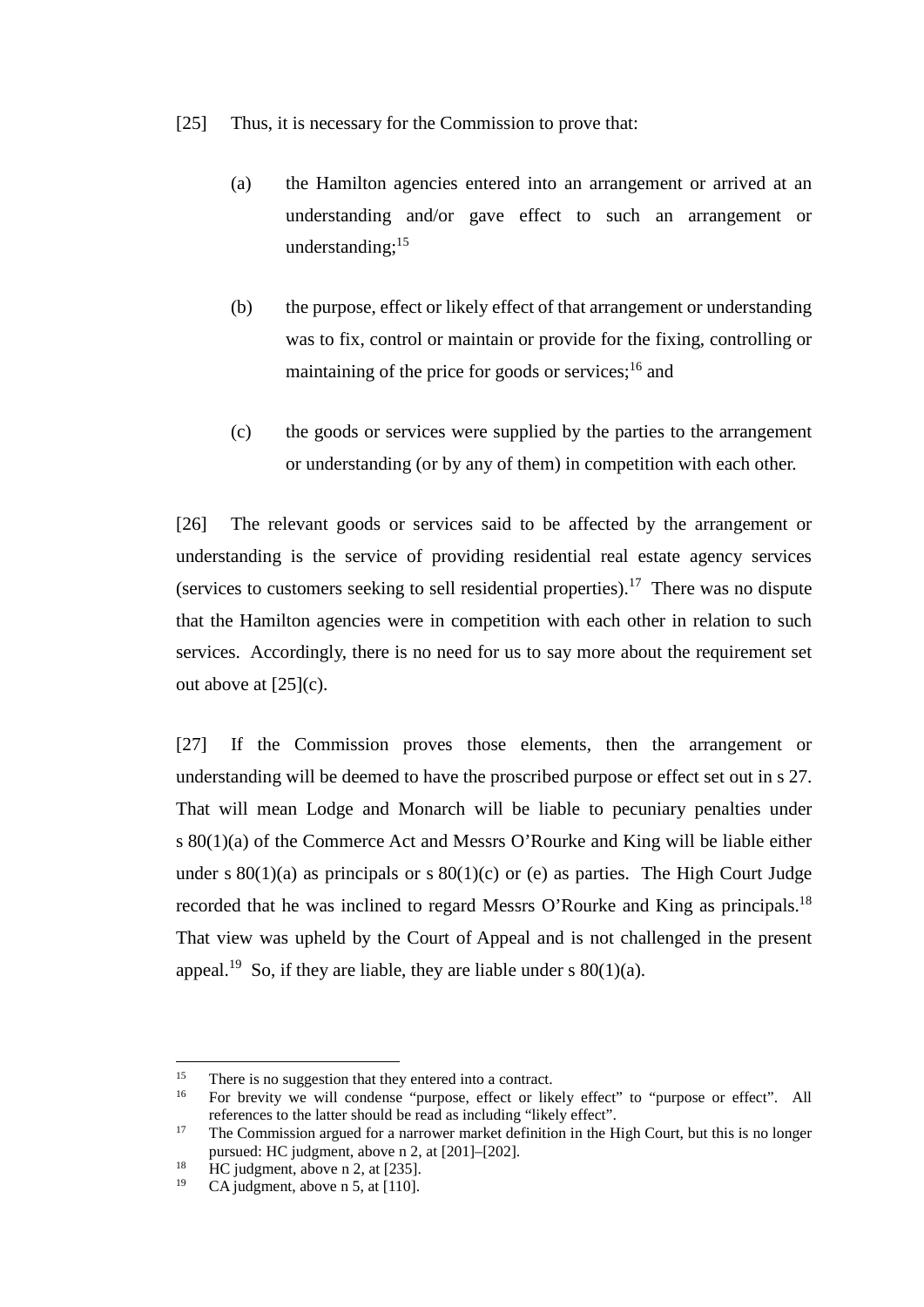# **Did the Hamilton agencies enter into an arrangement or arrive at an understanding?**

<span id="page-10-0"></span>[28] The appellants' argument that the Hamilton agencies did not enter into an arrangement or arrive at an understanding challenges the legal test applied by the High Court and Court of Appeal and also the factual findings made in the Court of Appeal.

### *The legal test*

<span id="page-10-1"></span>[29] We will deal with the legal test first.

<span id="page-10-2"></span>[30] The allegation against the appellants is that the Hamilton agencies and certain executives of those agencies entered into an arrangement or arrived at an understanding. In the Courts below and in the submissions in this Court, no distinction was drawn between an arrangement or an understanding. They were effectively seen as the same thing. That approach accords with the case law on ss 27 and 30 and their Australian equivalents.<sup>20</sup> It is perhaps surprising that the two terms are treated in this way: in effect it means that one of them could have been omitted without changing the meaning of the sections. It could be argued that an understanding has a less restrictive meaning than arrangement. But no such argument was made in this case and we do not take the point further. For brevity we refer from now on to an arrangement as inclusive of both an arrangement and an understanding.

[31] The starting point for the analysis of this issue is the leading case, the decision of the Court of Appeal in *Giltrap City Ltd v Commerce Commission*. 21 The majority judgment was delivered by Tipping J. He noted that the analysis of the trial Judge, Glazebrook J, of what was required to establish an arrangement for the purposes of s 27 referred to concepts of mutuality, obligation and duty. He then added: $^{22}$ 

<span id="page-10-3"></span>While the concept of moral obligation is helpful in that it will often reflect the effect of an arrangement or understanding under s 27, the flexible purpose of the section is such that it is best to focus the ultimate inquiry on the concepts of consensus and expectation. A finding that there was a consensus giving rise to an expectation that the parties would act in a certain way necessarily

 <sup>20</sup> See Chris Noonan *Competition Law in New Zealand* (Thomson Reuters, Wellington, 2017) at 295–296; and Russell V Miller *Miller's Australian Competition and Consumer Law Annotated*  (40th ed, Thomson Reuters, Pyrmont (NSW), 2018) at 355.

<sup>&</sup>lt;sup>21</sup> *Giltrap City Ltd v Commerce Commission* [2004] 1 NZLR 608 (CA).

At  $[15]$ .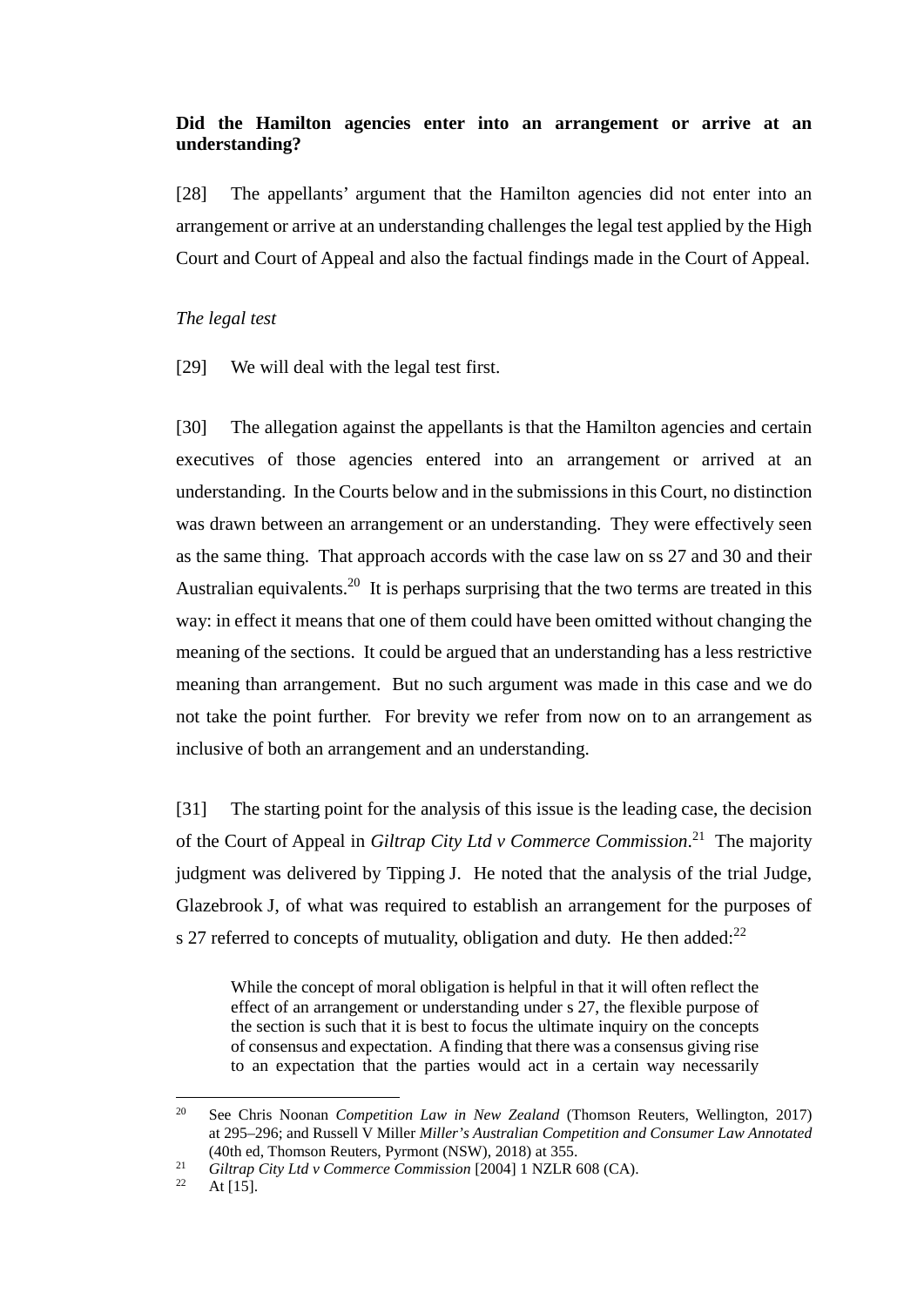involves communication among the parties of the assumption of a moral obligation.

[32] This has been seen as a move away from the often cited test proposed by Diplock LJ in his judgment in *British Basic Slag Ltd v Registrar of Restrictive Trading Agreements*. 23 The provision under consideration in *British Basic Slag* defined "agreement" to include "any agreement or arrangement, whether or not it is or is intended to be enforceable … by legal proceedings". Diplock LJ said when analysing what was required to constitute an "arrangement":<sup>24</sup>

… it involves mutuality in that each party, assuming he is a reasonable and conscientious man, would regard himself as being in some degree under a duty, whether moral or legal, to conduct himself in a particular way or not to conduct himself in a particular way as the case may be, at any rate so long as the other party or parties conducted themselves in the way contemplated by the arrangement.

<span id="page-11-0"></span>[33] Tipping J referred to the judgment of Willmer LJ in *British Basic Slag*, where Willmer LJ observed:<sup>25</sup>

… when each of two or more parties intentionally arouses in the others an expectation that he will act in a certain way, it seems to me that he incurs at least a moral obligation to do so.

[34] Tipping J then summarised the requirement for an arrangement under s 27:

[17] Before there can be an arrangement under s 27 (or for that matter an understanding) there must be a consensus between those said to have entered into the arrangement. Their minds must have met – they must have agreed – on the subject-matter. The consensus must engender an expectation that at least one person will act or refrain from acting in the manner the consensus envisages. In other words, there must be an expectation that the consensus will be implemented in accordance with its terms.

[35] Later in his judgment, Tipping J made it clear that determining whether the necessary consensus existed must be judged by reference to what reasonable people would infer from the conduct of the person (or persons) whose participation in the consensus is in issue.26 In *Giltrap*, there was no dispute that an arrangement had been reached at the meeting in which Giltrap's representative was present, but he argued

 <sup>23</sup> *British Basic Slag Ltd v Registrar of Restrictive Trading Agreements* [1963] 1 WLR 727 (CA). See Noonan, above n [20,](#page-10-2) at 300.

<sup>&</sup>lt;sup>24</sup> At 746–747.

 $25$  At 739.

<sup>26</sup> *Giltrap*, above n [21,](#page-10-3) at [23].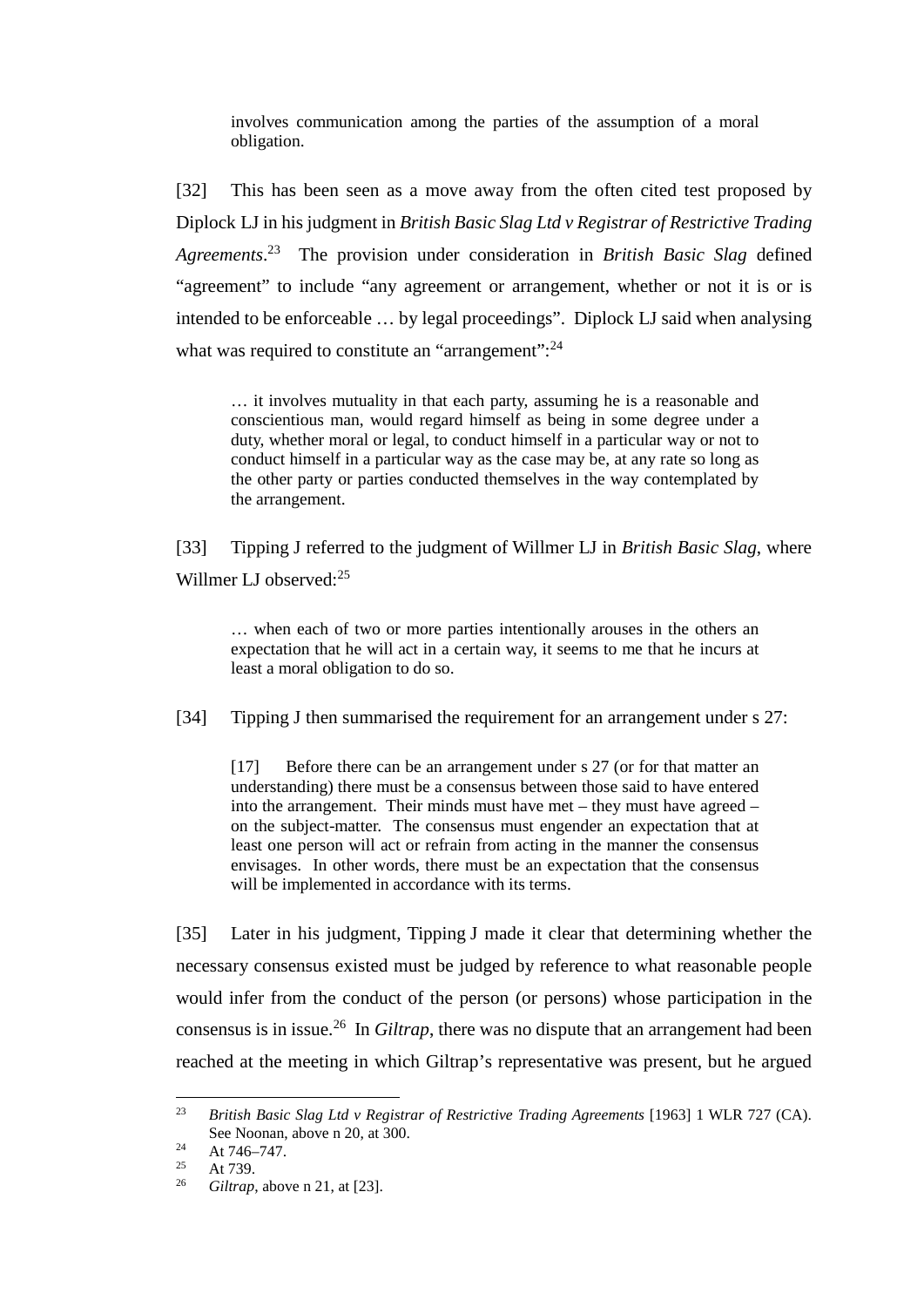that he was not part of the consensus that led to that arrangement. Tipping J said that the essential question was, therefore, whether the Giltrap representative "so conducted himself that reasonable people, appraised of all the relevant circumstances, would take the view that he was part of the consensus".<sup>27</sup>

[36] In a separate judgment, McGrath J, although agreeing with the result and being in general agreement with the reasons given by Tipping J, added his own views on some of the issues dealt with by Tipping J. The apparent difference of view between him and the other two Judges related to the focus on consensus and expectation in the judgment of Tipping J. McGrath J commented:<sup>28</sup>

As those concepts [consensus and expectation] carry the notion of a moral (or non-legal) obligation, that in my view should remain an important touchstone for determining whether there is an arrangement or understanding under s 27.

[37] Having referred to the judgments in *British Basic Slag*, he added:

[67] The notion of moral obligation is important because it provides a clear distinction between conduct that is collusive and that which is like-minded and parallel, but has an alternative commercial explanation. It is no part of the policy of s 27 to catch even conscious parallelism.

[38] McGrath J analysed some Australian cases, and commented:<sup>29</sup>

In most cases of apparently collusive behaviour the existence of moral obligations between parties will point strongly to the existence of an arrangement or understanding. It seems to me that in the context of restrictive practices one cannot have an expectation to the necessary degree that another will perform an act unless the first person considers the other legally or morally obliged to do so.

[39] He then concluded his discussion on this topic as follows:  $30^{\circ}$ 

In my view the concept of moral obligation is likely, in the great majority of cases, to be valuable in deciding whether there is an arrangement, or for that matter an "understanding", in terms of s 27. While an understanding is less formal that an arrangement, it shares the same essential characteristics in this context.

<sup>&</sup>lt;sup>27</sup> At [23].

 $\frac{28}{29}$  At [66].

<sup>&</sup>lt;sup>29</sup> At [68].

At  $[70]$ .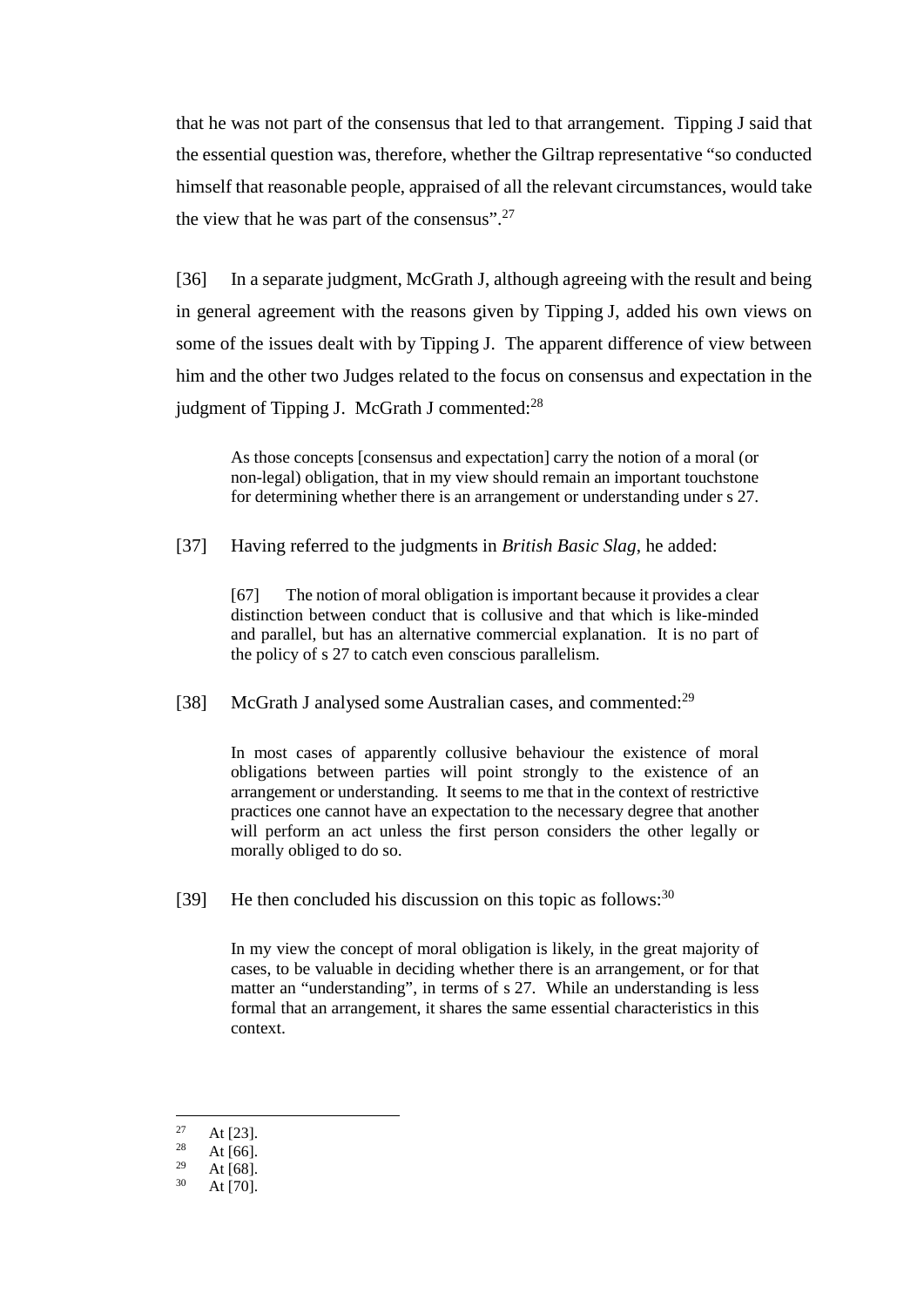<span id="page-13-2"></span><span id="page-13-1"></span>[40] The approach of McGrath J perhaps more closely reflects the law in Australia.31 In *Australian Competition and Consumer Commission v CC (NSW) Pty Ltd*, Lindgren J summarised the position as follows:  $32$ 

<span id="page-13-4"></span>[141] The cases require that at least one party "assume an obligation" or give an "assurance" or "undertaking" that it will act in a certain way. A *mere expectation that as a matter of fact* a party will act in a certain way is not enough, even if it has been engendered by that party. … something more is required.

<span id="page-13-3"></span>[41] This summary of the law was adopted by a full bench of the Federal Court in *Rural Press Ltd v Australian Competition and Consumer Commission*. **More** recently, the Federal Court in *Australian Competition and Consumer Commission v Australian Egg Corp Ltd* observed:<sup>34</sup>

[95] In order for there to be an arrangement or understanding ... there must be a meeting of minds and this involves a commitment to act in a particular way. A mere expectation as distinct from an assumption of obligation, assurance or undertaking to act in a particular way is not sufficient.

### High Court

<span id="page-13-0"></span>[42] The High Court Judge adopted the formulation focussed on consensus and expectation as explained by Tipping J in *Giltrap*. 35 He concluded that the Hamilton agencies did reach a consensus giving rise to expectations that each would discontinue the practice of absorbing the Trade Me listing fee, that each (other than Success) would withdraw their standard listings from Trade Me by January 2014 and, that from then on, the Trade Me listing fee would be vendor funded.<sup>36</sup> This was the combination of a detailed study of the evidence relating to the meeting on 30 September and the follow-up meeting on 16 October 2013.

 <sup>31</sup> Matt Sumpter *New Zealand Competition Law and Policy* (CCH New Zealand, Auckland, 2010) at 107; and Noonan, above n [20,](#page-10-2) at 301.

<sup>&</sup>lt;sup>32</sup> Australian Competition and Consumer Commission v CC (NSW) Pty Ltd [1999] FCA 954, (1999) 92 FCR 375.

<sup>33</sup> *Rural Press Ltd v Australian Competition and Consumer Commission* [2002] FCAFC 213, (2002) 118 FCR 236 at [79]. See also *Apco Service Stations Pty Ltd v Australian Competition and Consumer Commission* [2005] FCAFC 161, (2005) 159 FCR 452 at [45]; and *Australian Competition and Consumer Commission v Channel Seven Brisbane Pty Ltd* [2009] HCA 19, (2009) 239 CLR 305 at [48].

<sup>34</sup> *Australian Competition and Consumer Commission v Australian Egg Corp Ltd* [2017] FCAFC 152, (2017) 254 FCR 311.

 $^{35}$  HC judgment, above [n 2,](#page-2-0) at [176]–[177].<br> $^{36}$  At [103]

At [193].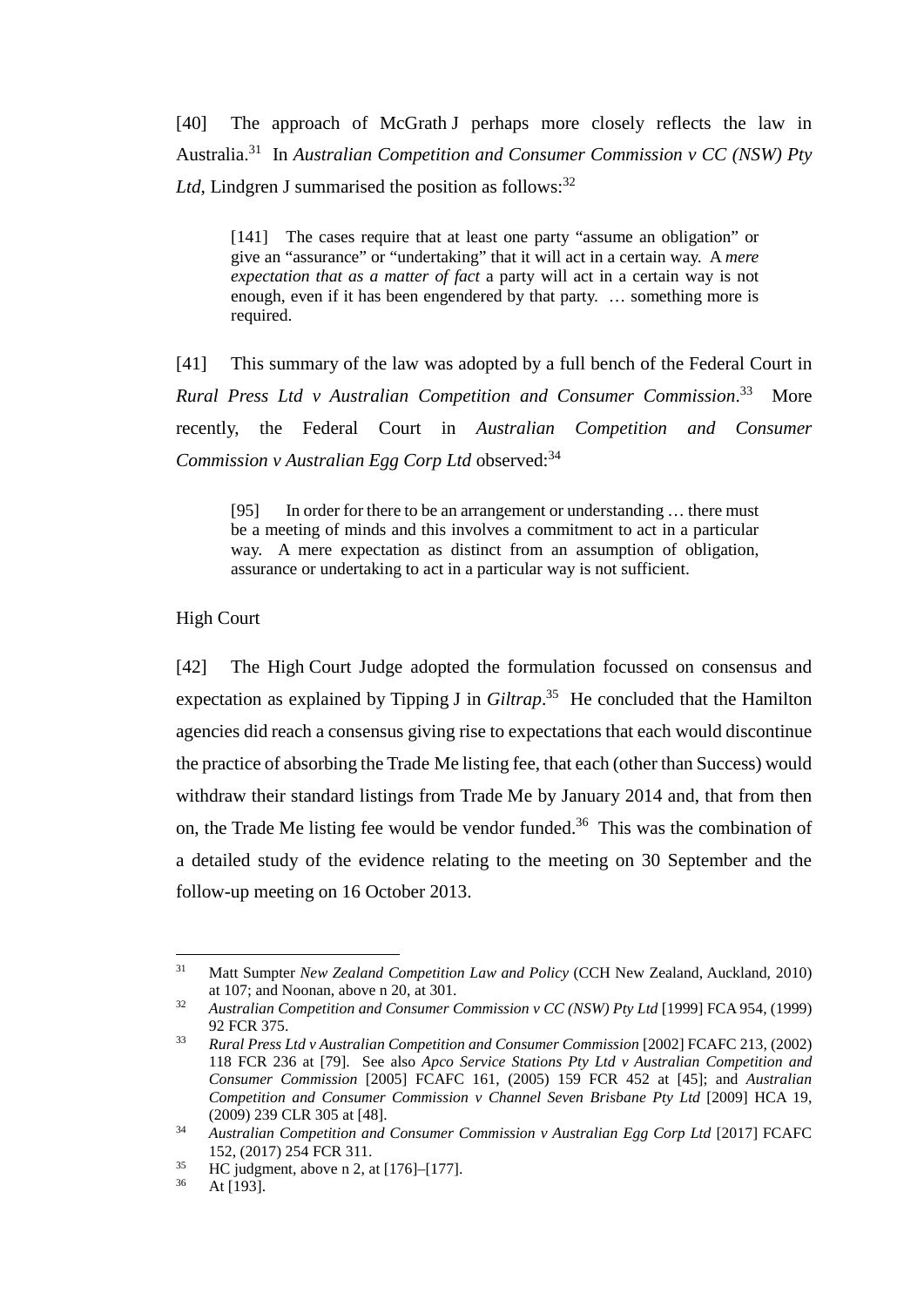<span id="page-14-1"></span>[43] The aspect of the High Court decision that was the focus of the criticism of counsel for the appellants was the way the Judge dealt with the concept of moral obligation. The appellants particularly focussed on an observation made by the Judge to the effect that it was irrelevant whether the Hamilton agencies' comprehensions included a sense of reciprocity or moral obligation.<sup>37</sup> We will revert to this later.<sup>38</sup>

#### Court of Appeal

<span id="page-14-0"></span>[44] The Court of Appeal considered the alternative approaches in the majority and minority judgments in *Giltrap*, noting that two leading competition law texts appeared to prefer the latter.<sup>39</sup> The Court of Appeal said it did not see the difference between the two approaches in *Giltrap* as being particularly acute. It considered the difference between the two judgments was one of degree, being the degree of importance attached to the assessment of mutual expectations by considering whether a moral obligation arose.<sup>40</sup>

[45] The Court said it did not consider the New Zealand or United Kingdom cases required a finding of moral obligation as an independent requirement for there to be an arrangement and that such a requirement could pose difficulties.<sup>41</sup> The Court considered that elevating moral obligation to a stand-alone requirement would lead to the analysis of arrangements getting bogged down in moral assessments, which, by their nature, are unpredictable and incapable of precise assessment.<sup>42</sup>

[46] The Court said if required to make a choice, it would choose the approach taken by the majority in *Giltrap* which, while recognising the existence of a moral obligation is a matter that can be taken into account, does not give it prominence in the analysis. $43$ 

 $37 \text{ At } [188].$ <br> $38 \text{ So that }$ 

 $rac{38}{39}$  See below at [\[106\].](#page-31-0)

CA judgment, above n [5,](#page-2-1) at  $[60]$ – $[63]$ , citing Sumpter, above n [31,](#page-13-1) at  $104$ – $105$ ; and Noonan, above [n 20,](#page-10-2) at 301.

 $40$  At [64].

<sup>&</sup>lt;sup>41</sup> At [65].

<sup>&</sup>lt;sup>42</sup> At [67].

At  $[67]$ .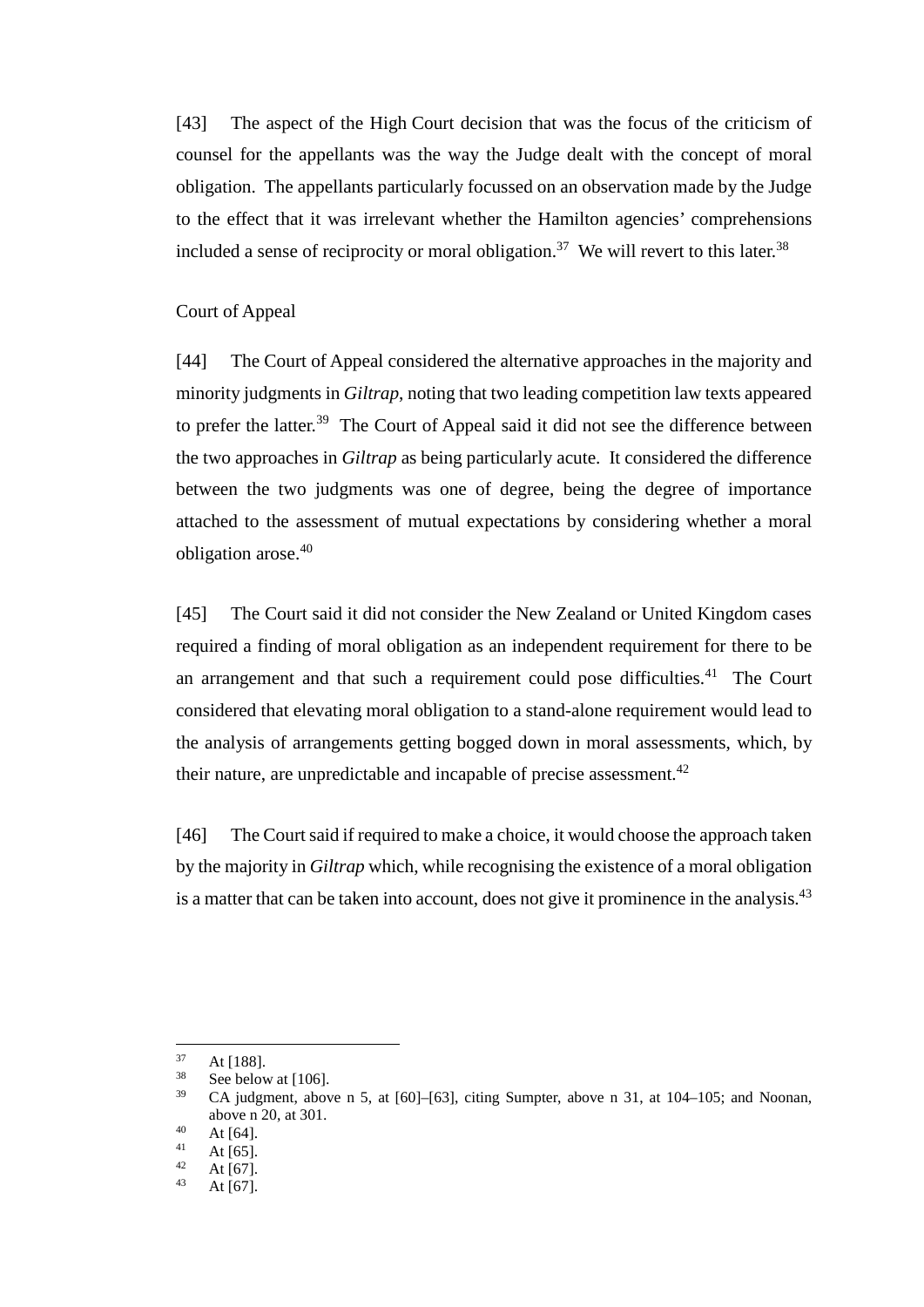### <span id="page-15-2"></span>[47] The Court concluded as follows:

[68] We accept that conscious parallelism is not sufficient for there to be an arrangement or understanding under ss 27 and 30. There has to be an element of conditionality in an understanding, that is the parties recognise that they will commit to a course of future conduct on the basis that others are making the same or a similar commitment and act in accordance with that commitment. … A consensus among competitors giving rise to mutual expectations of the same conduct is more than consciously parallel conduct which a competitor believes is likely to be the same as that of other competitors.

### Appellants' argument

<span id="page-15-0"></span>[48] For the appellants, Mr Taylor QC argued that both the Courts below applied a test which created a risk that conscious parallel behaviour would fall foul of ss 27 and 30, when this was clearly not the intention of the legislature.

[49] Mr Taylor argued that this Court should interpret the majority's approach in *Giltrap* consistently with that set out in the judgment of McGrath J or, if such an interpretation was not open, adopt McGrath J's approach rather than that of the majority. He argued that this would be consistent with leading Australian cases, which have made it clear that a mere expectation that another party or other parties would behave in a certain way is an insufficient basis for a finding of an arrangement.<sup>44</sup> He said that the Australian cases make it clear that there will be no arrangement unless at least one party has assumed an obligation or given an assurance or undertaking that it will act in a certain way, and the expectation that that party will act in a certain way is not enough, even if that expectation has been engendered by the party.

### Our approach

<span id="page-15-1"></span>[50] There was no dispute that the task of the Court is to assess whether the parties have, by their words or conduct, entered into an arrangement. It is an objective assessment.45 Assertions by the parties or their representatives as to their subjective intentions will provide little assistance to a defendant where the objective assessment points to an arrangement having been entered into.

<sup>&</sup>lt;sup>44</sup> See above at  $[40]$ – $[41]$ .

<sup>45</sup> *Giltrap*, above n [21,](#page-10-3) at [23]; and *Commerce Commission v New Zealand Bus Ltd* (2006) 11 TCLR 679 (HC) at [81].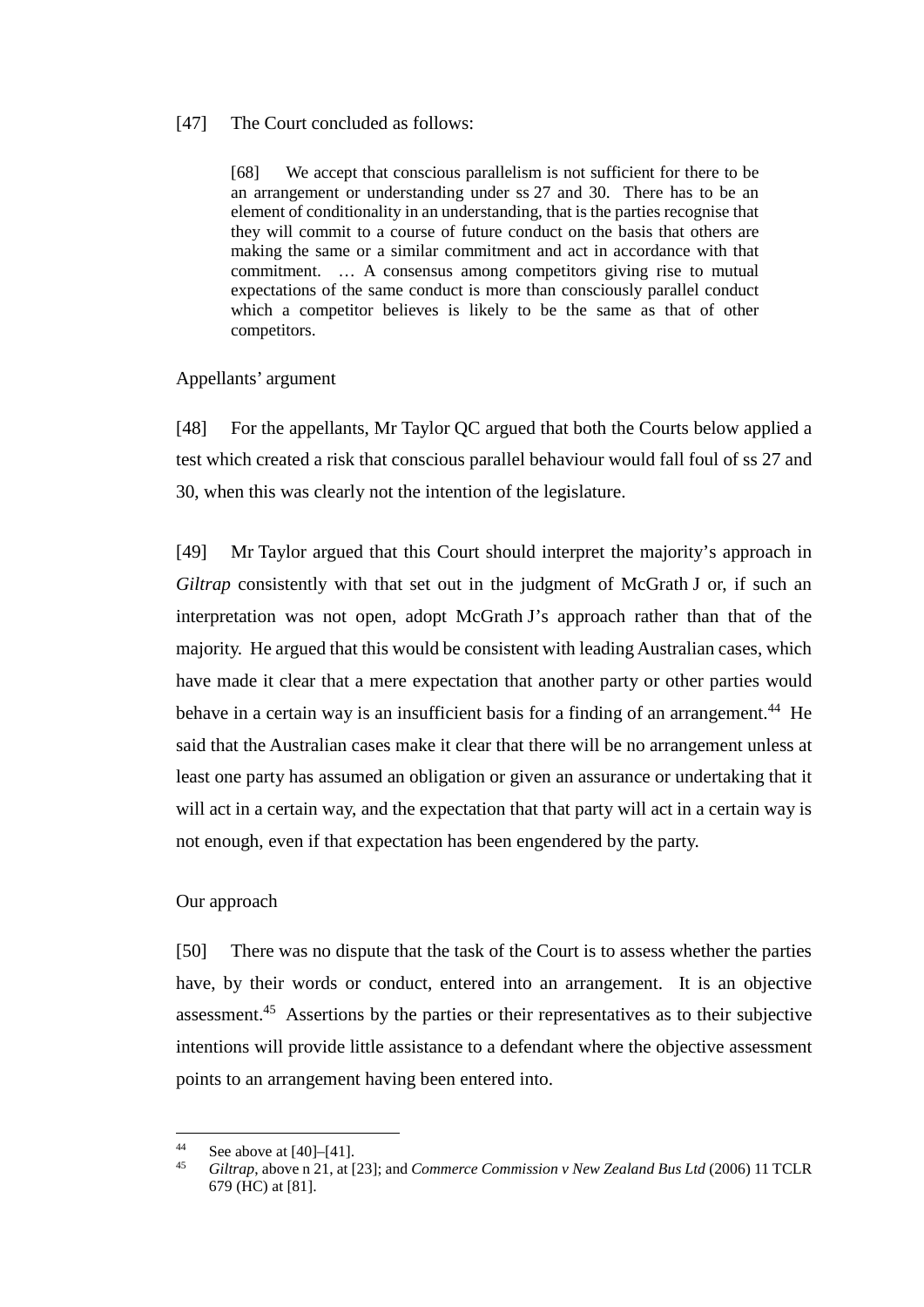[51] There was also no dispute in the present case that mere conscious parallelism does not amount to an arrangement for the purposes of s  $27<sup>46</sup>$  But Mr Taylor argued that, on one interpretation, the majority's approach in *Giltrap* was broad enough to encompass conscious parallelism.<sup>47</sup> Mr Taylor said if that interpretation were correct, we should not follow *Giltrap*. But his primary submission was that, correctly interpreted, the majority judgment in *Giltrap* required that for an arrangement to exist, the relevant parties had to have made a commitment to each other, in the sense that they became subject to a moral obligation to act in the proscribed manner.

[52] The concern that the majority judgment could bring conscious parallelism within the concept of an arrangement appears to be founded on a concern that a consensus engendering an expectation that one or more parties will behave in accordance with the consensus could arise where the relevant parties have not committed to do that. That would mean that a mere expectation that a party would act in a certain way would, if engendered by that party, be sufficient to found an arrangement.48

[53] Like the Court of Appeal, we do not think that concern is well founded.<sup>49</sup> We do not think that the majority judgment in *Giltrap* can be interpreted as suggesting that a consensus leading to a mere expectation of future behaviour, without any commitment from the participants in the consensus to conduct themselves in the manner envisaged by the consensus, can amount to an arrangement. We think that is clear from the observation in the judgment of Tipping J that a finding that there was a consensus giving rise to an expectation that parties would act in a certain way necessarily involves communication among the parties of the assumption of a moral obligation.50

 <sup>46</sup> Conscious parallelism (sometimes referred to as tacit collusion) is the process by which firms in a concentrated market make decisions on matters such as prices by reference to the position of other market participants based on a well-founded expectation as to how other participants will

react without actually colluding.<br>
<sup>47</sup> See also Sumpter, above [n 31,](#page-13-1) at 112.<br>
<sup>48</sup> Contrary to the observation of Lindgren J in *CC (NSW)*, above n [32,](#page-13-4) at [141].<br>
<sup>49</sup> CA indemnation a 5 of [69]. See above at [47]

<sup>49</sup> CA judgment, above n [5,](#page-2-1) at [68]. See above at [\[47\].](#page-15-2)

*Giltrap*, above n [21,](#page-10-3) at [15].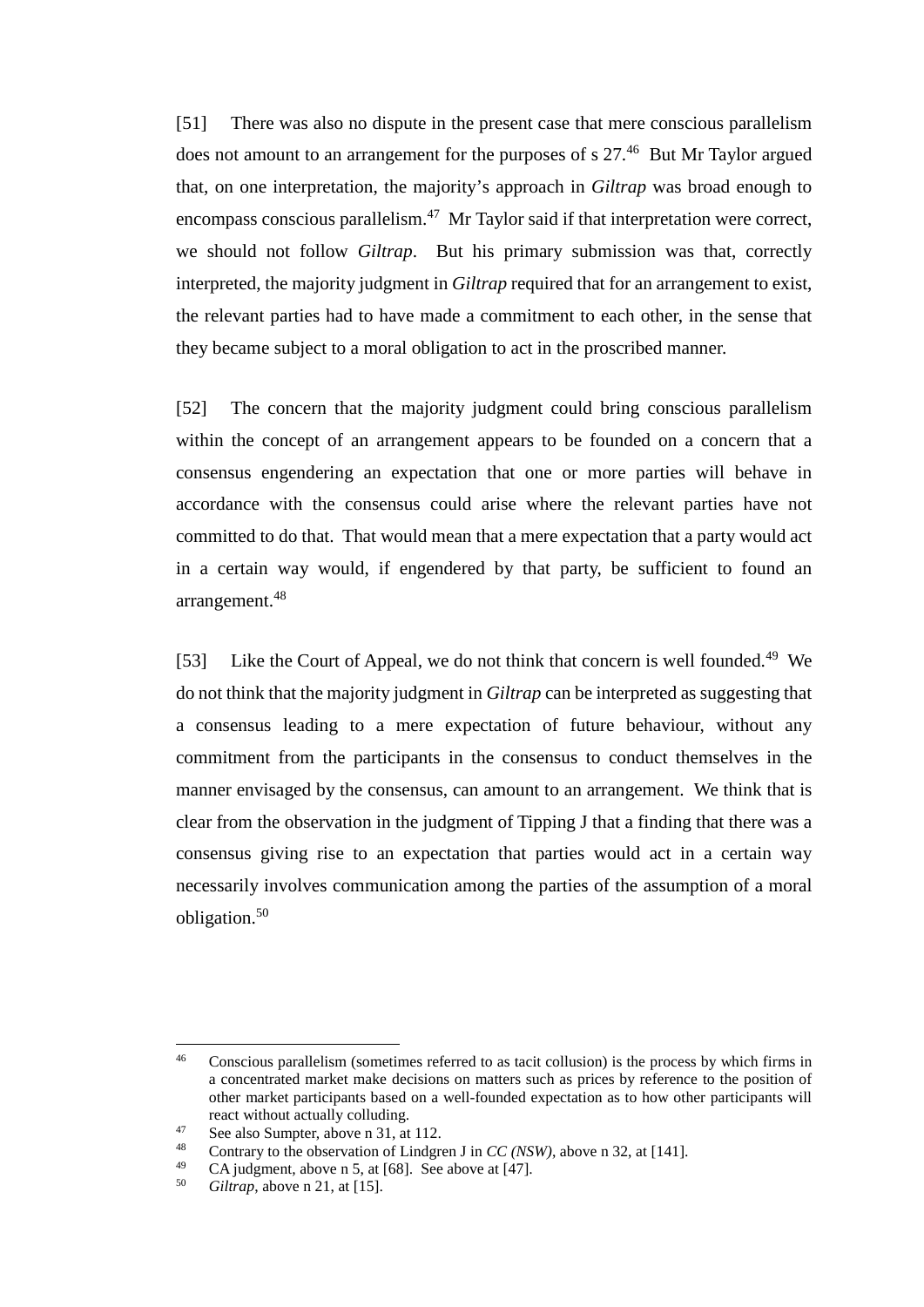[54] Far from endorsing an approach that brings within s 27 conscious parallelism, Tipping J was making it clear that there will be no arrangement unless the expectation that arises from the consensus is such that it can be inferred that the parties to the consensus have assumed a moral obligation to each other. We would substitute "made a commitment" in place of "assumed a moral obligation". Calling such an obligation a "moral obligation" introduces morality into a context where it adds nothing.<sup>51</sup> It seems to us that the essential thing is that a commitment is made: one that is not legally binding but is sufficient to be the basis of an expectation on the part of the other parties that those who made the commitment will act or refrain from acting in the manner the consensus envisages. The reference to "expectation" in the judgment of Tipping J should be read in the sense that the expectation that arises from the consensus is based on such a commitment. That is consistent with the approach of Willmer LJ in *British*  Basic Slag.<sup>52</sup> Interpreted in that way, the majority judgment does not differ in any material way from that of McGrath J, as the Court of Appeal noted.<sup>53</sup>

[55] Counsel for the Commission, Mr Dixon QC, accepted that the majority judgment in *Giltrap* should be interpreted in this way. However, he argued that a moral obligation was not something that had to be separately proven. As will be apparent from our rejection of the concept of moral obligation, we agree. But we do not see any particular significance in that, nor do we think McGrath J was suggesting the contrary in his judgment in *Giltrap*. As long as it is accepted (as ultimately it was by Mr Dixon) that a consensus leading to an expectation requires that the consensus involves a commitment to act in a certain way and the expectation flows from that commitment, there is no additional requirement to prove the existence of a moral obligation.

[56] We do not consider that *Giltrap*, interpreted as outlined above, provides for a materially different test for what constitutes an arrangement from that set out in the

<sup>&</sup>lt;sup>51</sup> An alternative to "moral obligation" is "arrangement binding only in honour", a phrase used in relation to the interpretation of the definition of "arrangement" in what is now s YA1 of the Income Tax Act 2007: *Commissioner of Inland Revenue v BNZ Investments Ltd* [2002] 1 NZLR 450 (CA) at [45]–[46] per Richardson P, Keith and Tipping JJ. We see that formulation as having the same shortcoming as "moral obligation".

 $52$  See above a[t \[33\].](#page-11-0)

CA judgment, above n [5,](#page-2-1) at [64].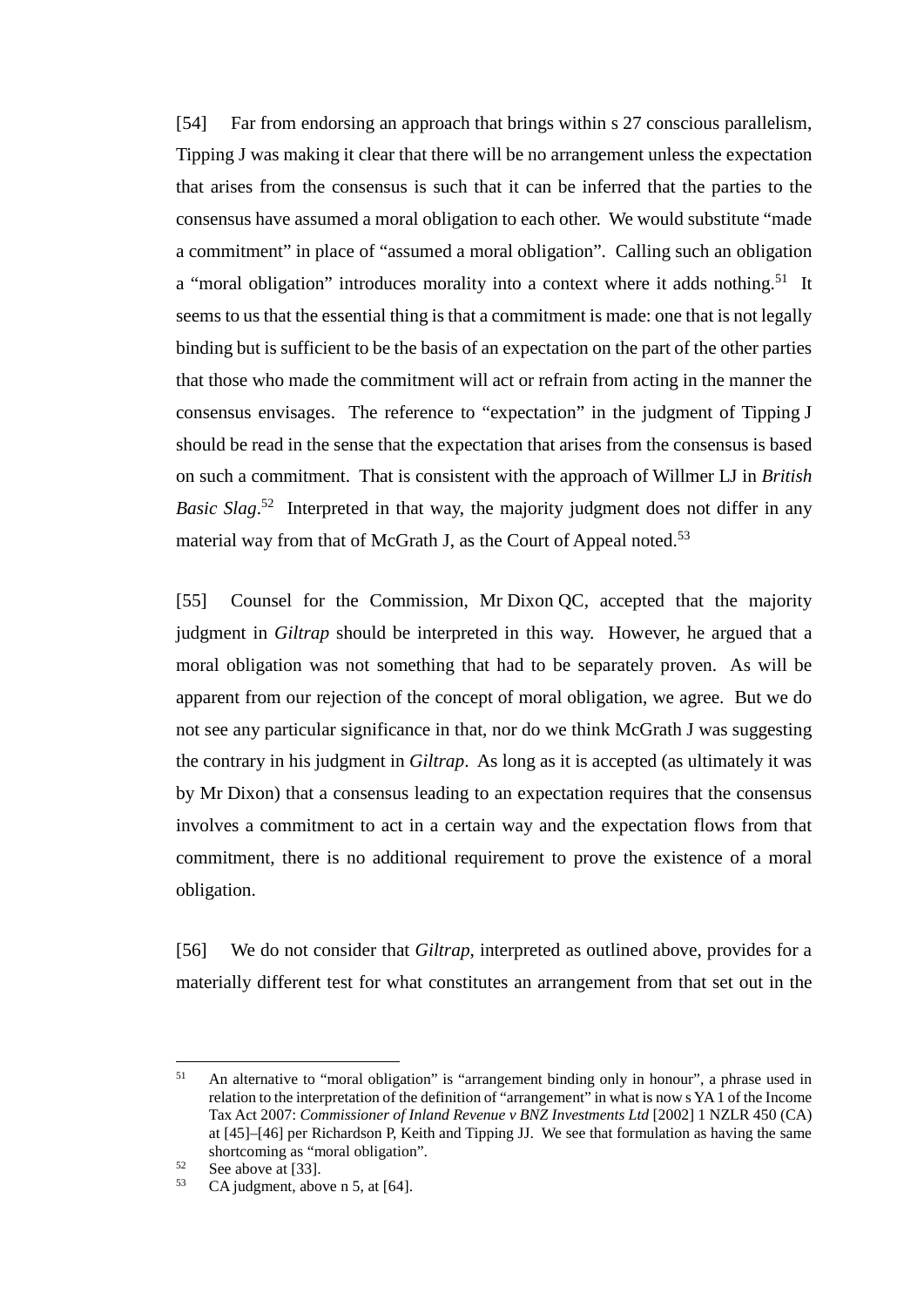Australian cases relied on by Mr Taylor.<sup>54</sup> It should be noted that the Australian Parliament has extended the reach of the Australian equivalent of s 27, s 45 of the Competition and Consumer Act 2010 (Cth), so that it applies not only to contracts, arrangements or understandings but also to any "concerted practice" that has an anti-competitive purpose or effect.<sup>55</sup> This appears to be a response to the difficulty in proving the existence of an arrangement. No similar change has been made to the New Zealand Act.

[57] If the consensus involved the parties independently deciding to act in a certain way and independently forming an expectation that others will act in a similar way, there would be no arrangement. There is nothing in the majority judgment in *Giltrap*  indicating to the contrary.

[58] We summarise the test in this way. If there is a consensus or meeting of minds among competitors involving a commitment from one or more of them to act (or refrain from acting) in a certain way, that will constitute an arrangement (or understanding). The commitment does not need to be legally binding but must be such that it gives rise to an expectation on the part of the other parties that those who made the commitment will act or refrain from acting in the manner the consensus envisages.

## *The factual findings*

<span id="page-18-0"></span>[59] The appellants accepted there was a consensus among the Hamilton agencies represented at the September meeting that they would adopt a vendor funding model for the Trade Me listing fee in future. They also accepted that each expected the others to do this. But, they argue that each agency had independently come to this view before the September meeting took place. Vendor funding was the model that Trade Me encouraged them to adopt when Trade Me's new fee structure came into force and there was an obvious commercial incentive to do so. So, while there was

 <sup>54</sup> Woodhouse J expressed a similar view in *Commerce Commission v Siemens AG* (2010) 13 TCLR 40 (HC) at [30].

<sup>&</sup>lt;sup>55</sup> Competition and Consumer Act 2010 (Cth), s  $45(1)(c)$ . The phrase "concerted practice" is not defined but is intended to capture communication or cooperative behaviour that falls short of the commitment required to establish an arrangement or understanding, but involves more than a person responding independently to market conditions: Australian Competition and Consumer Commission *Guidelines on concerted practices* (31 August 2018) at [1.2] and [3.3]. However, no change was made to s 45AJ, the equivalent of s 30 of the Commerce Act 1986.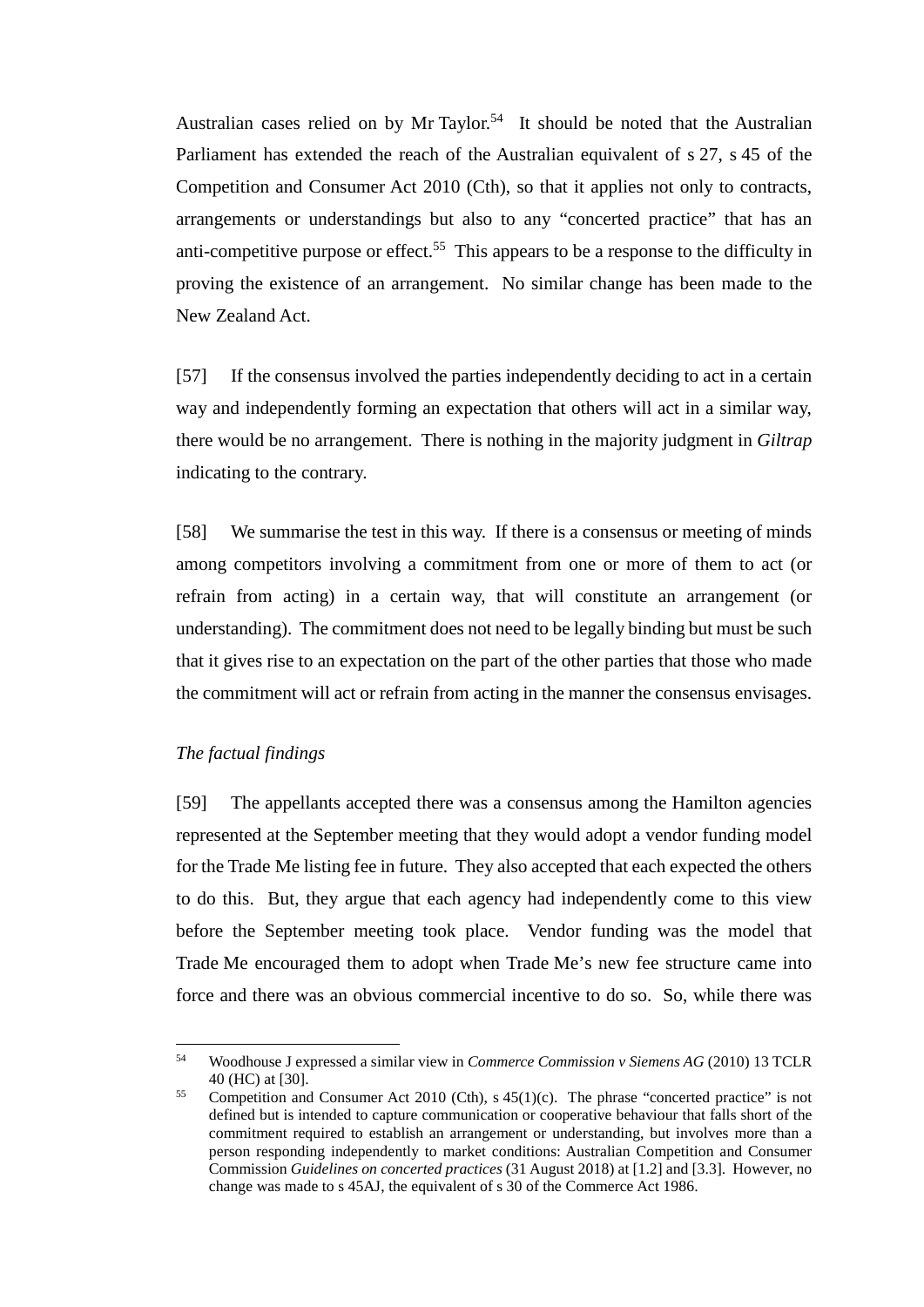both consensus and expectation, there was no conditionality (one party agreeing to do X on condition that the other also did X) and no moral obligation (or, we would say, commitment) on the part of any agency to do so. The appellants said this had been accepted by the High Court Judge, relying on the observation of the High Court Judge referred to earlier.<sup>56</sup>

<span id="page-19-1"></span>[60] The appellants argued the Court of Appeal was not entitled to reach a different conclusion on any factual matter from that reached by the High Court Judge unless the Judge's finding was unsupported by the evidence or a finding that no reasonable judge could reach. They argued none of the Judge's findings was in either category and all his findings should therefore have been upheld by the Court of Appeal. They relied on a recent decision of the United Kingdom Supreme Court, *Perry v Raleys Solicitors*, for that proposition.<sup>57</sup> We do not accept this submission. Whatever the law may be in the United Kingdom, this Court has determined that on a general appeal, the parties are entitled to judgment in accordance with the opinion of the appellate court, even where that opinion involves an assessment of fact and degree: deference to the findings of the primary decision-maker is permitted, but not required.<sup>58</sup>

[61] Before we deal with the submissions made to us on the factual issues, we will briefly summarise the decisions of the Courts below.

#### High Court

<span id="page-19-0"></span>[62] The High Court Judge's ultimate finding of fact that the Hamilton agencies entered into an arrangement was in these terms:

[193] I find the [Hamilton agencies] were part of a consensus giving rise to expectations each would not absorb the cost of Trade Me's proposed per listing fees, and each (other than Success) would withdraw their standard listings from Trade Me by January 2014, subsequent Trade Me listings to be vendor funded. For the purposes of s 27, the [Hamilton agencies] entered into an arrangement, or arrived at an understanding, to those ends.

<sup>56</sup> HC judgment, [a](#page-14-1)bove n 2, at [188]. See above at [43] and below at [\[106\].](#page-31-0)<br>57 *Perry v Raleys Solicitors* [2019] UKSC 5, [2019] 2 WLR 636 at [52].<br>58 *Austin Nichols & Co Inc.y Stichting Lodestar* [2007] NZSC 103, [2008] 2

<sup>58</sup> *Austin, Nichols & Co Inc v Stichting Lodestar* [2007] NZSC 103, [2008] 2 NZLR 141 at [16]. See also *Sena v Police* [2019] NZSC 55, [2019] 1 NZLR 575 at [38]–[40], where this Court explained that in assessing whether the decision under appeal was in error, the appellate court must take into account any advantages the trial judge may have had. That applies particularly to a challenge to a credibility finding based on contested oral evidence, a consideration that does not arise in this case.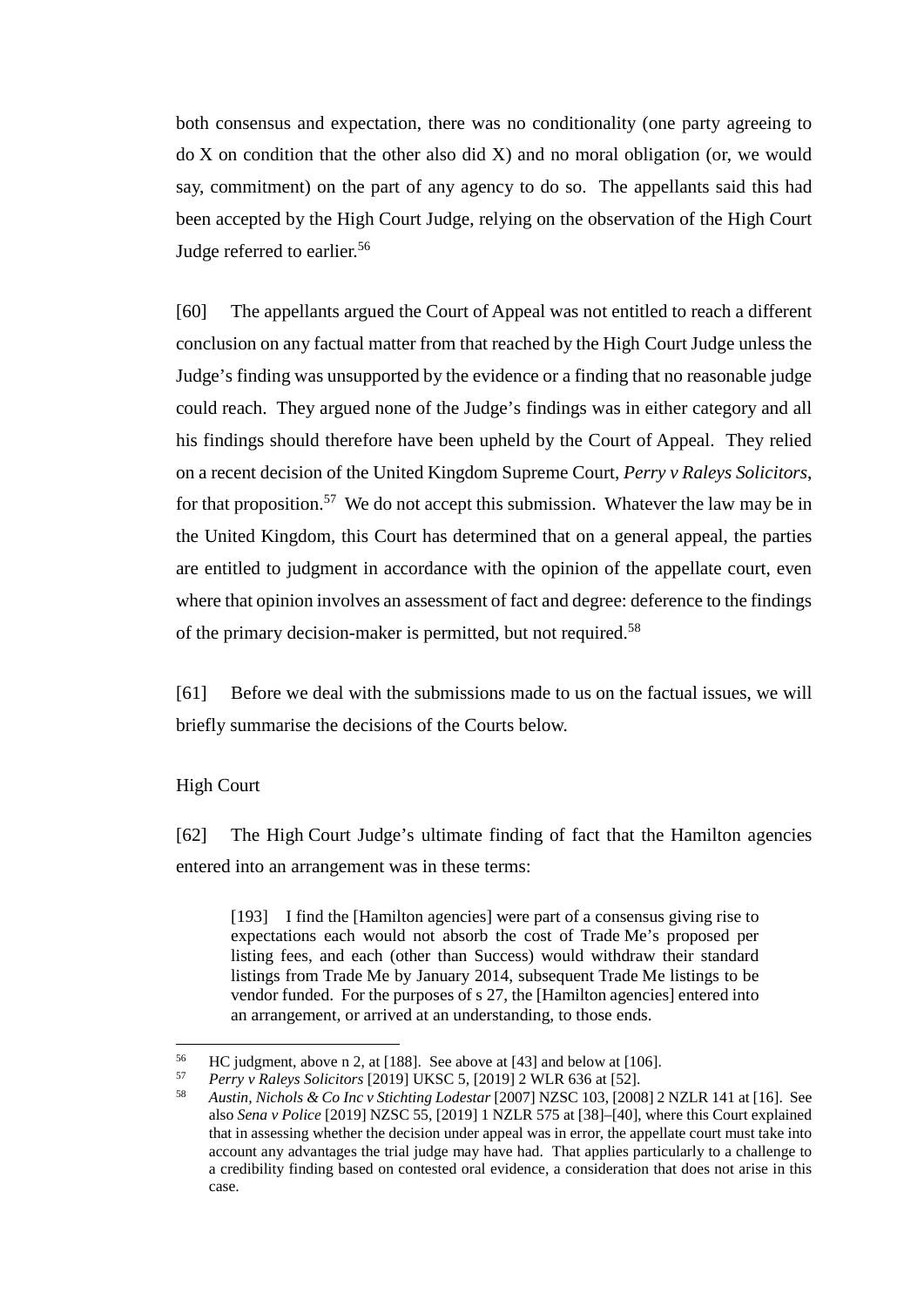[63] The Judge directed himself that in determining whether a consensus or meeting of minds had occurred, an objective test was required: what would reasonable people infer from the conduct of the person whose participation in the consensus is at issue?<sup>59</sup> He concluded that, applying that objective test, a reasonable person would infer that each of the Hamilton agencies expected that neither itself nor any of the others would absorb the new Trade Me listing fee and that all, except Success, would withdraw vendor listings from Trade Me by January  $2014<sup>60</sup>$  In reaching that conclusion, the Judge said he disregarded witnesses' statements and evidence of their own comprehensions or expectations in the wake of the 30 September meeting.<sup>61</sup>

[64] The Judge said there was no sense of conditionality in the statements of position made by those agencies represented at the 30 September meeting.<sup>62</sup> But he added that a sense of reciprocity or moral obligation was irrelevant. This statement was said by the appellants to support their position that there was no arrangement. This was an important aspect of the appellants' case and we discuss it in more detail later.<sup>63</sup>

<span id="page-20-0"></span>[65] Having made the observation just mentioned, the Judge recorded the submission on behalf of Lodge and Monarch that the Hamilton agencies had decided in advance of the 30 September meeting to vendor fund the Trade Me listing fee on the introduction of the new fee structure. $64$  He considered this was not a complete answer because:<sup>65</sup>

- (a) none of the Hamilton agencies had acted on their decision before the 30 September meeting;
- (b) some of the Hamilton agencies were aware that there was a risk that other agencies may continue to absorb the Trade Me listing fee;

 $^{59}$  HC judgment, above [n 2,](#page-2-0) at [178].<br>  $^{60}$  At [180]

 $\frac{60}{61}$  At [180].

 $\frac{61}{62}$  At [181].

 $\frac{62}{63}$  At [188].

 $\frac{63}{64}$  See below at [\[106\].](#page-31-0)

 $64$  At [189].

At [190].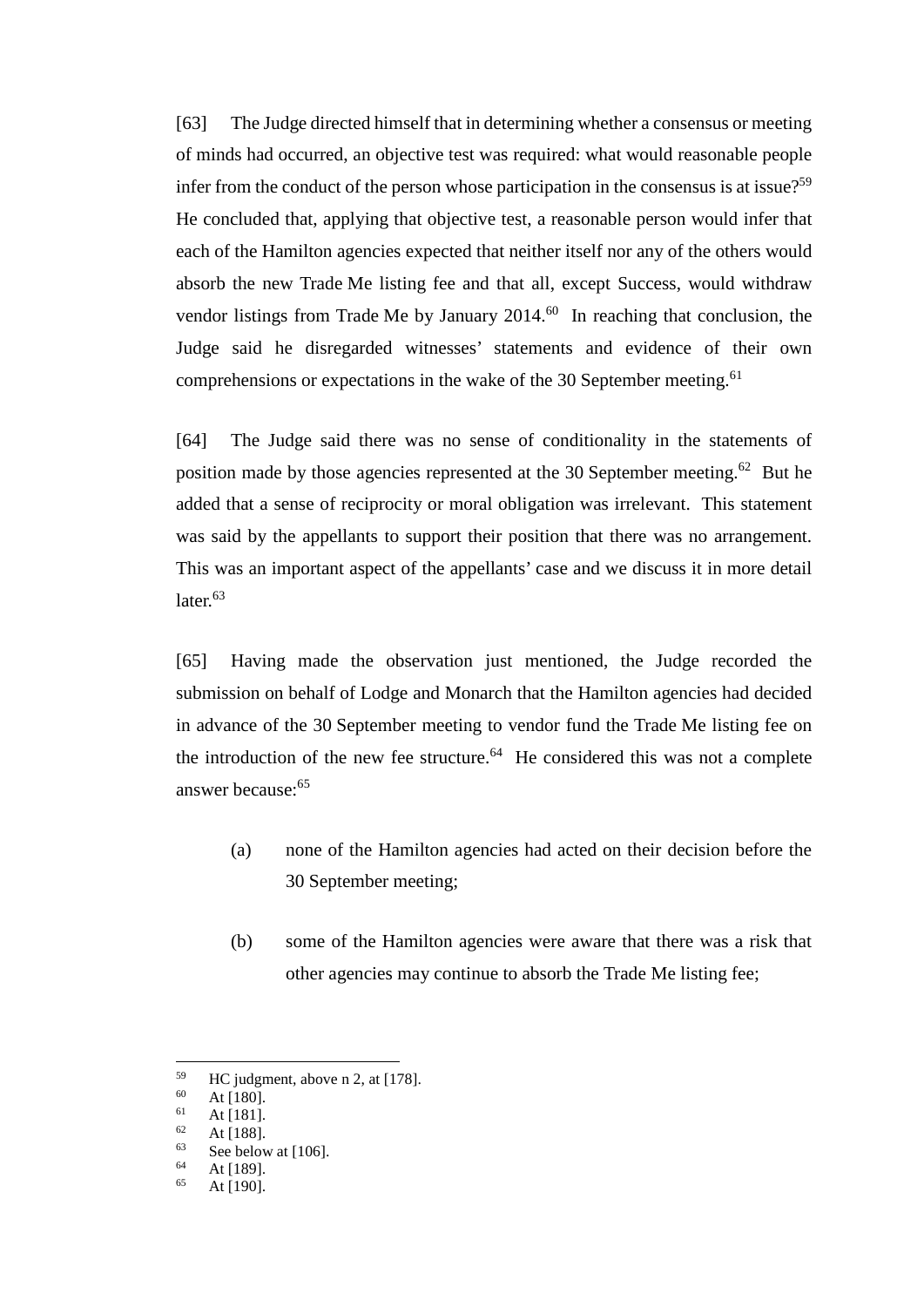(c) thus, the decisions of the Hamilton agencies were at least capable of adjustment in light of further information, which came from the 30 September meeting.

[66] The Judge concluded that the independence of the prior decisions of the Hamilton agencies was undermined by the mutuality of their understanding arising from the 30 September meeting.<sup>66</sup>

[67] The Judge considered that it was sufficient to establish a consensus that the Hamilton agencies communicated to each other their intended and common course, leading to a consensus giving rise to expectations of how each would react. He considered that was what objectively established "communication among the parties of the assumption of a moral obligation".<sup>67</sup>

# Court of Appeal

<span id="page-21-0"></span>[68] The appellants, having succeeded in the High Court, supported the High Court judgment in the Court of Appeal on another ground, namely that the High Court Judge had erred in concluding that an arrangement had been entered into. The Court of Appeal dealt with that issue before addressing the subject of the Commission's appeal, which was whether the alleged arrangement had the purpose or effect of fixing, controlling or maintaining prices. The purpose or effect of the arrangement logically fell to be addressed second.

[69] The Court of Appeal also adopted an objective approach.<sup>68</sup> Having referred to the evidence relating to the 30 September meeting, the Court expressed the view that there was "a good deal of clear evidence indicating an arrangement or understanding".<sup>69</sup>

[70] The Court considered that this conclusion was supported by the evidence of those who had been present at the meeting, particularly Mr Coombes, Mr Lugton and

 $\frac{66}{67}$  At [190].

 $^{67}$  At [192], citing *Giltrap*, above n [21,](#page-10-3) at [15].

<sup>&</sup>lt;sup>68</sup> CA judgment, above n [5,](#page-2-1) at [35].

At  $[36]$ .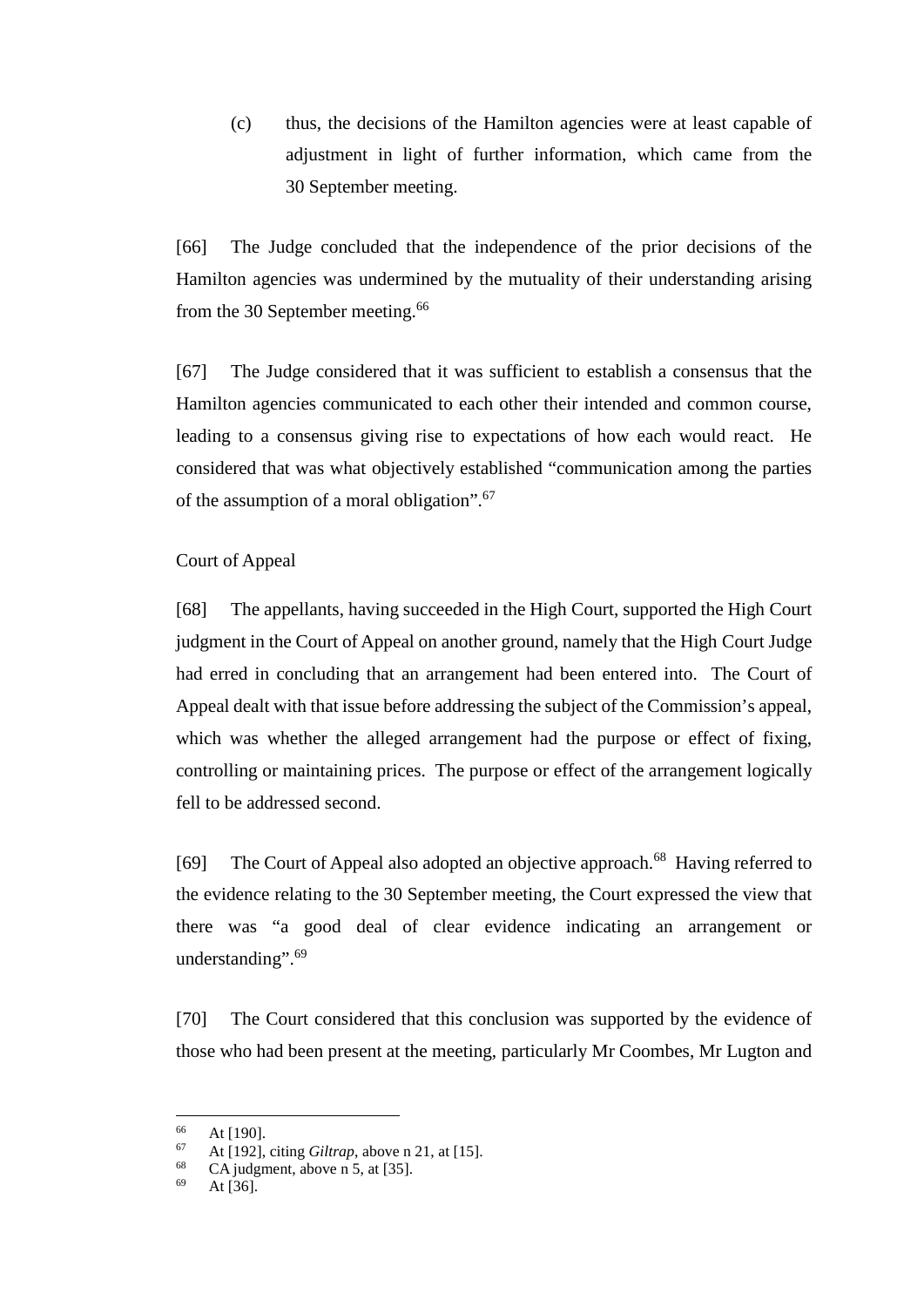Mr Shale, though the Court acknowledged that inroads had been made into some of this evidence through cross-examination.<sup>70</sup> The Court also considered that the conclusion was supported by exchanges preceding and following the 30 September meeting.<sup>71</sup> It considered that the evidence read as a whole pointed clearly to those who attended the meeting as having reached an understanding that all would move to vendor funding of the Trade Me listing fee in January 2014.<sup>72</sup>

[71] In doing so, it considered the appellants' argument that the decision to cease vendor funding was predictable and sensible given the very significant increase in price proposed by Trade Me and the fact that Trade Me itself expected that agencies would move to vendor funding for standard listings on its site. The appellants argued that this indicated conscious parallelism. The Court accepted that the large increase in Trade Me's listing fee was consistent with inducing conscious parallelism, but considered that was not consistent with the Hamilton agencies all responding at the same time in January 2014 and all in the same way.<sup>73</sup>

[72] The Court addressed the appellants' argument relating the High Court Judge's observation that moral obligation was irrelevant. The Court concluded that that observation could be "more readily understood if it is seen in the context of the Judge answering a suggestion that some of the Hamilton agencies did not subjectively view themselves as taking on an obligation".<sup>74</sup>

[73] The Court of Appeal therefore upheld the High Court Judge's finding that the Hamilton agencies had entered into an arrangement that they would not absorb the cost of the Trade Me listing fee after the introduction of Trade Me's new fee structure, and would (other than Success) withdraw their standard listings from Trade Me by January 2014, with subsequent Trade Me standard listings to be vendor funded.<sup>75</sup>

 $\frac{70}{71}$  At [37]–[41].

 $\frac{71}{72}$  At [42].

 $\frac{72}{73}$  At [46].

 $\frac{73}{74}$  At [47].

<sup>&</sup>lt;sup>74</sup> At [50], referring to the HC judgment, above n [2,](#page-2-0) at [188].

At  $[52]$ .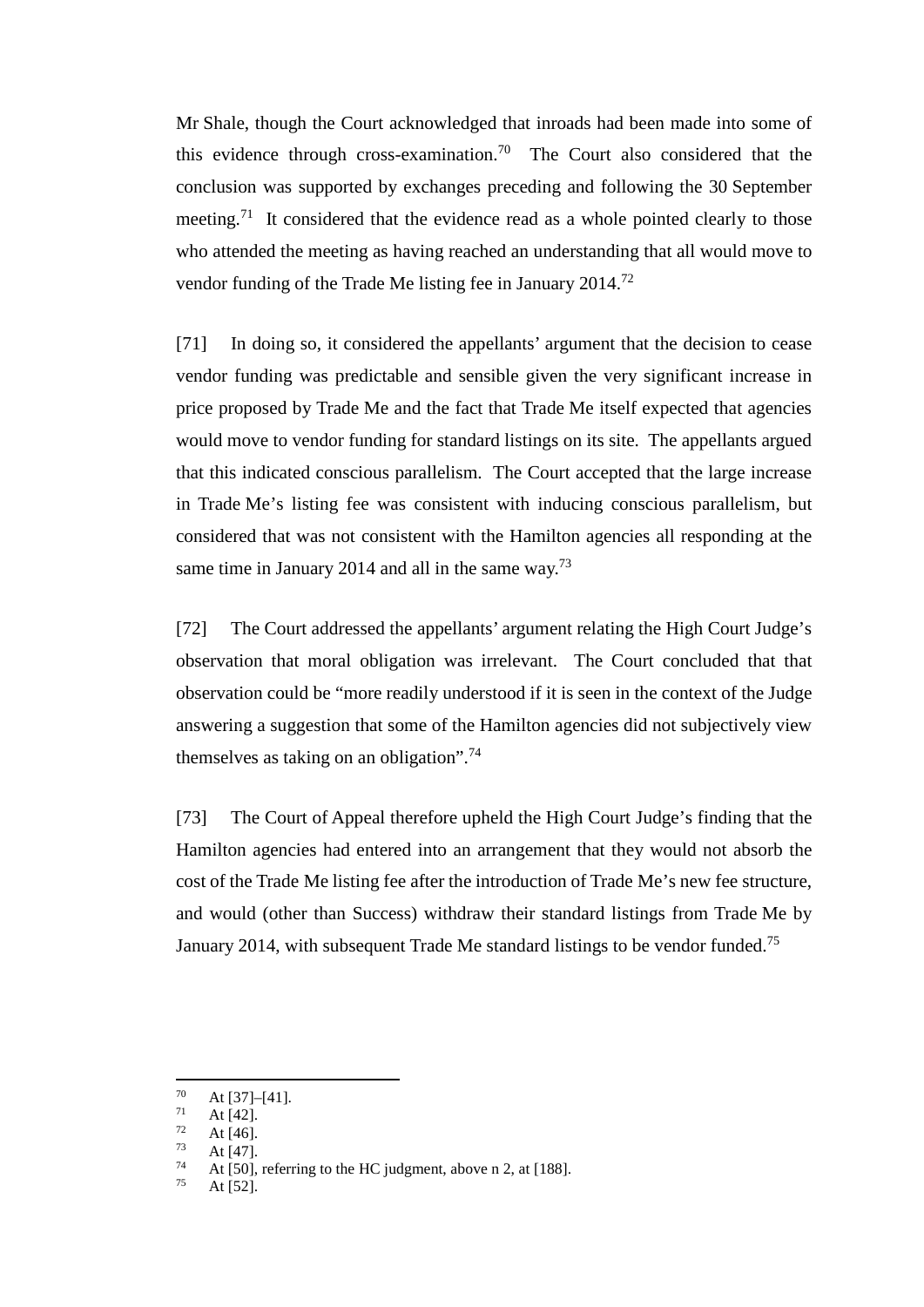Appellants' criticisms of the Court of Appeal judgment

<span id="page-23-0"></span>[74] Mr Taylor was critical of the Court of Appeal's analysis, particularly where the Court of Appeal took a different view of the facts from the High Court Judge. We have already rejected Mr Taylor's submission that the Court of Appeal was not entitled to reach a different view on a factual matter from the High Court Judge unless the High Court finding was one that no reasonable judge could reach.<sup>76</sup> We now address the specific criticisms made by Mr Taylor of the Court of Appeal's analysis.

### (i) Evidence of Mr Coombes

[75] The Court of Appeal relied on evidence given by Mr Coombes of Online to the effect that, at the end of the 30 September meeting, he was left with a clear impression that there was an understanding that all Hamilton agencies would remove their standard listings from Trade Me by early 2014 and, thereafter, if customers wanted a standard Trade Me listing, the customer or salesperson would have to pay for it.<sup>77</sup> The High Court Judge had rejected this evidence as "pure assertion".<sup>78</sup>

<span id="page-23-1"></span>[76] In cross-examination, Mr Coombes indicated that the arrangement was that Hamilton agencies would not offer standard Trade Me listings at all, ie if any Trade Me listing was to be offered it would be a feature listing. Then in re-examination, he said he could not remember whether the arrangement was that the Hamilton agencies would move to vendor funding for both standard and feature listings. Mr Taylor argued that the ultimate position taken by Mr Coombes was that the arrangement concerned only feature listings. On our reading of the re-examination of Mr Coombes, we think it is more accurate to say that he became confused about the nature of the arrangement. This may have been partly because Online offers only feature listings. We do, however, accept that the Court of Appeal's reliance on his evidence that there was an arrangement of the kind found by the High Court Judge was problematic.

 $^{76}$  See above a[t \[60\].](#page-19-1)

 $\frac{77}{78}$  CA judgment, above n [5,](#page-2-1) at [37].

 $HC$  judgment, above [n 2,](#page-2-0) at  $[185(a)]$ .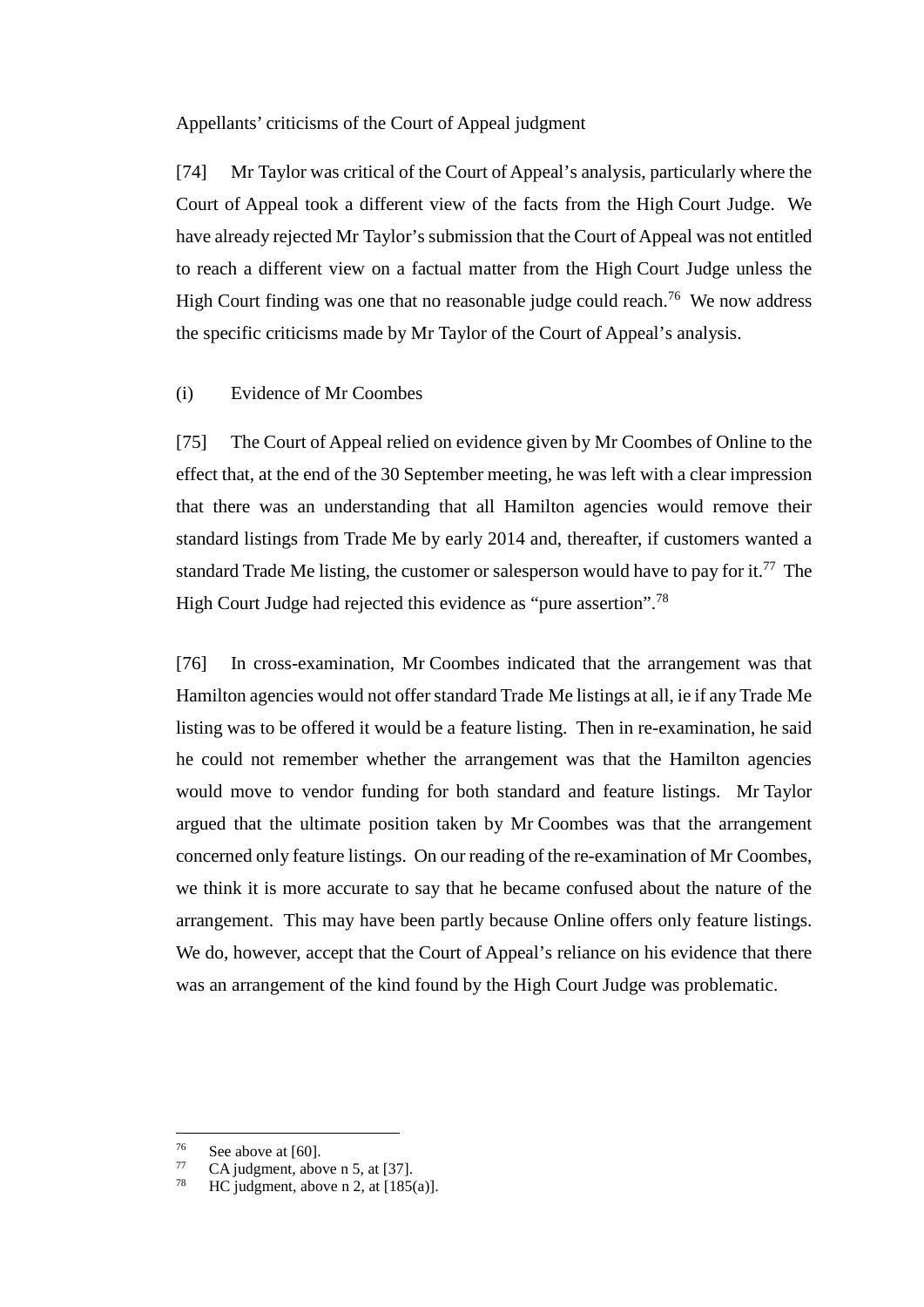#### (ii) Statements made by Mr Shale

<span id="page-24-1"></span>[77] The Court of Appeal also relied on the statement made by Mr Shale in his first interview with the Commission.<sup>79</sup> During that interview he indicated that the purpose of the meeting was to try to reach some sort of consensus on a common approach to Trade Me, so that everyone would be on the same page. However, his evidence at trial was inconsistent with that statement. In fact, at trial he said there was not a consensus or agreement and appeared to backtrack on the statement he had made to the Commission. He said in his evidence at the trial that, although he had told the Commission that the purpose of the meeting was to try to reach a consensus, he no longer recalled it like that. However, he accepted that is what he had told the Commission. Mr Taylor pointed out that it was not put to Mr Shale at the trial that his earlier interview statement was a correct statement of the position, and that the Court of Appeal should not have relied on that statement in preference to his sworn evidence, at least without setting out its reasons for doing so. We accept that submission.

<span id="page-24-0"></span>[78] The Court of Appeal also relied on an email sent by Mr Shale on 17 October 2013, the day after the 16 October meeting.<sup>80</sup> In that email, Mr Shale referred to the Hamilton agencies as being "committed to turning off the trademe feed as our individual agreements finished. … We will offer it as a vendor funded option, but will not include in standard packages". Mr Taylor said the fact that this email was sent after the 16 October meeting was overlooked by the Court of Appeal. He said the email was Mr Shale's inference from what had been discussed at the 16 October meeting, a matter that had not been acknowledged by the Court of Appeal. In addition, Mr Shale sought to explain the email in his brief of evidence, referring to it as "a reference to some of the companies stating in the meeting that they would no longer automatically load their listings to Trade Me". He said he meant that the Hamilton agencies had indicated an intention to either use a vendor funded model or not to use Trade Me at all. His evidence in re-examination was that it was not an agreed commitment, but rather everyone had made up their mind beforehand.

 $79$  CA judgment, above n [5,](#page-2-1) at [40].

At  $[43]$ .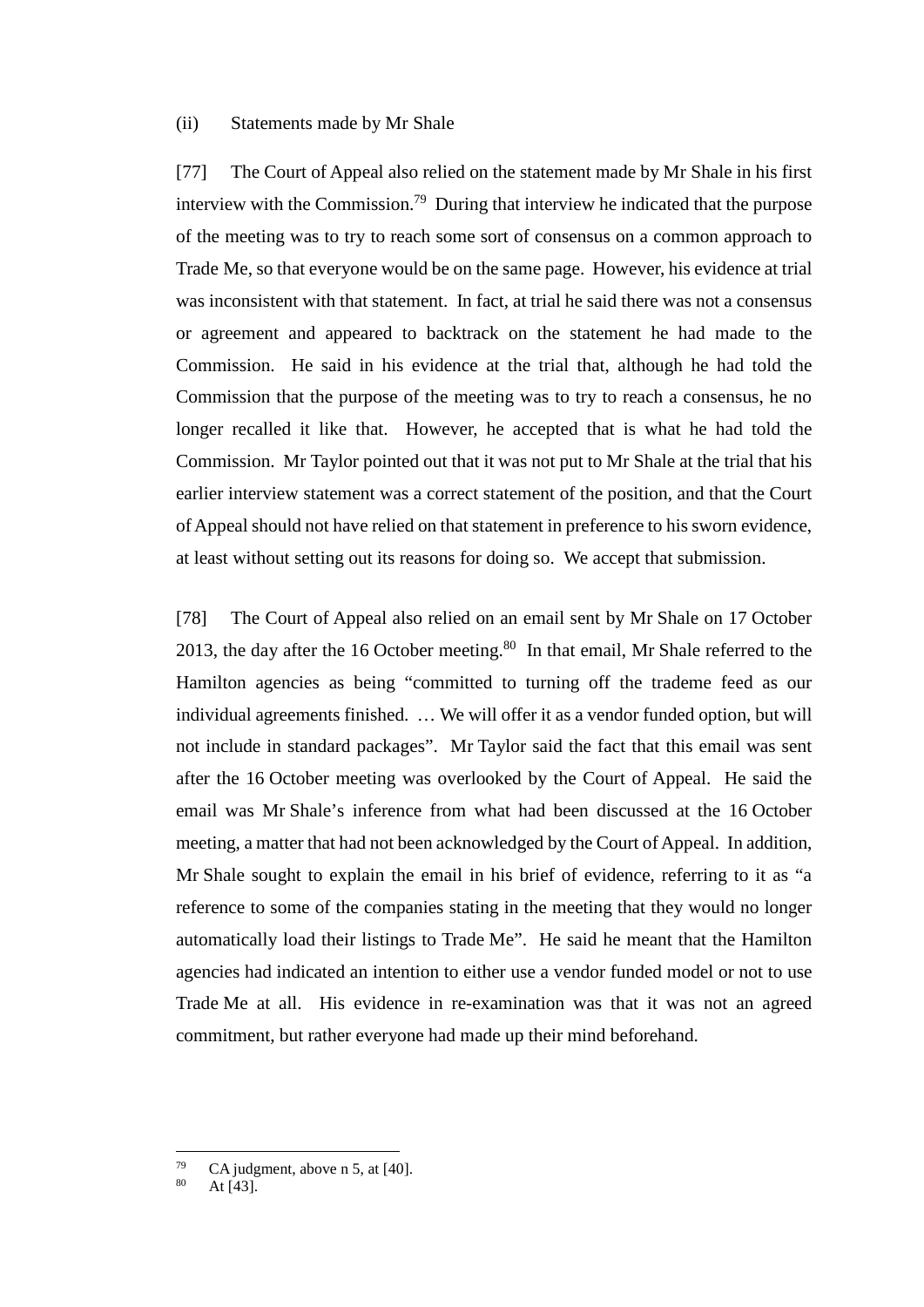[79] We accept that the Court of Appeal should have acknowledged these qualifications to Mr Shale's evidence. Nevertheless, the Court was entitled to consider that his explanations did not adequately explain away the clear terms of the email, which unequivocally stated that the Hamilton agencies had made a commitment along the lines found by the High Court Judge to be the nature of the arrangement between them.

(iii) Email of Mr Metcalfe

[80] The Court of Appeal also relied on an email dated 12 October 2013 from Mr Metcalfe of George Boyes, the Hamilton franchisee of LJ Hooker, to Mr O'Rourke.<sup>81</sup> In that email, Mr Metcalfe responded to an invitation from Mr O'Rourke to the 16 October meeting in these terms:

… I now find it puzzling that you want to include me in this meeting or any agreement around Trade me. Sure you will be worried that I may break ranks and drive Trade me company funded advertising in the future and thus gain market share, at my lesser level of stock volumes this option is affordable for me. Until we play on the same playing field you and the others cannot serious[ly] expect me to support your initiatives.

[81] Mr Taylor strongly objected to the Court of Appeal's reliance on this email for two reasons. The first was that the Court did not acknowledge Mr O'Rourke's reply to Mr Metcalfe, which was as follows:

The nature of the meeting is around what we can do as an industry to better promote realestate.co.nz. You are welcome to attend and share any ideas but understand if you prefer not to participate.

[82] The second reason was that Mr Metcalfe did not give evidence at the trial due to ill health, so the email was a hearsay statement.<sup>82</sup> The appellants say it had been agreed that the email in question was not admissible to prove the truth of its contents, (that is, that there was, in fact, an "agreement around Trade Me"). But there was no ruling to that effect and some dispute about what had been agreed between counsel about the evidential status of the email.

 $81 \text{ At } [45].$ <br> $82 \text{ Evidone}$ 

Evidence Act 2006, s 4(1) definition of "hearsay statement".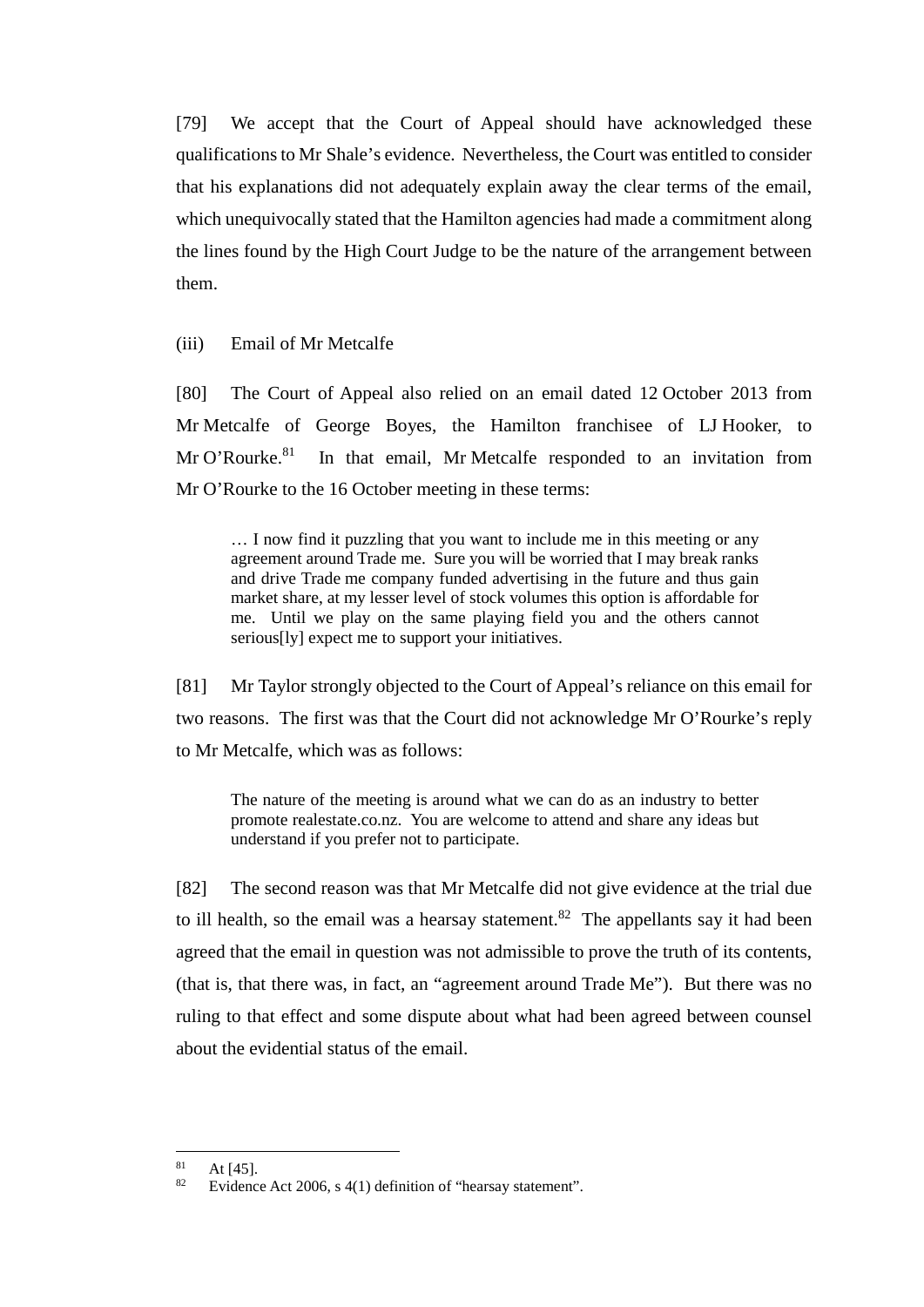[83] The background to the email was that Mr Metcalfe had spoken to Mr King earlier in October. The Commission's case was that during this call Mr King had told Mr Metcalfe that an agreement in relation to Trade Me had been reached. There was evidence that only Mr King could have conveyed that information to Mr Metcalfe. Mr King denied telling Mr Metcalfe this and maintained that position in cross-examination. The Court of Appeal did not refer to this, and Mr Taylor said this meant the Court had essentially preferred the hearsay and arguably inadmissible evidence of Mr Metcalfe to the sworn evidence of Mr King.

[84] We do not need to resolve the admissibility issue. The end result was that the Commission sought to rely on the email as proof that Mr King had told Mr Metcalfe an agreement among the Hamilton agencies had been reached. But in the face of Mr King's denials of this, we do not consider the email had the probative value attributed to it by the Court of Appeal.

[85] We accept, therefore, that there is some substance to the appellants' criticisms of the above aspects of the Court of Appeal judgment. However, that conclusion assists the appellants only if, on the remaining evidence, the Courts below should have concluded that no arrangement was entered into.

#### *Our assessment*

<span id="page-26-0"></span>[86] The appellants accepted the findings of fact made by the High Court Judge, and we do not intend to traverse those in detail because they are not contested.

[87] The Commission's case in both the Courts below and this Court was that the evidence of what happened before the 30 September meeting, what happened at that meeting and what happened after it when considered together prove the existence of an arrangement that the Hamilton agencies would not absorb Trade Me listing fees as a default position, as most previously had done, and that all would withdraw listings from Trade Me in January 2014.

[88] The appellants argue that, notwithstanding the attendance of representatives of the Hamilton agencies at the 30 September meeting and the communication of their intentions to each other, no arrangement was entered into. Rather, each agency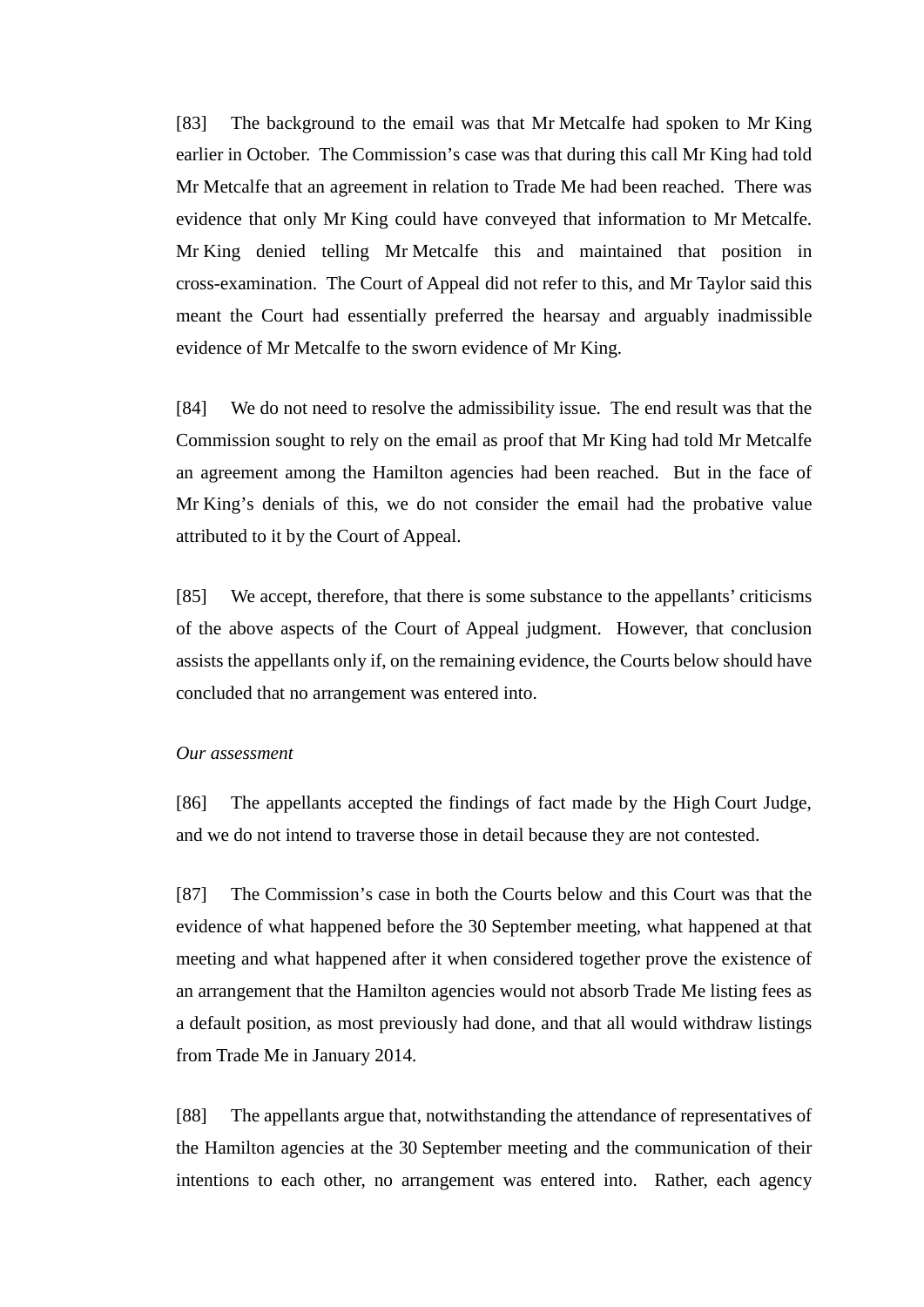decided prior to the meeting not to absorb the Trade Me listing fee after the new Trade Me fee structure took effect and also to discontinue their current Trade Me listings at a time in the future. Thus, the fact that the Hamilton agencies all implemented those steps at about the same time was a result of conscious parallelism, rather than any arrangement between them.

[89] As the High Court Judge pointed out, the fact that each of the Hamilton agencies had reacted strongly to Trade Me's proposed new fee structure and reached the view that they would not absorb the cost was not an answer to the Commission's allegation that an arrangement was entered into between them.<sup>83</sup> The fact that the reaction of the Hamilton agencies was a logical reaction to Trade Me's announcement did not mean the Hamilton agencies had not entered into an arrangement as alleged by the Commission. It is true that Trade Me appeared to wish agencies to promote Trade Me listings on the basis that customers or salespersons would pay for them. What Trade Me had not contemplated was that agencies would, instead, steer customers to realestate.co.nz and away from Trade Me.

[90] While the evidence relied on by Mr Taylor to show that each Hamilton agency made its own decision before the 30 September meeting (at least tentatively) has some force,<sup>84</sup> it does not confront the Commission's case that they entered into an arrangement to this effect at that meeting. As the High Court Judge said, "The independence of the agencies' prior decisions is undermined by the mutuality of their understanding arising from the 30 September 2013 meeting."<sup>85</sup> The reasons given by the High Court Judge that are summarised above at [\[65\]](#page-20-0) supported that conclusion.

<span id="page-27-0"></span>[91] There was evidence that a risk existed that one or more agencies may absorb the Trade Me listing fee as a way of attracting customers and were capable of doing so. In his evidence, Mr Lugton said such a risk existed, although he did not mention this risk in his interview with the Commission and it was not discussed at the meeting. Mr O'Rourke and Mr Lugton both accepted that, despite the significant cost

<sup>&</sup>lt;sup>83</sup> HC judgment, above [n 2,](#page-2-0) at [190].<br><sup>84</sup> One of the participants in the 30 Se

<sup>84</sup> One of the participants in the 30 September meeting, Mr Singh of Monarch, accepted in evidence that Monarch had not made up its mind before the meeting whether or not to absorb the new Trade Me listing fee. Mr Singh was optimistic Harcourts would be able to negotiate a more favourable rate for the Harcourts group that made absorbing the cost viable.

 $85$  At [190].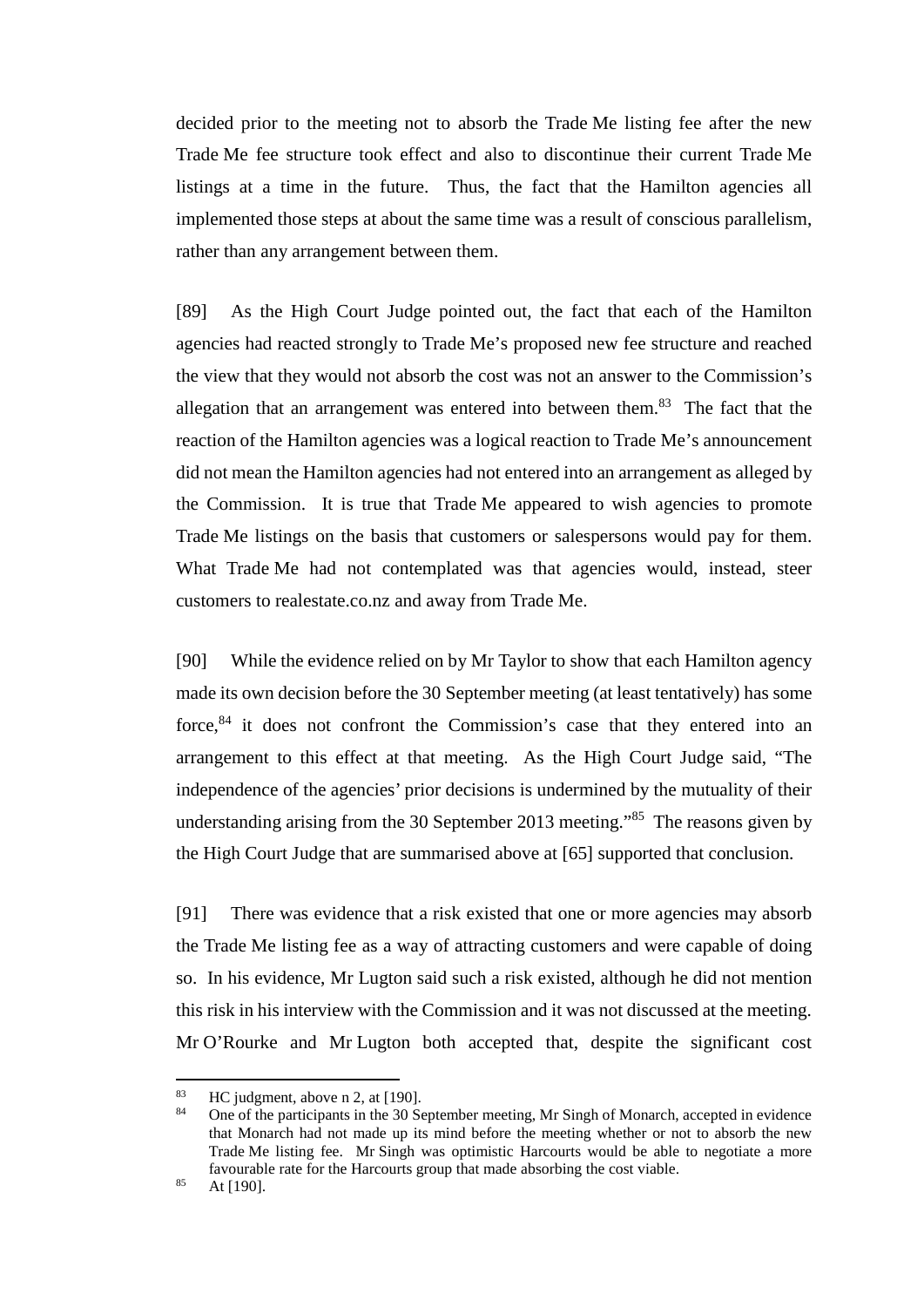implications of Trade Me's new fee structure, their agencies could have absorbed the cost if they had had to. And Mr Couch of Lodge accepted that if another agency had not adopted the vendor funding model for the Trade Me listing fee, Lodge would have had to re-evaluate its position eventually. Karen Worley of Realty Services Ltd (the parent company of Success and Eves) also said that if competitors started absorbing the cost of Trade Me, Success and Eves would have to match them.

<span id="page-28-0"></span>[92] As Mr Dixon pointed out, it is not unusual for market participants to decide upon a course of action, only to be shifted from that course by the demands of rivalry with competitors. Collusion prevents that competitive dynamic from eventuating. We agree. The situation in this case is similar in this respect to that in *Commerce Commission v Caltex New Zealand Ltd*. 86 In *Caltex*, each of the petrol retailers wished to discontinue offering free carwashes to purchasers of fuel for \$20 or more. Caltex did so unilaterally but lost business and had to resume the offer of a free carwash.<sup>87</sup> It was only when the arrangement was entered into, giving each some assurance that the others would do the same, that the companies involved were able to implement their desired strategy of ceasing the offer of free carwashes. A similar example can be found in the present case. Mr Singh's evidence was that when Trade Me Property was first launched, it was not used by the Harcourts group, of which Monarch is a member. But Harcourts was effectively forced to offer Trade Me listings after receiving pressure from agents who believed they were losing listings to agencies that did.

[93] The High Court Judge relied on evidence of communications prior to the 30 September meeting indicating an intention to enter into an arrangement, which included notes from NZRN conference calls to the effect that the Hamilton agencies would be likely to cease offering agency-funded Trade Me standard listings and would coordinate a response.<sup>88</sup> The notes also record general concern that another real estate group would absorb the cost of Trade Me listings and use it as a competitive advantage.<sup>89</sup>

 <sup>86</sup> *Commerce Commission v Caltex New Zealand Ltd* (1999) 9 TCLR 305 (HC) [*Caltex* (substantive)]. See below a[t \[143\].](#page-42-0)

 $87$  At 307.

 $HC$  judgment, above [n 2,](#page-2-0) at  $[57]$ – $[62]$ .

At  $[54]$ .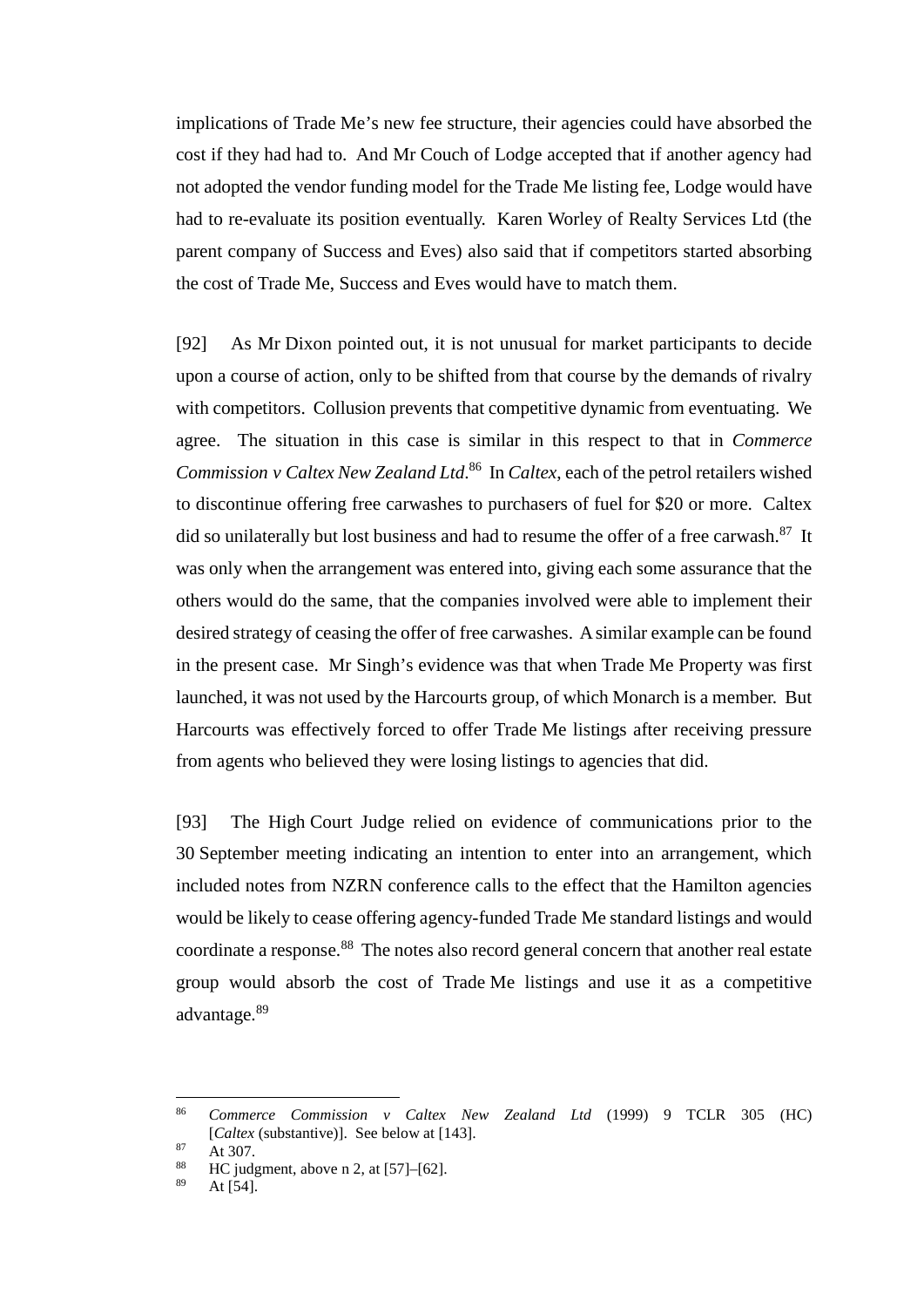[94] The High Court Judge also referred to an email from Joanne Baylis of realestate.co.nz to her manager after meeting Mr O'Rourke and Mr Shale in which she said "2 of my key Hamilton offices ready to group together and boycott".<sup>90</sup> Ms Baylis said her reference to a "boycott" was "to describe the market's dissatisfaction nationally, with Trade Me's pricing mistake".

[95] We conclude that the evidence of what happened before the 30 September meeting does not lead to a conclusion that all the participants at the meeting had an immutable, individually-determined position prior to that meeting. At best, they had a common reaction to Trade Me's changed fee structure, but they were also concerned about how competitors would respond to this.

[96] The evidence summarised by the High Court Judge indicates that the participants in the 30 September meeting had widely differing versions of what occurred at the meeting, though it was generally accepted that there had been a discussion of the response to Trade Me's price announcement. The part of the meeting where this occurred was described by some as chaotic, perhaps reflecting the anger at the actions of Trade Me. The appellants say that each party to the meeting, having concluded quite independently of the others that it would not absorb the new Trade Me listing fee and would withdraw Trade Me listings, announced this to the meeting in a way which reflected that each had reacted in the same way to the Trade Me announcement. Thus, the argument went, the fact that all agencies acted in essentially the same way and subsequently withdrew the listings from Trade Me at the same time was mere conscious parallelism.

[97] There are a number of reasons to be sceptical of this. As already mentioned, the independent decisions said to have been reached before the meeting were not implemented and were obviously changeable, depending on the competitive response of others. It was acknowledged that, if one agency had broken ranks, others would have had to consider following suit.<sup>91</sup> Second, it did not reflect at least some of the evidence from those who were present at the meeting.

 $^{90}$  At [82].

See above a[t \[91\].](#page-27-0)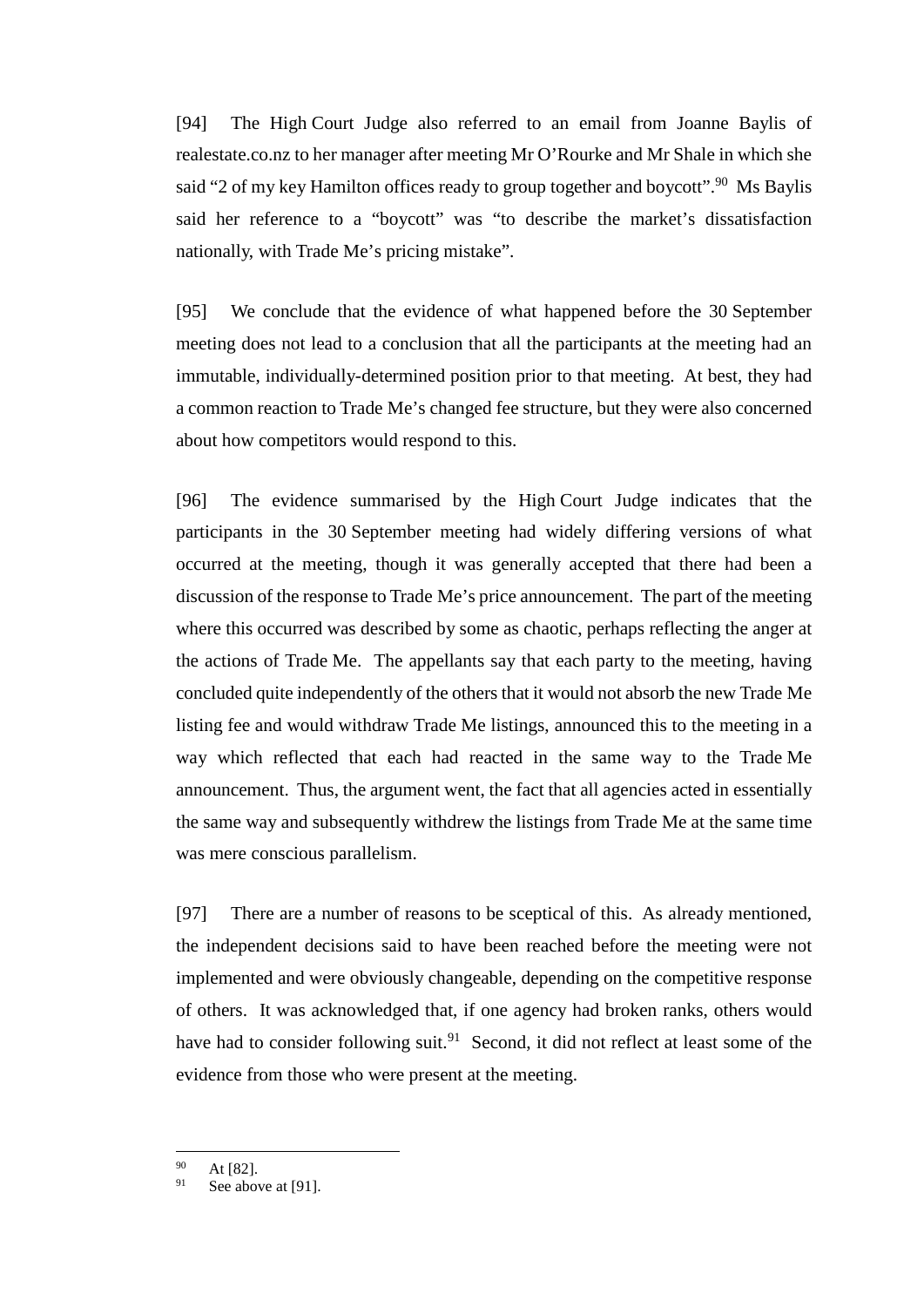[98] As already stated, Mr Coombes was confused as to whether the agreement to vendor fund concerned standard listings or feature listings. <sup>92</sup> But despite this confusion, Mr Coombes was adamant that an agreement was reached to adopt a vendor funding model for Trade Me listings and to remove existing listings in January 2014. When pressed in cross-examination, Mr Coombes maintained that he gave a commitment that he would use vendor funding for Trade Me advertisements and that others had said they would do the same.

[99] Mr Lugton specifically acknowledged that agreement had been reached along the lines found by the High Court Judge. He said there was a "strength of understanding" that all existing listings would be removed from Trade Me by 20 January 2014. Listings were from there on to be vendor funded.

[100] Mr King acknowledged that some people at the meeting might have said "hey that's what [Trade Me] want us to do that's what we'll do". He had put this more damagingly in his interview with the Commission, where he made the same comment, but ended it with "let's do it".

[101] We agree with the High Court Judge's conclusion that there was an apparent meeting of the minds of the representatives of the Hamilton agencies at the meeting, from which arose an expectation that:<sup>93</sup>

- (a) none of the Hamilton agencies would continue to offer, as a default option, the absorption of the Trade Me listing fee; and
- (b) all of the Hamilton agencies would withdraw their standard listings from Trade Me in January 2014 (other than Success, which already used a vendor funding model).

 $^{92}$  See above a[t \[76\].](#page-23-1)

HC judgment, above [n 2,](#page-2-0) at [180].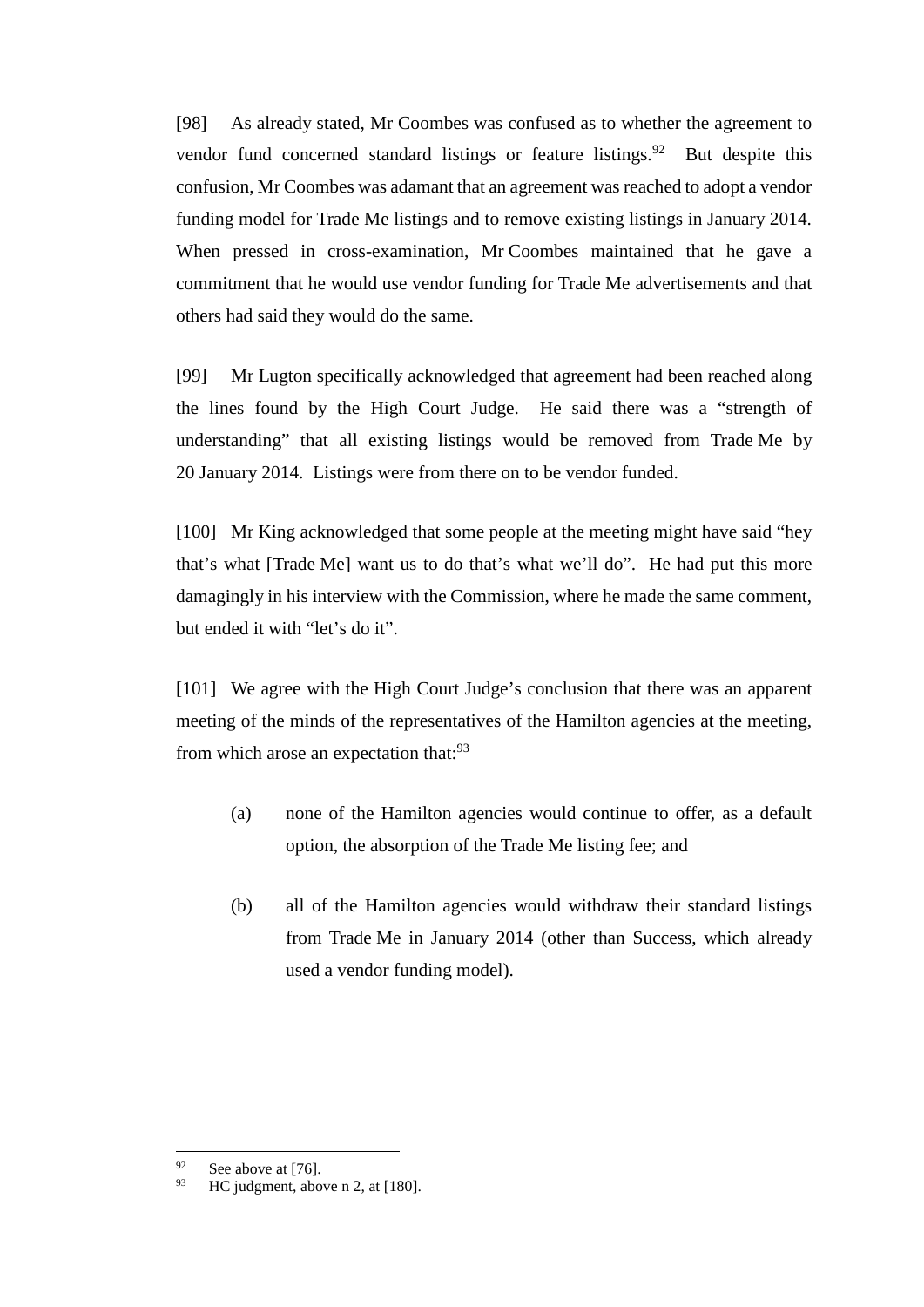[102] The Commission's case also relied on communications that occurred after the 30 September meeting. In particular:

- (a) Ms Baylis made a note of a meeting with Mr King in which she recorded that Mr King and the other Hamilton agencies had met and decided "they will all collectively move across [to realestate.co.nz]".
- (b) Mr Lugton issued a note to his staff on 17 October 2013 containing the statement all Hamilton agencies "have agreed to stop supporting TradeMe" and "From 20 Jan onwards TradeMe advertising will solely be at the Vendor<sup>[ $\cdot$ ]</sup>s cost at \$159".
- (c) Mr Shale said in an email to the Bayleys franchisor on 17 October that "We have 7 residential brands in Hamilton … committed to turning off the trademe feed".<sup>94</sup>

[103] The Commission drew support from the fact that Monarch withdrew its listings from Trade Me in January 2014, even though it could have continued the outgoing Trade Me pricing model until April 2014. Online did likewise, though it was able to load them for free under the subscription plan of its franchisor, Ray White, and still had to pay Ray White for the ability to do so.

[104] The Commission also points to the evidence of both Mr Shale and Mr Coombes that they were contacted by Mr King in mid-January challenging them on why they still had listings on Trade Me. This evidence was, however, disputed by Mr King.

[105] Mr Taylor's response to this is that the conduct of the Hamilton agencies after the 30 September meeting "simply reflected the consequence of what they had each individually decided they would do".

<span id="page-31-0"></span>[106] Mr Taylor's reliance on the findings of the High Court Judge is perhaps surprising, given the Judge found, contrary to the appellants' submission, that an

<sup>&</sup>lt;sup>94</sup> However, this email has to be read subject to the qualifications discussed above at [\[78\].](#page-24-0)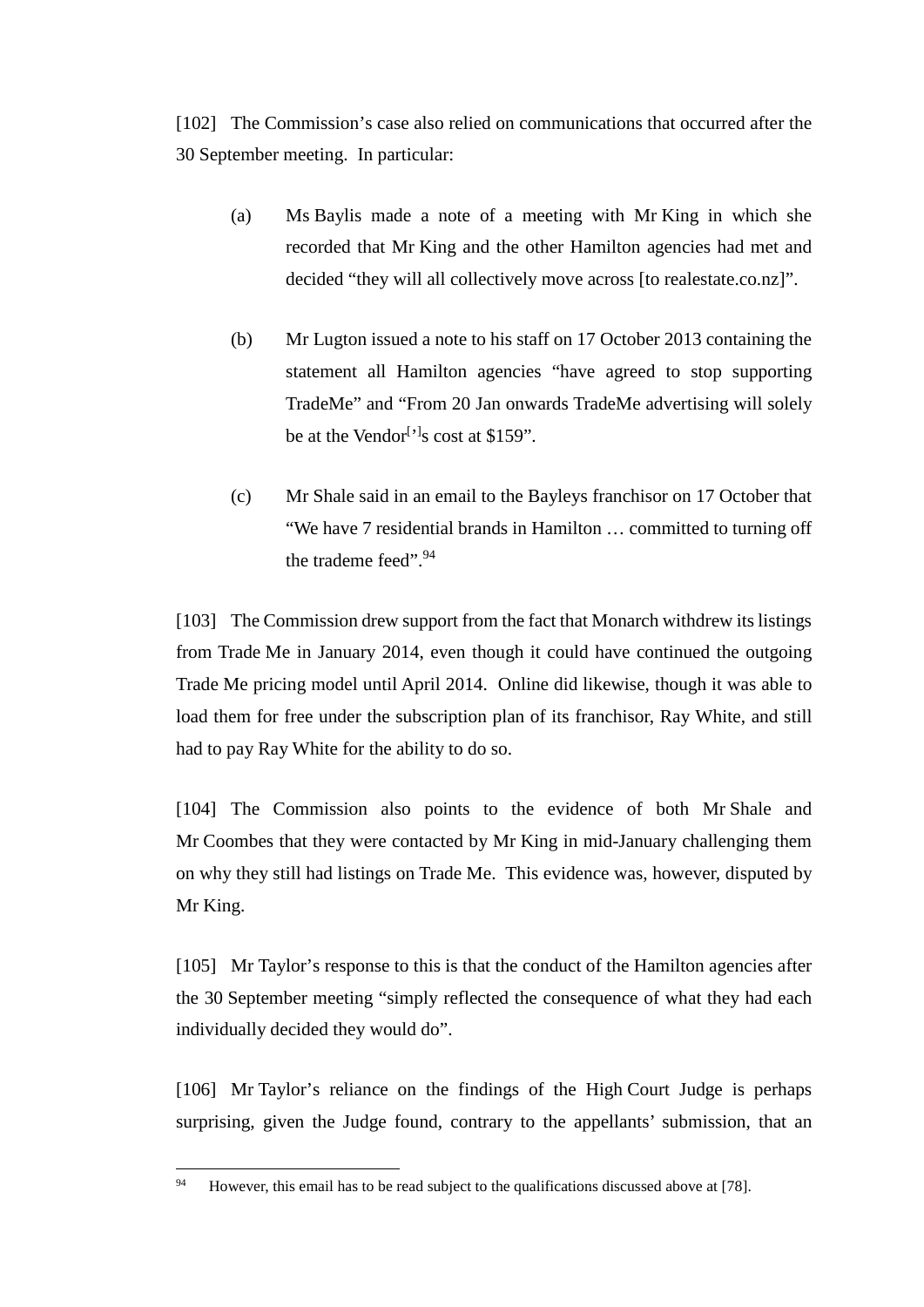arrangement had been entered into by the Hamilton agencies. However, Mr Taylor said the High Court Judge's finding was based on a misapplication of *Giltrap*. He relied on the following paragraph in the High Court judgment:

[188] There was no sense of conditionality objectively to be drawn from any of the 'will not absorb' or 'will withdraw' expressions. Each was an expression of what the individual agency would do, without regard for the others, although a number of the agencies expressed taking comfort from the universality of their competitors' responses, at least in the sense it affirmed the sensibility of their own choice. And some of the agencies had expressly earlier noted risk from divergent approaches. But whether the defendants' comprehensions included a sense of reciprocity or moral obligation between them is irrelevant. The majority judgment in *Giltrap* dictates objective focus be on "the concepts of consensus and expectation".

(footnote omitted)

[107] The statement that moral obligation (or, in our terms, commitment) is irrelevant is wrong. If that was the basis on which the Judge found that there was an arrangement among the Hamilton agencies, that would be a basis for challenging the finding. But we do not think it was: the statement in the paragraph that appears immediately before the Judge's conclusion makes that clear. In that paragraph, the Judge said:

[192] It is enough to establish consensus here that the defendants communicated to each other their intended and common course. And the consensus gave rise to the defendants' expectations of how they each would act. That is what objectively establishes "communication among the parties of the assumption of a moral obligation".

(footnotes omitted)

[108] That statement makes it clear that the Judge was not treating moral obligation as irrelevant. On the contrary, he concluded (consistently with the majority judgment in *Giltrap*) that a consensus had been reached, and that this gave rise to expectations as to how each agency would act.<sup>95</sup>

[109] Ultimately, the criticisms of the Judge's reasoning can be put to one side because we have reached the same conclusion as the Judge did, having applied the law as we have explained it above, which largely corresponds with the position advocated by Mr Taylor and accepted by Mr Dixon. The consensus reached by the Hamilton agencies involved a commitment from each of them to adopt a vendor funded model

 $95$  At [193].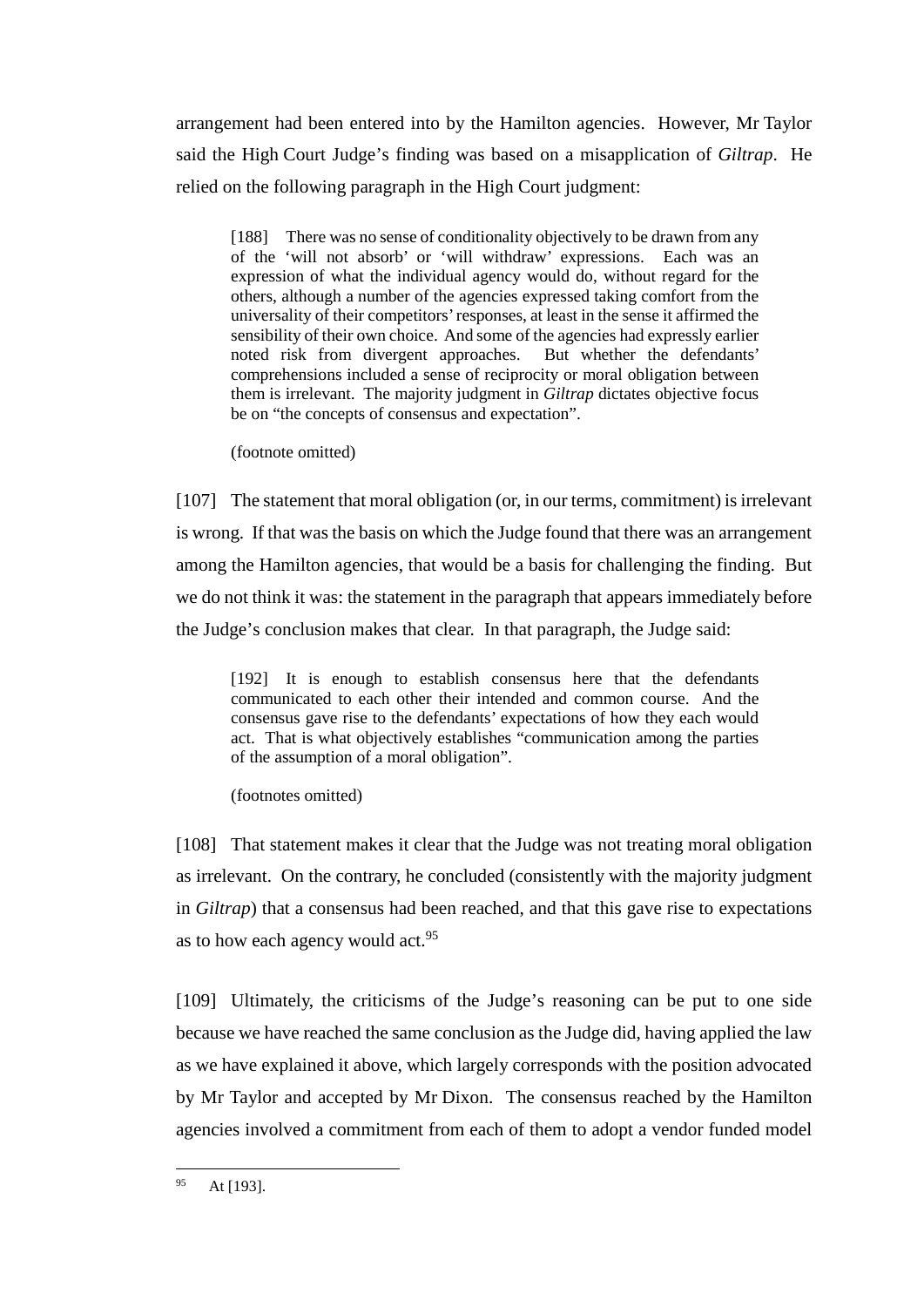for Trade Me listings and to remove existing listings in January 2014. This created an expectation as to the common course of conduct the Hamilton agencies would follow.

# **Did the Hamilton agencies give effect to the arrangement?**

<span id="page-33-0"></span>[110] The High Court Judge found that by removing standard listings from Trade Me and moving to vendor funding of such listings, the Hamilton agencies gave effect to the arrangement.<sup>96</sup> The Court of Appeal agreed.<sup>97</sup>

[111] The appellants did not challenge this before us. Rather, their case was that there was no arrangement to which effect could be given. We have already rejected that contention.

### **Did the arrangement have the proscribed purpose or effect?**

<span id="page-33-1"></span>[112] The Commission's case is that the arrangement to which the Hamilton agencies were party had the purpose or effect of fixing, controlling or maintaining the price of services provided by the Hamilton agencies in competition with each other.

[113] The High Court Judge concluded that the arrangement did not have this effect and, since it did not have that effect, it could not have had that purpose either.<sup>98</sup> The Judge found that the arrangement was that the agencies would not absorb the Trade Me listing fee, meaning that such fees would be vendor funded.<sup>99</sup> But because the vendor funding model, as he found it to be, allowed each agency a discretion as to how the Trade Me listing fee was funded (including the possibility of absorbing the cost itself), the arrangement did not interfere with the competitive setting of price or constrain the freedom of the Hamilton agencies to charge any price.<sup>100</sup> Each agency was free to absorb the entirety of the cost and charge the customer nothing. For those reasons he concluded that the arrangement did not provide for the fixing, controlling or maintaining of the price of the relevant services.

<sup>&</sup>lt;sup>96</sup> HC judgment, above [n 2,](#page-2-0) at [200].

<sup>97</sup> CA judgment, above n [5,](#page-2-1) at  $[72]$ – $[74]$ .

 $^{98}$  HC judgment, above [n 2,](#page-2-0) at [233]–[234].

 $^{99}$  At [215].

At [227] and [231].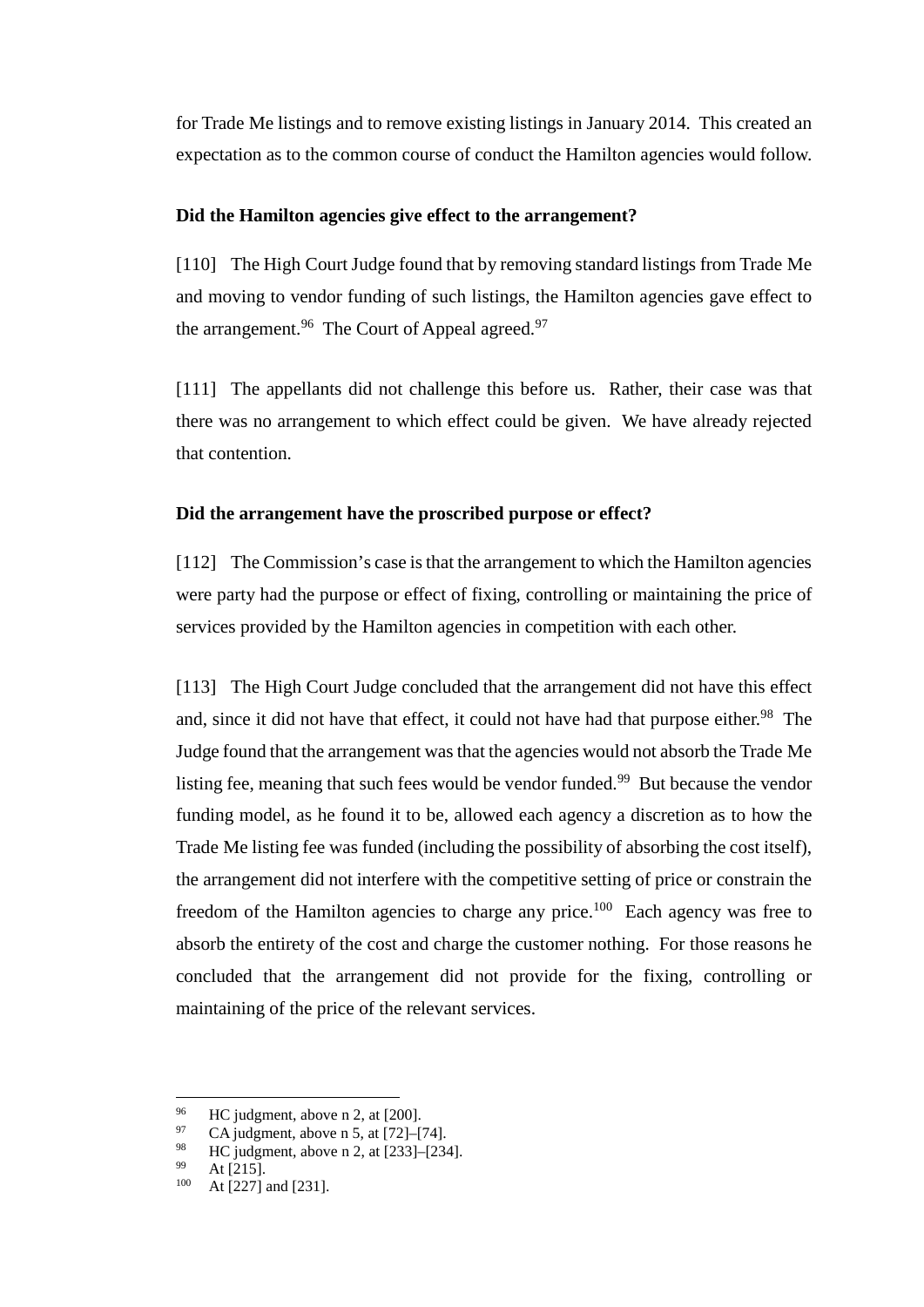[114] The Court of Appeal disagreed with the High Court Judge's conclusion that the arrangement had neither the purpose nor effect of price fixing. It disagreed with the Judge's view as to the vendor funding model to which the parties had agreed. And it did not see the existence of this discretion as leading to a conclusion that there was no purpose or effect of fixing, controlling or maintaining the price.<sup>101</sup>

## [115] The Court's conclusion was:

[89] So here the understanding was of a starting point of vendor funding, while recognising that there would be occasions on which the agency may choose to fund. In our view, to find that the knowledge there would be exceptions to the starting point was fatal to there being an anti-competitive effect would defeat the purpose of s 30. The purpose of that section was to deem anti-competitive behaviour in the event of an understanding likely to [affect] price. There can be no doubt that was what transpired in September 2013 between the Hamilton agencies. We agree with Mr Dixon's submission that all of those vendors after January 2014 who chose not to list on Trade Me when faced with having to pay for it, and indeed those who did pay the fee, lost the opportunity to be offered a price which had been set for an agency operating in response to working competitive market forces. We are unable to agree with the Judge's finding that the arrangement or understanding "did not interfere with the competitive setting of price". Plainly the agreement in principle to withdraw from agency-paid Trade Me advertising would affect price; if the vendor did not have a Trade Me advertisement it had lost an allowance or credit that had been previously provided. The price for the real estate agencies' services was correspondingly more.

(footnote omitted)

[116] The Court also expressed its disagreement with the High Court Judge's finding that the arrangement allowed an ability to depart from vendor funding in particular necessary or desirable circumstances. It did not consider that finding was supported by the evidence.<sup>102</sup>

# *Appellants' argument*

<span id="page-34-0"></span>[117] Mr Taylor argued that the Court of Appeal's approach was based on three significant errors:

(a) It should not have relied on the overseas cases it cited in support of its conclusion.

<sup>&</sup>lt;sup>101</sup> CA judgment, above n [5,](#page-2-1) at [93].

At [92], referring to HC judgment, above [n 2,](#page-2-0) at [215].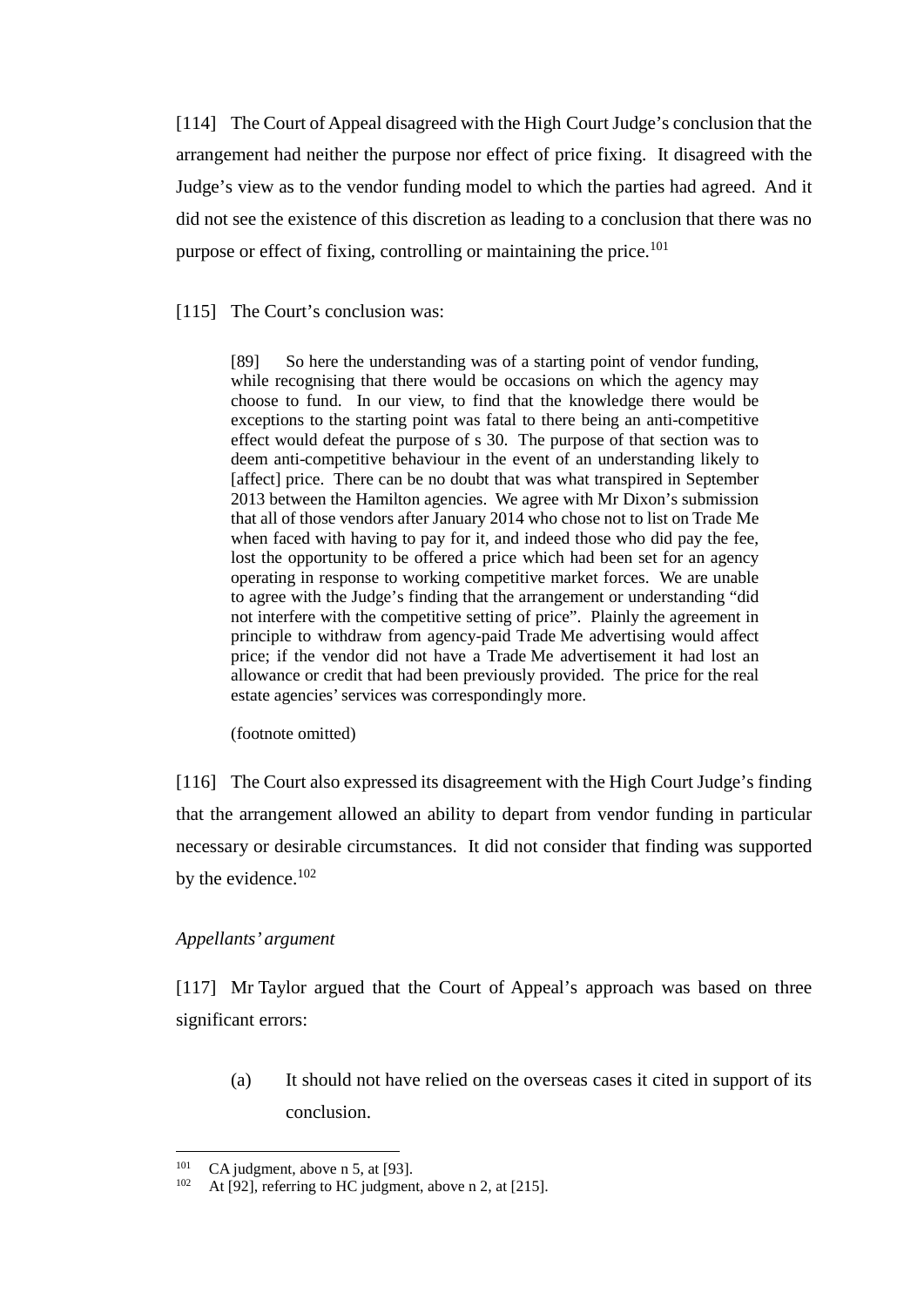- (b) It failed to undertake an analysis of the effect of the arrangement to determine whether the purpose or effect of the arrangement was that proscribed by s 30. In particular it did not address the fact that, even on the Commission's case, exceptions to the vendor funding model were allowed and that the arrangement related to only a small component of the end price and should have been found to be within what he described as a "de minimis" exception.
- (c) It wrongly departed from the High Court's decision that there was no such purpose or effect.

# *Vendor funding*

<span id="page-35-0"></span>[118] Before we address those three alleged errors by the Court of Appeal, we discuss the apparent difference of view between the Courts below as to what was meant by "vendor funding".

[119] The High Court Judge summarised the position as follows:<sup>103</sup>

By 'vendor funding', they meant comparably with other third party advertising, including Trade Me feature listings – in principle, to be paid for by the vendor. But that was not to prevent, in particular necessary or desirable circumstances, the agency and/or the agent bearing some portion or all of that third party expense.

[120] The Judge continued:

[227] By 'vendor funding', the agencies meant only some portion of the new cost would be borne collectively by vendors – that is, no agency 'was going to company fund it'. That is the persistent theme of the evidence from the Commission agency witnesses who attended the 30 September 2013 meeting. It is also Monarch's Mr King's evidence, under cross-examination from Mr Dixon: "… there can be vendor funding by someone paying a 100%. There can be vendor funding by someone just paying part of it. There can be agent funding." On any individual transaction in the supply of real estate sales services or real estate advertising services, the full range of price setting options remained.

[121] The Court of Appeal saw "vendor funding" as contemplating two possibilities, namely that the Trade Me listing fee would be paid for by the customer or that it would

 $103$  HC judgment, above [n 2,](#page-2-0) at [215].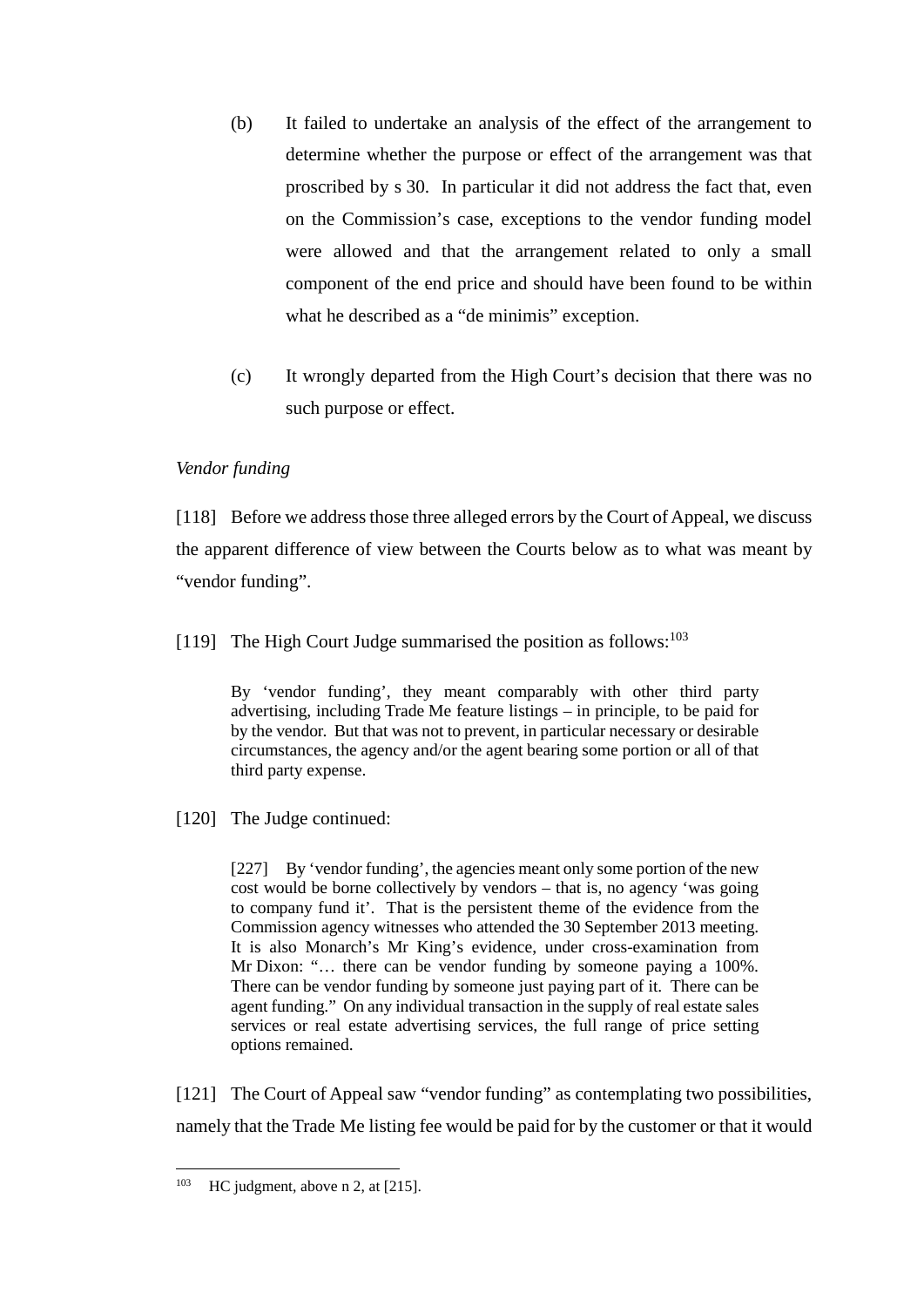be paid for by the salesperson (or shared between them).<sup>104</sup> That meant that the fact that a salesperson paid the Trade Me listing fee was not inconsistent with vendor funding, as the High Court Judge appeared to believe it was.<sup>105</sup> The Court agreed with the High Court Judge that, while there were references at the September meeting to future listings being vendor funded, that was not regarded as being a policy that had to be implemented on every occasion. However, the arrangement was that generally either the customer would pay the Trade Me listing fee or, if it was not the customer, it would be the salesperson. The agency would not absorb the fee itself.<sup>106</sup>

[122] The Court considered that "payment for Trade Me advertising by an individual agent was part of, and entirely consistent with, the arrangement regarding vendor funding as pleaded by the Commission".<sup>107</sup> The Court found that "the discretion to depart from the arrangement or understanding was limited to the ability for the agency to choose to pay the Trade Me listing fee".108 The Court considered the High Court Judge "inflated the scope of the discretion to depart from the arrangement that he ultimately found was fatal to the Commerce Commission's claim".109 The submission for the appellants is that the Court of Appeal erred in narrowing the scope of the discretion.

[123] The Court of Appeal's focus appeared to be on the definition of "vendor" funding" as pleaded by the Commission, which was that "the Trade Me Per-Listing Fee would be funded by the Vendor, or the real estate agent". This was a black and white description that did not allow for some sharing of costs between the agency, the salesperson and/or the customer. In contrast to that, the High Court Judge's focus was on what the evidence established, which he considered was a more nuanced position that allowed for the cost-sharing possibility. Although he did not make a finding to this effect, it seems clear that the High Court Judge did not consider that the Commission had proven that the arrangement was to the effect that the Hamilton agencies would implement vendor funding as pleaded by the Commission.

<sup>&</sup>lt;sup>104</sup> As we have described above a[t \[19\].](#page-6-0)<br> $^{105}$  CA judgment, above a 5, at [22]–[23]

<sup>&</sup>lt;sup>105</sup> CA judgment, above n [5,](#page-2-1) at [22]–[23] and [78]; and HC judgment, above [n 2,](#page-2-0) at [227].

 $106$  At [82].

 $107$  At [23].

 $108$  At [78].

At  $[23]$ .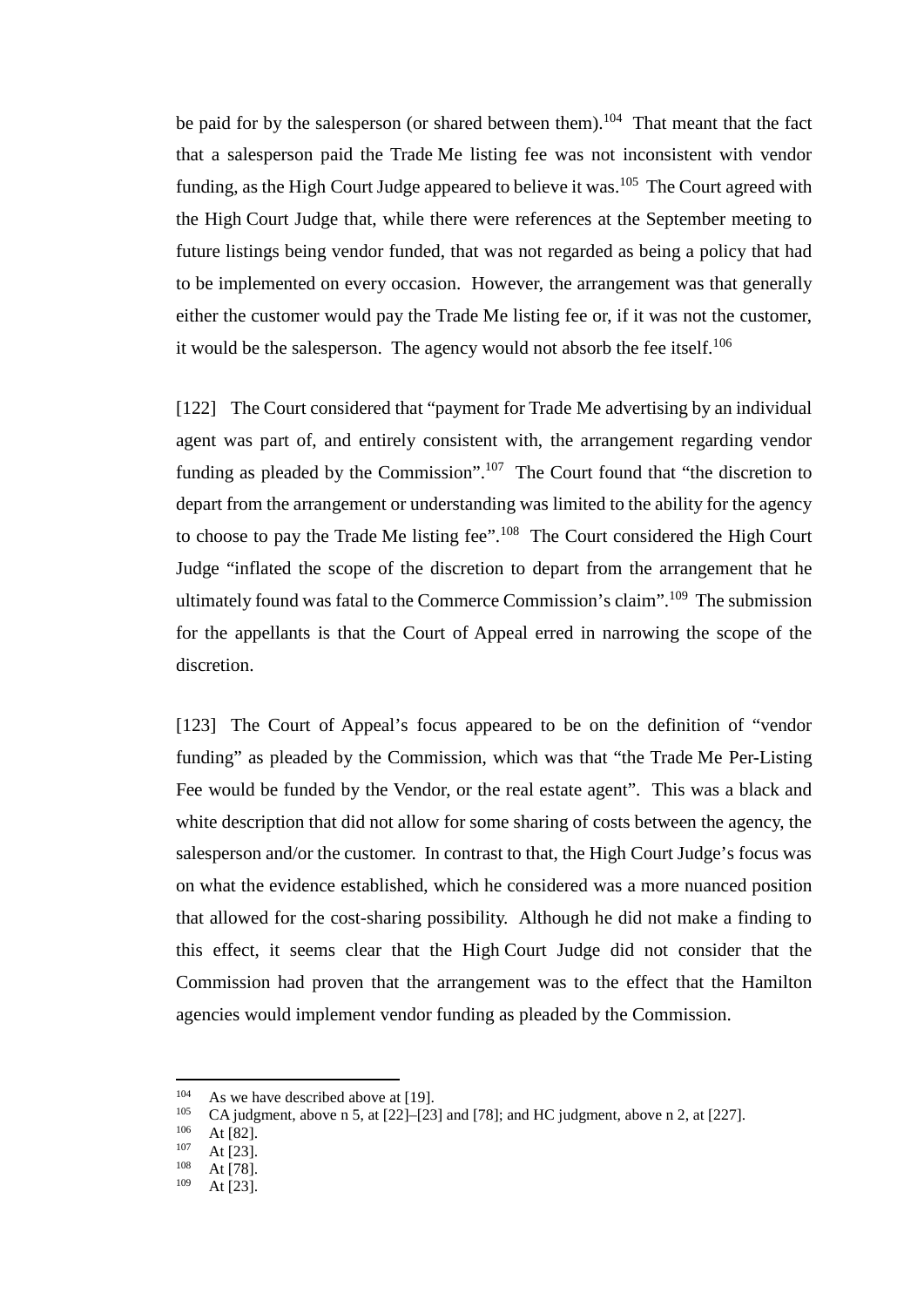[124] We consider the evidence did support the High Court Judge's finding. Evidence from the Commission's witnesses – Mr Shale, Mr Lugton and Mr Coombes – did not provide a basis for a finding that what was agreed was that the Hamilton agencies would never pay any of the Trade Me listing fee. Rather, the arrangement was that they would not absorb the cost of such listings as they had done hitherto (other than Success, which had not done so).

<span id="page-37-1"></span>[125] But we do not think this takes the appellants' case anywhere. The High Court Judge considered vendor funding allowed for cost sharing in appropriate cases.<sup>110</sup> The Court of Appeal considered it did not, but that there was nevertheless room for agencies to depart from the arrangement as to vendor funding (as the Court of Appeal defined it) in individual cases, without breaching the commitment made under the arrangement.<sup>111</sup> In practice, these positions are not materially different.

[126] We now turn to what the appellants say were the three "significant errors" in the Court of Appeal judgment. We will deal with them in the order in which they appear above. $112$ 

#### *Reliance on overseas cases*

<span id="page-37-3"></span><span id="page-37-2"></span><span id="page-37-0"></span>[127] The appellants argue that the Court of Appeal placed too much stock on the three overseas decisions it relied upon: *Dole Food Co Inc v European Commission*, 113 *Australian Competition and Consumer Commission v CC (NSW) Pty Ltd*, <sup>114</sup> and *Plymouth Dealers' Assoc of Northern California v United States of America*. 115 The Court of Appeal saw these cases as supporting the proposition that an arrangement to fix or control the starting price or offer price for goods or services may have the purpose or effect of fixing or controlling the overall price.<sup>116</sup>

 $110$  HC judgment, above [n 2,](#page-2-0) at [215].

<sup>&</sup>lt;sup>111</sup> CA judgment, above n [5,](#page-2-1) at [82].<br><sup>112</sup> Soo above at  $[117]$ 

See above a[t \[117\].](#page-34-0)

<sup>113</sup> Case T-588/08 *Dole Food Co Inc v European Commission* ECLI:EU:T:2013:130, [2013] 4 CLMR 31.

<sup>114</sup> *CC (NSW)*, above n [32.](#page-13-4)

<sup>115</sup> *Plymouth Dealers' Assoc of Northern California v United States of America* 279 F 2d 128 (9th Cir 1960).

<sup>116</sup> CA judgment, above n [5,](#page-2-1) at [87]. But see Edward Willis "The *Lodge* Case and the Misapplication of the Per Se Cartel Provisions of the Commerce Act 1986" (2019) 50 VUWLR 551 at 563–567.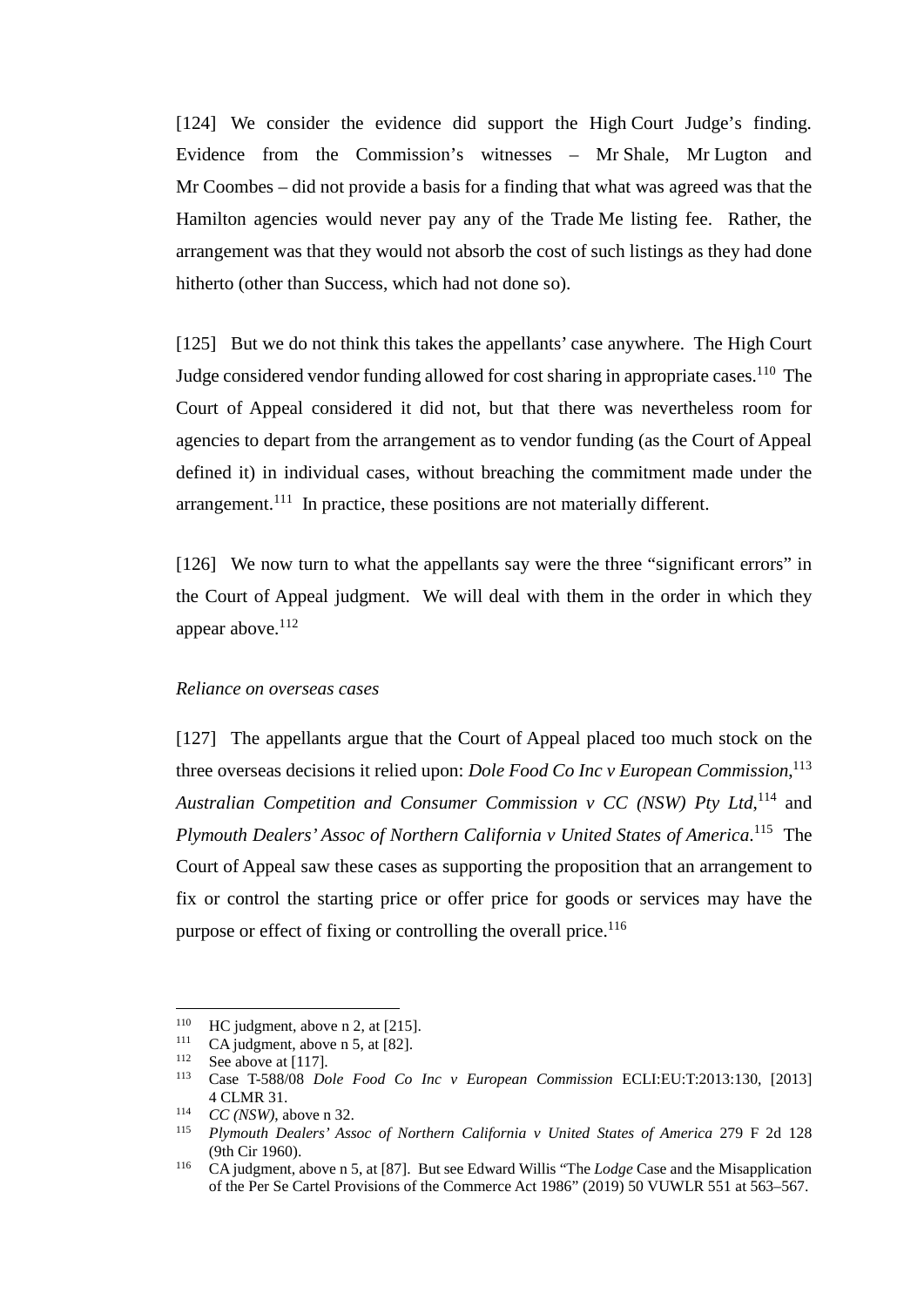[128] The Court of Appeal relied on the following passage from the decision of the European Court of Justice in *Dole Food Co*: 117

[550] The mere fact that actual prices and quotation prices are not "closely" correlated, as stated in recital 352 to the contested decision, is not sufficient to call in question the probative value of the evidence adduced by the Commission which enabled it to conclude that quotation prices served at least as market signals, trends or indications as to the intended development of banana prices and that they were relevant for the banana trade and the prices obtained.

[129] The Court noted that the approach set out in that paragraph had been adopted in the decision of the United Kingdom Competition Appeals Tribunal in *Balmoral Tanks Ltd v Competition and Markets Authority*. 118

[130] We see that passage in *Dole Food Co* quoted above as reflecting the Court's assessment of the facts of that case, rather than as a general statement of principle. In *Dole Food Co*, competing suppliers coordinated quotation prices for the banana market in Northern Europe. Prior to announcing quotation prices to the market each week, competitors discussed price setting factors, disclosed price trends and exchanged indicative quotation prices. After reviewing the evidence, the Court of Justice held that although quotation prices did not directly reflect actual prices, "The function of quotation prices is to lift market prices higher even if, ultimately, market prices are lower than announced prices."119 This was in the context of an allegation that there was a "concerted practice" between competitors, rather than an arrangement as in this case. The decision of the Court of Justice was upheld on appeal.<sup>120</sup>

[131] Next, the Court of Appeal relied on this passage from *Plymouth Dealers'*: 121

The test is not what the actual effect is on prices, but whether such agreements interfere with "the freedom of traders and thereby restrain their ability to sell in accordance with their own judgment." … The competition between the Plymouth dealers and the fact that the dealers used the fixed uniform list price in most instances only as a starting point, is of no consequence. It *was* an agreed starting point; it had been agreed upon between competitors; it was in

 $117$  At [83].<br> $118$  At [84]

<sup>118</sup> At [84], citing *Balmoral Tanks Ltd v Competition and Markets Authority* [2017] CAT 23, [2018] Comp AR 61 at [49].

<sup>119</sup> *Dole Food Co*, above n [113,](#page-37-2) at [551].

<sup>120</sup> Case C-286/13 P *Dole Food Co Inc v European Commission* ECLI:EU:C:2015:184, [2015] 4 CMLR 16.

<sup>121</sup> CA judgment, above n [5,](#page-2-1) at [85], citing *Plymouth Dealers'*, above n [115,](#page-37-3) at 132.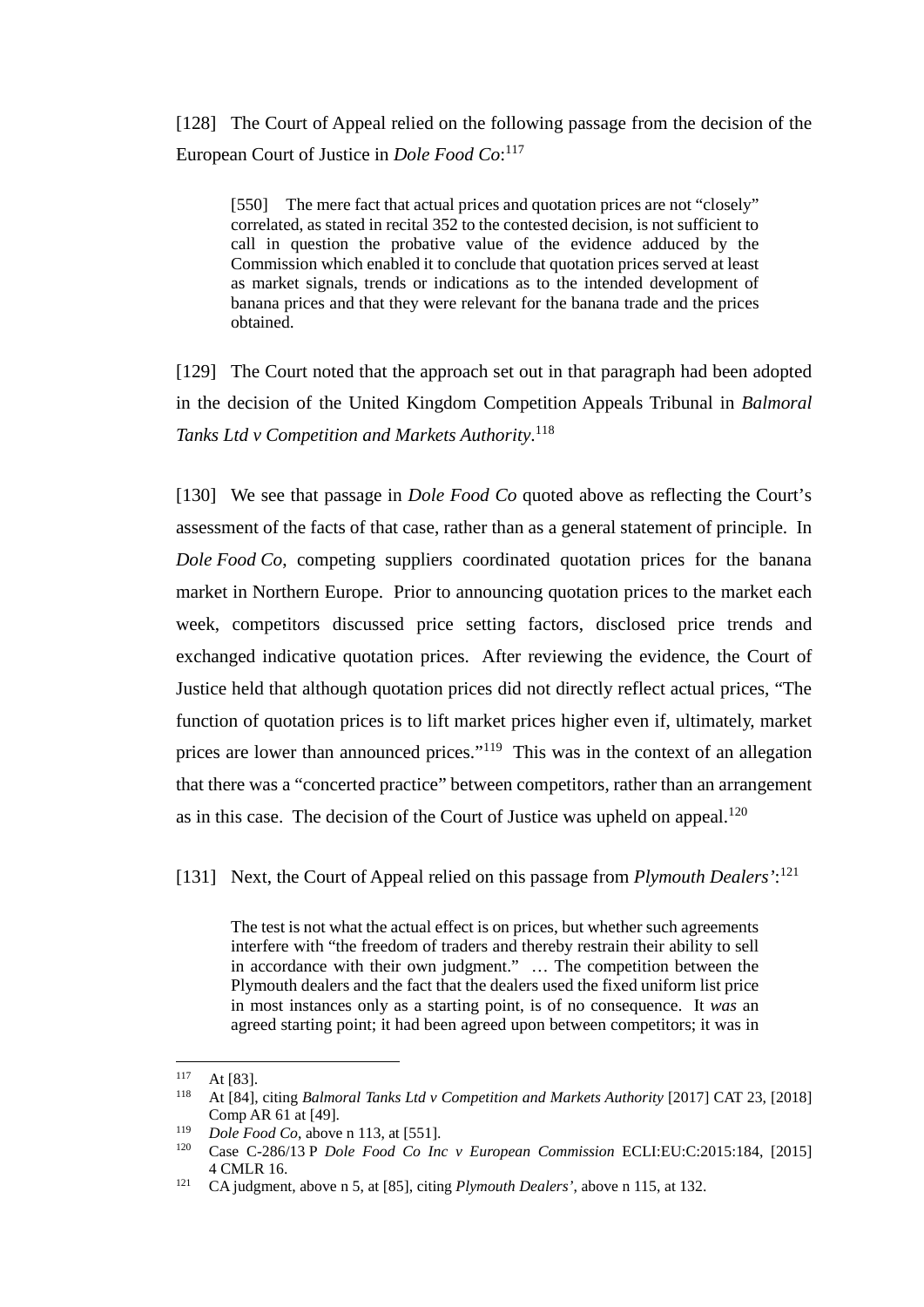some instances in the record respected and followed; it had to do with, and had its effect upon, price.

(footnote omitted)

[132] In *Plymouth Dealers*', competing car dealerships agreed on a uniform price list. The Ninth Circuit Court of Appeal upheld the conviction for a per se violation of the Sherman Antitrust Act despite the fact the list was not always adhered to. However, there was evidence that the list was in some instances respected and followed, and that the list price was set high "so that the ultimate percentage of gross profit over the factory price could be higher".<sup>122</sup>

[133] Mr Taylor argued that the Court was wrong to rely on *Plymouth Dealers*' because of the different statutory context in the United States, where the categorisation of price fixing as a per se contravention of the Sherman Act is a judicially created construct rather than a statutory provision. We consider that the important distinction is that the arrangement in the present case concerned only a component of the price, not the overall price. Nevertheless, *Plymouth Dealers'* illustrates that an agreement as to the offer price may have the effect of lifting the final price.

<span id="page-39-0"></span>[134] Finally, the Court of Appeal relied on the following statement from Lindgren J in *CC (NSW)*: 123

[178] Concretes also submits that because the supposed UFT understanding left the Tenderers with a great deal of freedom as to the price which they would charge, it did not have the effect of controlling price competition and therefore did not fall within the terms of s 45A. It seems to me, however, that putting to one side de minimis cases, the degree of control, although relevant to penalty, is not relevant to the issue of contravention.

<span id="page-39-1"></span>[135] We accept that the Court of Appeal's reliance on *CC (NSW)* in this context is more problematic. *CC (NSW)* concerned an agreement whereby the successful tenderer would pay a fee of \$750,000 to each of the unsuccessful tenderers. On the evidence before him, Lindgren J concluded that the agreement was likely to have the effect of controlling (increasing) the price of the tender.<sup>124</sup> The case does not support the proposition that an arrangement to fix or control the offer price may have the

 $122$  At 133.

<sup>&</sup>lt;sup>123</sup> CA judgment, above n [5,](#page-2-1) at [86], citing *CC (NSW)*, above n [32.](#page-13-4)

At [199].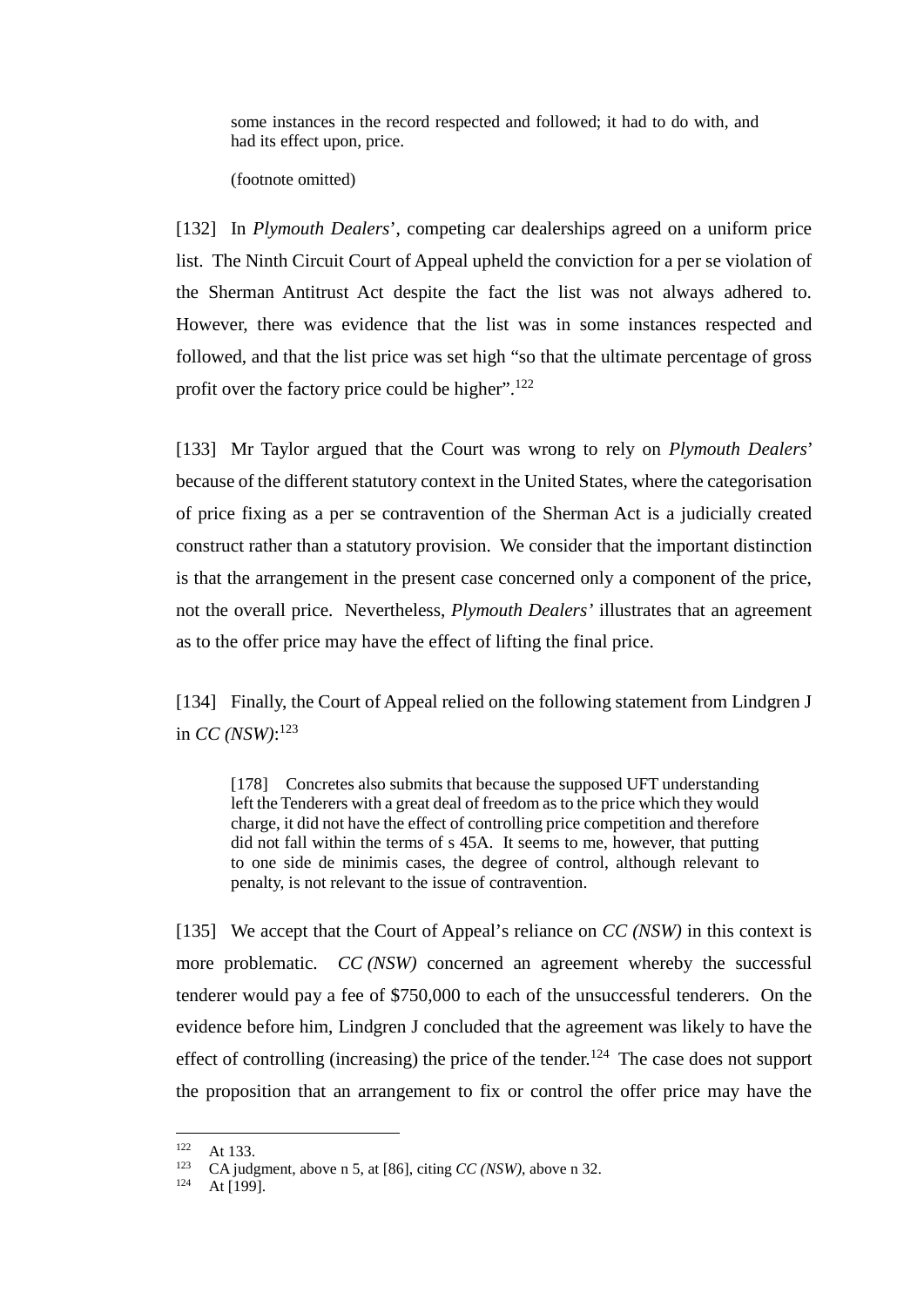purpose or effect of fixing or controlling the overall price. *CC (NSW)* is, however, relevant in other respects, as will become apparent.

[136] So, we accept there is some substance to the appellants' complaint about the Court of Appeal's reliance on these cases. We do not place the same reliance on them that the Court of Appeal did. *Dole Food Co* and *Plymouth Dealers'* do, however, show that an agreement as to the offer price may have the effect of controlling the final price. But that possibility does not obviate the need for proof on the facts that the effect or likely effect of the arrangement was to fix or control the price within the meaning of s  $30(1)$ .

#### *Failure to undertake analysis of effect*

<span id="page-40-0"></span>[137] Mr Taylor criticised the Court of Appeal for failing to undertake an analysis of the effect of the arrangement, as required by s 30. Section 30 deems an arrangement that has the purpose or effect proscribed by s 30 to be an arrangement that has the effect of substantially lessening competition. So, if conduct comes within s 30, it automatically contravenes s 27. Mr Taylor argued that the Court of Appeal confused the "per se" nature of s 30 as obviating the need to establish that the ingredients of s 30 itself were satisfied. If the Court of Appeal had done that, it would have been in error. But we think it is clear that the Court did not suffer from this confusion and did not make such an error.

[138] The real gravamen of the appellants' criticism of the Court of Appeal appears to be its conclusion that an arrangement to adopt vendor funding as the model, but allow for exceptions, affected the price for the real estate services conducted by the Hamilton agencies. There are two aspects to this. The first is the fact that exceptions were permitted, so that some freedom to depart from the vendor funding model was a feature of the arrangement. The second is the fact that the effect related only to the price for a Trade Me standard listing, which was only a small component of the overall price for the services provided to customers whose properties were sold.<sup>125</sup> We will deal with these in turn.

 $125$  The position would have been different in cases in which no sale occurred. In those cases, the advertising charges were one of the few, if not only, charges paid by the customer so the impact of having no standard Trade Me listing or of having to pay for it would have been more significant.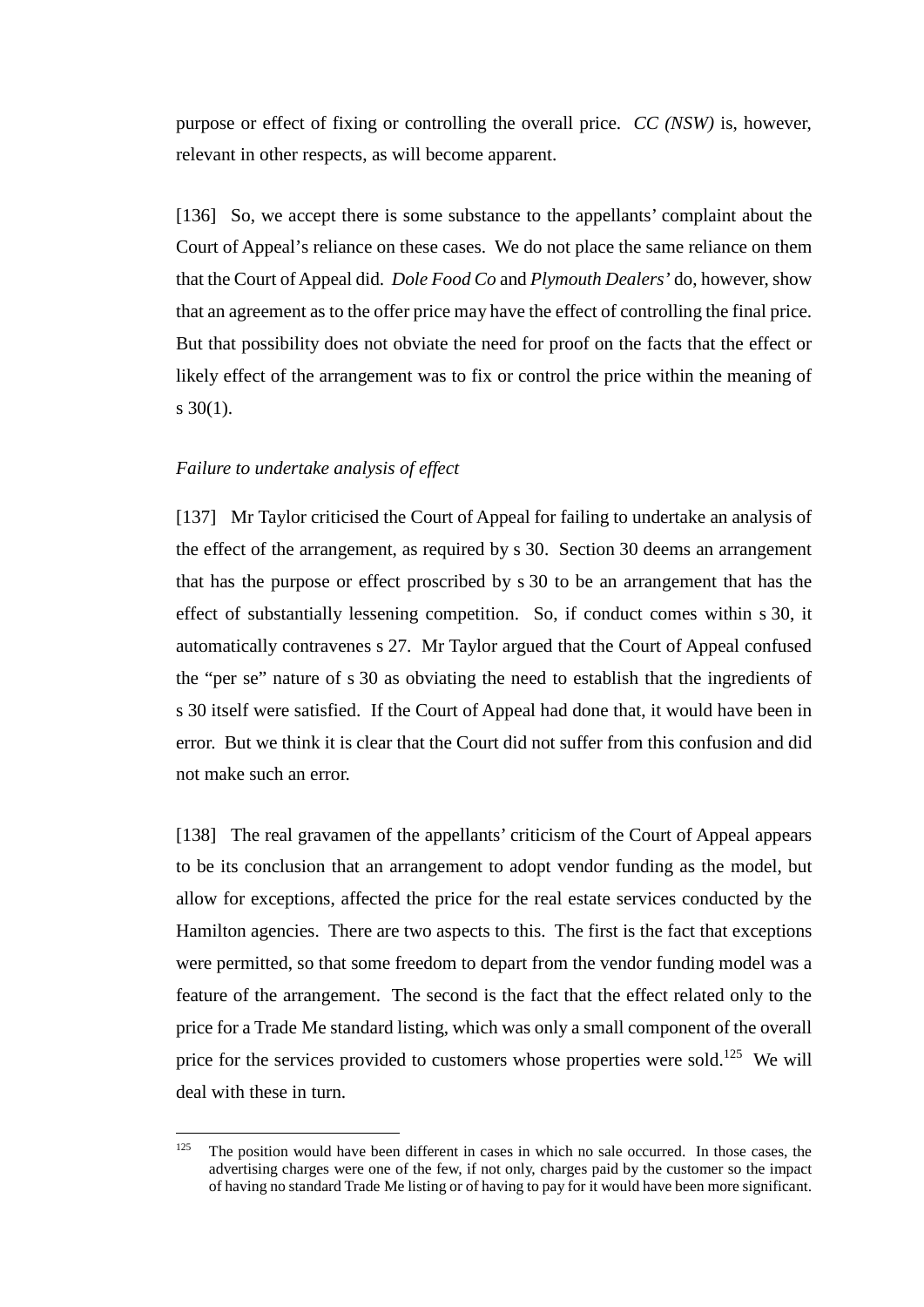#### Exceptions permitted

<span id="page-41-0"></span>[139] The proscribed purpose or effect in s 30 is the fixing, controlling or maintaining of prices. It was not suggested before us that the arrangement had the purpose or effect of *fixing* the price for real estate services, or of *maintaining* that price (if anything, it was an agreement to change prices from the status quo). So, the focus is on whether the arrangement had the purpose or effect of *controlling* prices.

[140] For the Commission, Mr Dixon argued that if an arrangement interfered with the competitive setting of price by constraining, in some way, the parties' pricing freedom, then it had the effect of controlling price for the purposes of s 30. He referred to the seminal statement of the United States Supreme Court in *United States v Socony-Vacuum Oil Co Inc* when explaining why price fixing was per se unlawful under the Sherman Act.<sup>126</sup> In that case the Court said:<sup>127</sup>

Any combination which tampers with price structures is engaged in an unlawful activity. Even though the members of the price-fixing group were in no position to control the market, to the extent that they raised, lowered, or stabilized prices they would be directly interfering with the free play of market forces. The [Sherman] Act places all such schemes beyond the pale and protects that vital part of our economy against any degree of interference.

[141] A similar approach has been taken in Australia. In *CC (NSW)*, Lindgren J said, when referring to the then Australian equivalent of s 30, s 45A of the Trade Practices Act 1974 (Cth): $128$ 

<span id="page-41-1"></span>[168] The word "control" is not defined in the [Trade Practices] Act. Its natural or ordinary meaning is "to exercise restraint or direction over" (the *Macquarie Dictionary*) or "to exercise restraint or direction upon the free action of" (the *Oxford English Dictionary*) a person or thing. There are degrees of control and there may be control although the "restraint" or "direction" is not total. An arrangement or understanding has the effect of "controlling price" if it restrains a freedom that would otherwise exist as to a price to be charged.

[142] In that case, Lindgren J held that an agreement between competitors to incorporate a specified "success fee" into their tenders for a contract had the effect of

 <sup>126</sup> *United States v Socony-Vacuum Oil Co Inc* 310 US 150 (1940).

<sup>&</sup>lt;sup>127</sup> At 221. See also at 223.<br><sup>128</sup>  $CC(NSW)$  above n 32

<sup>128</sup> *CC (NSW)*, above n [32.](#page-13-4) This passage was adopted by the Full Federal Court in *Australian Competition and Consumer Commission v PT Garuda Indonesia Ltd* [2016] FCAFC 42, (2016) 244 FCR 190 at [554].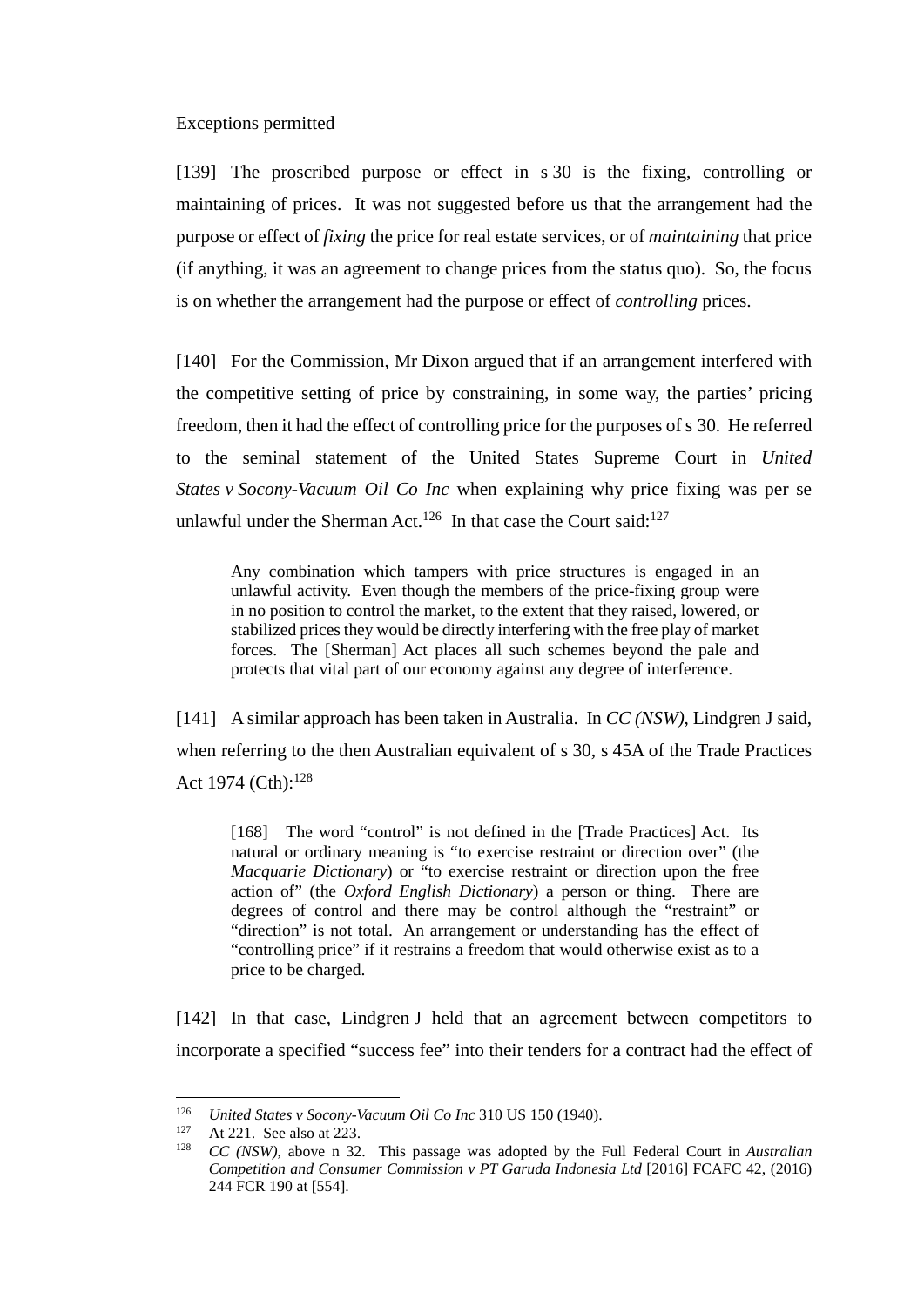controlling price even though it "left the Tenderers with a great deal of freedom as to the price which they would charge".<sup>129</sup>

<span id="page-42-0"></span>[143] The decision of the High Court in *Caltex* is to similar effect. In that case, three petrol retailers entered into an arrangement to abandon a practice of offering a free carwash to any person making a purchase of \$20 or more of petrol. A carwash was worth about \$2 at the time. The arrangement did not involve any agreement as to the prices that would be charged for petrol or carwashes. Salmon J found that the arrangement had the effect of controlling the price of petrol sold by the parties to the arrangement because it restrained the free action of the parties in setting the price.<sup>130</sup>

<span id="page-42-1"></span>[144] Salmon J adopted the findings made by Elias J in rejecting an application to strike out the Commission's claim against Caltex and the other petrol retailers.<sup>131</sup> In her decision, Elias J found that if the free carwash promotion was an integral part of the price for petrol or carwashes, the arrangement to remove the free carwash had the effect of raising prices to the extent of the previous discount on the price of a carwash. It did not matter that the parties could differentiate their prices on some other basis. She described the argument to the contrary by Caltex's counsel as "misconceived". She also rejected an argument that the removal of the free carwash promotion did not prevent competition on price (in the absence of a further understanding as to pricing) as "sophistry".<sup>132</sup> Her decision was upheld by the Court of Appeal.<sup>133</sup>

[145] These authorities as to what amounts to "controlling" prices are longstanding and we see no reason to depart from them.

[146] What this means is that the Commission was required to prove only that the arrangement had the purpose or effect of restraining a freedom that would otherwise have existed as to the price to be charged by the Hamilton agencies to customers. Equally, that was what the Court of Appeal had to find as proven. Making a finding to that effect was a determination that the arrangement had the purpose or effect that

<sup>&</sup>lt;sup>129</sup> See above a[t \[134\]–](#page-39-0)[\[135\].](#page-39-1)

<sup>&</sup>lt;sup>130</sup> *Caltex* (substantive), above n [86,](#page-28-0) at 311.<br><sup>131</sup> At 312, 313 citing Commange Commiss

<sup>131</sup> At 312–313, citing *Commerce Commission v Caltex New Zealand Ltd* [1998] 2 NZLR 78 (HC) [*Caltex* (strike-out)].

 $132$  At 84.

<sup>133</sup> *Caltex New Zealand Ltd v Commerce Commission* CA69/98, 3 September 1998.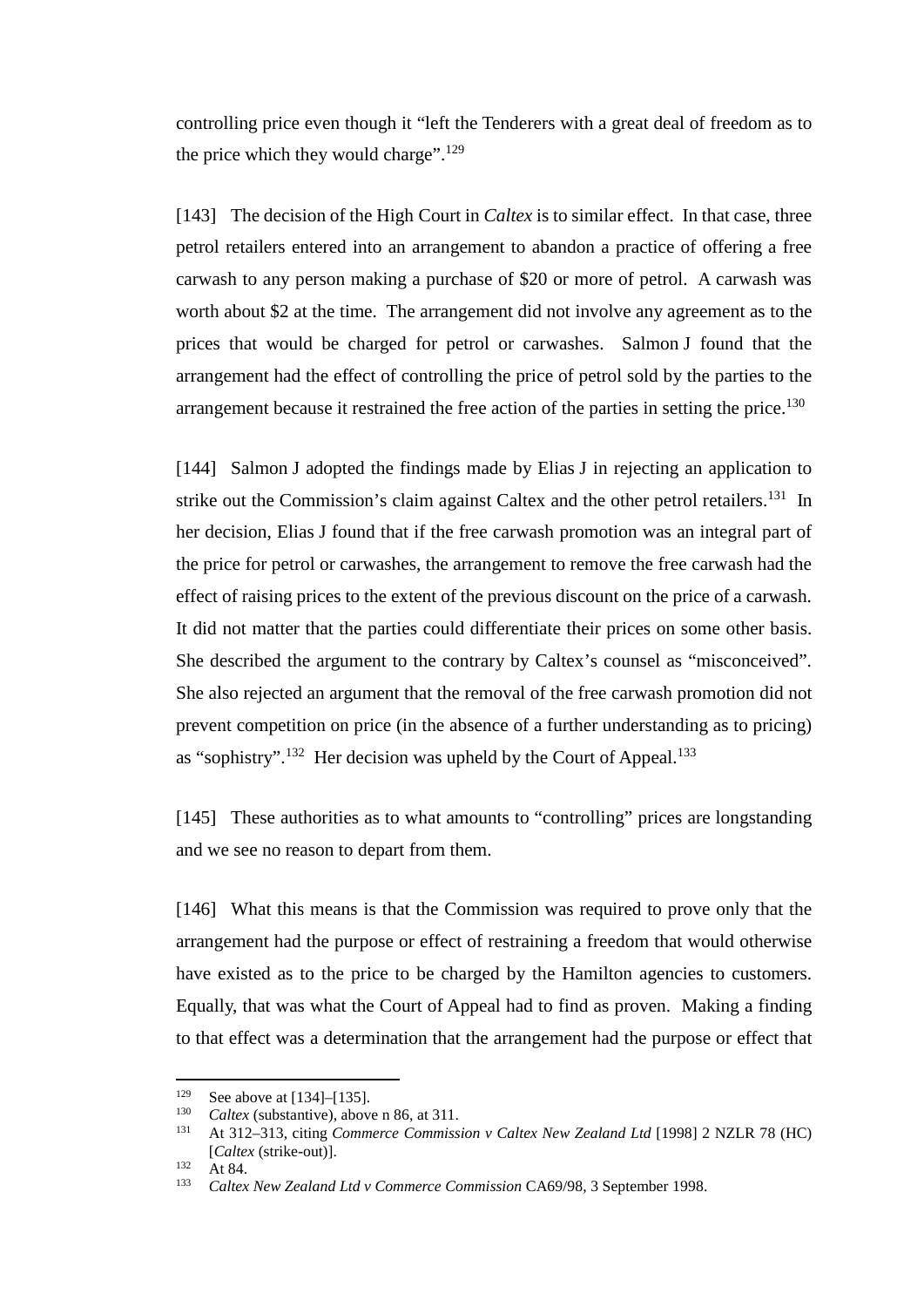s 30 proscribes. The Court of Appeal did make such a finding.<sup>134</sup> So we reject Mr Taylor's submission that the Court of Appeal failed to analyse the effect of the arrangement to determine whether it had the effect that s 30 proscribes.

[147] The arrangement to discontinue the practice of absorbing the Trade Me listing fee has many similarities to the arrangement in *Caltex*. As in *Caltex*, the parties committed to discontinuing a free service but without any constraint on the actual price they could charge for the principal product. There is no basis for distinguishing the present case from *Caltex* on this point. It is true that the free carwash (valued at \$2) provided a proportionately greater benefit for the purchaser of \$20 worth of petrol in *Caltex* than a free Trade Me standard listing provided to a customer whose property sold and who therefore paid full commission. We will deal with that factor later.<sup>135</sup>

[148] As we see it, the fact that in any individual transaction an agency could decide to absorb the Trade Me listing fee does not mean there was complete freedom on the part of agencies in relation to every transaction into which they entered. On the contrary, agencies were restrained by the agreed position of adopting vendor funding as the default option. The agencies could not simply defy the arrangement and adopt an agency funding model as their default option without failing to meet the agreed expectation that founded the arrangement. If an agency decided to absorb the cost of the Trade Me listing fee as a default position or even on a regular basis, it would be cheating on the arrangement. So, although allowed some freedom, the Hamilton agencies were not free to ignore the arrangement to adopt a vendor funding model as agreed.

### Small proportion of overall price

<span id="page-43-0"></span>[149] The High Court Judge rejected what he called the appellants' "de minimis" argument. The appellants argued the cost of a standard Trade Me listing (\$159) was not an integral or materially significant portion of the price for real estate services. The Judge said the availability of Trade Me listings appeared to be materially significant in competition between agencies to secure listings. Control of that aspect

<sup>&</sup>lt;sup>134</sup> CA judgment, above n [5,](#page-2-1) at [89].

See below at [\[149\]–](#page-43-0)[\[161\].](#page-48-2)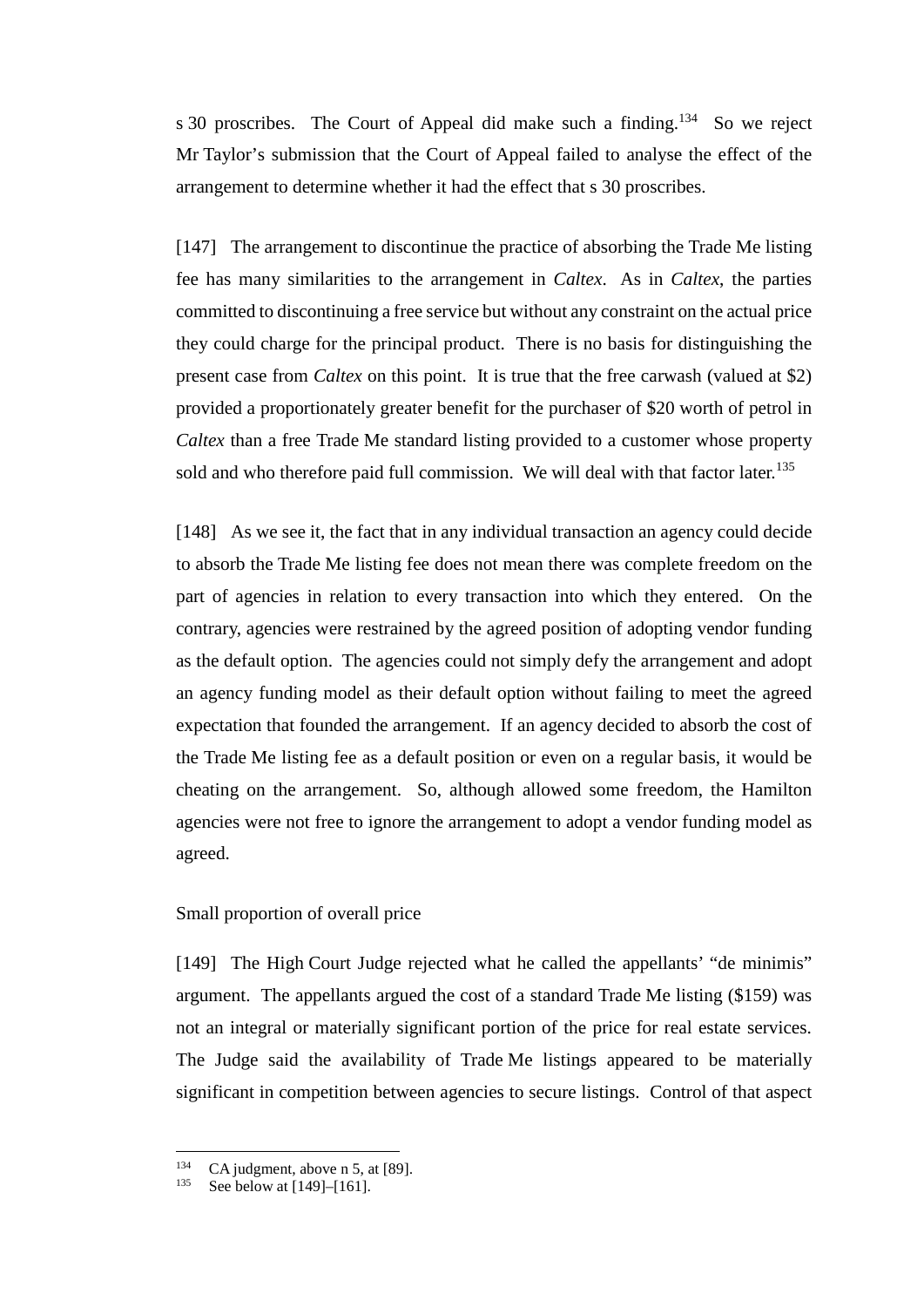of the price, whether as a proportion of advertising costs, as a proportion of overall commission to the agency or simply in dollar terms, would engage s 30. He noted that marketing costs had to be paid whether or not a sale occurred.<sup>136</sup>

[150] The Court of Appeal agreed with the High Court Judge's analysis of this argument.<sup>137</sup> This was on the basis that the price for a standard Trade Me listing would be a significant part of the price paid by a customer to an agency where the property was not sold. Even where the property was sold, the Court of Appeal considered the Trade Me listing fee would still be a significant part of the price of the services provided by the Hamilton agencies.<sup>138</sup> It noted that, for some agencies, the cost of absorbing the Trade Me listing fee for all customers under the new pricing regime would have been in the order of \$200,000 per annum, which illustrated the materiality of the Trade Me listing fee as a component of the price charged by the agency.<sup>139</sup> In any event, the Court considered that "price" included any component of a price.<sup>140</sup>

[151] Mr Taylor argued that the arrangement found to have been entered into affected only one component of the price charged by the Hamilton agencies for real estate services, the Trade Me listing fee. That fee was \$159 plus GST. That was a small proportion of the overall price for real estate services (Mr Dixon said the average commission in Hamilton was around \$15,000). An arrangement with such a limited scope could not have the purpose or effect of controlling the overall price of real estate services, being the services in respect of which the Hamilton agencies competed with each other. Mr Taylor argued this submission was supported by both Australian and New Zealand authorities.

[152] Mr Taylor highlighted the observation made by Lindgren J in *CC (NSW)* that it is not enough for the Commission (the ACCC in that case) to establish that an arrangement had the effect of controlling a component of the price. It was required to establish an effect of controlling the overall price. $141$ 

<sup>&</sup>lt;sup>136</sup> HC judgment, above [n 2,](#page-2-0) at [213].<br><sup>137</sup> CA judgment, above n 5, at [97]

<sup>137</sup> CA judgment, above n [5,](#page-2-1) at [97].<br>  $138$  At [97]–[98].<br>  $139$  At [100]

 $139$  At [100].

 $140$  At [99].

*CC (NSW)*, above n [32,](#page-13-4) at [184].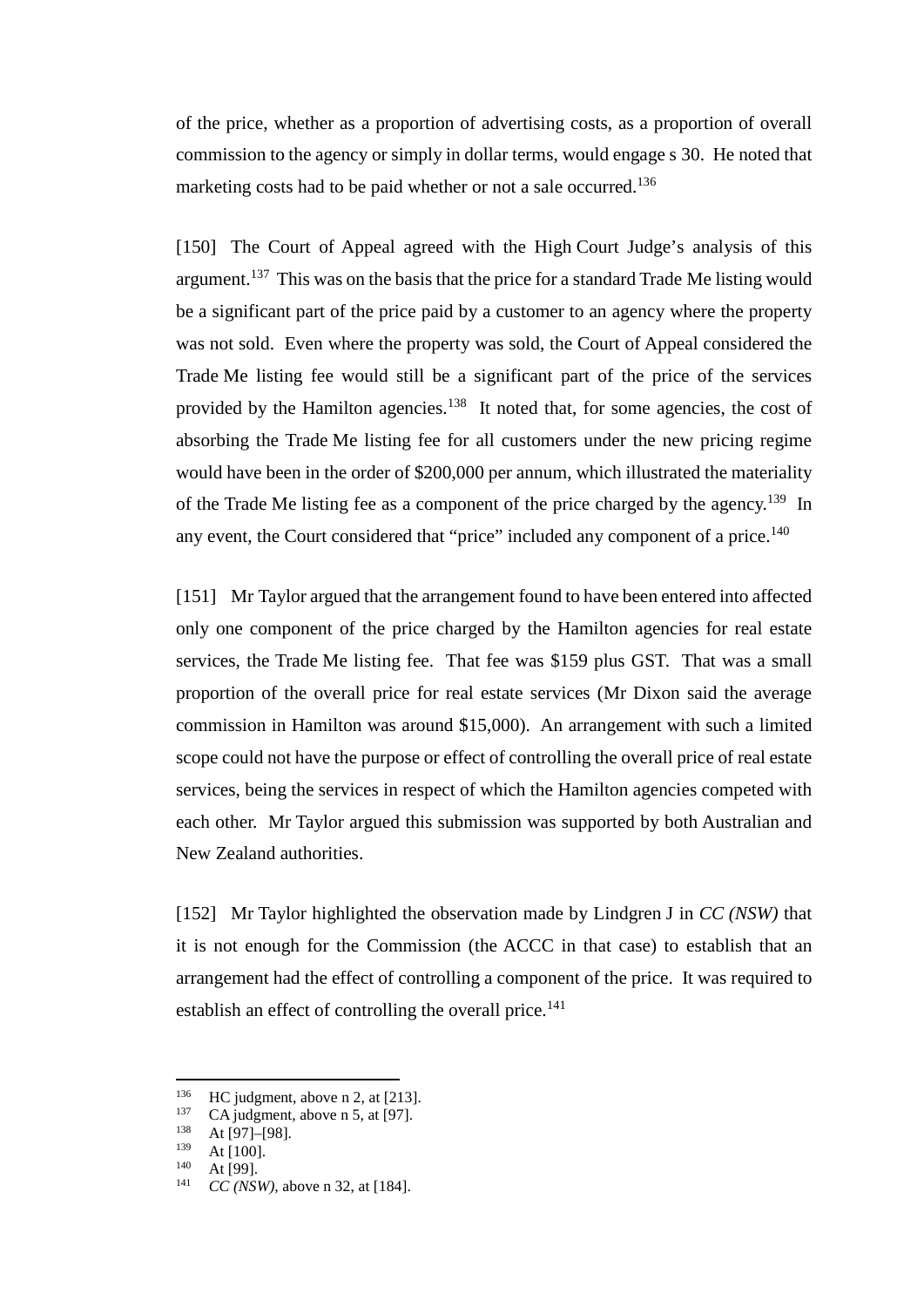[153] The recent Australian case, *ACCC v Olex Australia Pty Ltd*, which was also a case involving an allegation of price fixing, contained a similar observation.<sup>142</sup> In that case, the alleged arrangement was between suppliers of electrical cable. It was alleged there was an arrangement as to the fees to be charged for cable cutting, which, Beach J found, was not a materially significant proportion of the overall price of cut cable. Beach J said:

<span id="page-45-0"></span>[657] Generally, more needs to be shown than merely that a provision has the likely effect of controlling a *component* of the price. It must have the likely effect of controlling the *overall* price, ie be a materially significant proportion of the price. Competition occurs for the total price of the cut cable.

[154] Mr Taylor also relied on *Caltex* for the proposition that where the allegation is that parties have fixed or controlled a component of the price, the Commission must establish that that component was an integral component of the price. Elias J made that clear in her judgment.<sup>143</sup> Salmon J adopted the same approach.<sup>144</sup>

[155] We accept that there will be cases where the component of the overall price that is affected by the arrangement is so insignificant that it cannot have the effect of controlling the overall price, assuming that the overall price is otherwise determined by market forces. In *Olex,* the Court found there was no realistic ability to control the overall price of electrical cable by controlling the price for cutting services.<sup>145</sup> That overall price was dependent on market forces and competitive constraints.<sup>146</sup> So controlling that component of the price of cut cable did not amount to controlling the overall price. In contrast, Salmon J found in *Caltex* that the carwash "did operate as an integral part of petrol pricing or was a discount in relation to petrol", so controlling that component of the price did amount to controlling the overall price.<sup>147</sup> In *CC (NSW)*, Lindgren J also found that the arrangement alleged in that case did, in fact, affect the overall price.<sup>148</sup>

<sup>142</sup> *ACCC v Olex Australia Pty Ltd* [2017] FCA 222, (2017) ATPR ¶42-540.

<sup>&</sup>lt;sup>143</sup> *Caltex* (strike-out), above n [131,](#page-42-1) at 84.

<sup>&</sup>lt;sup>144</sup> *Caltex* (substantive), above n [86,](#page-28-0) at 313 and 322–323.<br><sup>145</sup> *Olax* above n 142 at [655]

<sup>&</sup>lt;sup>145</sup> *Olex*, above n [142,](#page-45-0) at [655].

 $146$  At [658].

<sup>&</sup>lt;sup>147</sup> *Caltex* (substantive), above n [86,](#page-28-0) at 323.

*CC* (*NSW*), above n [32,](#page-13-4) at [198].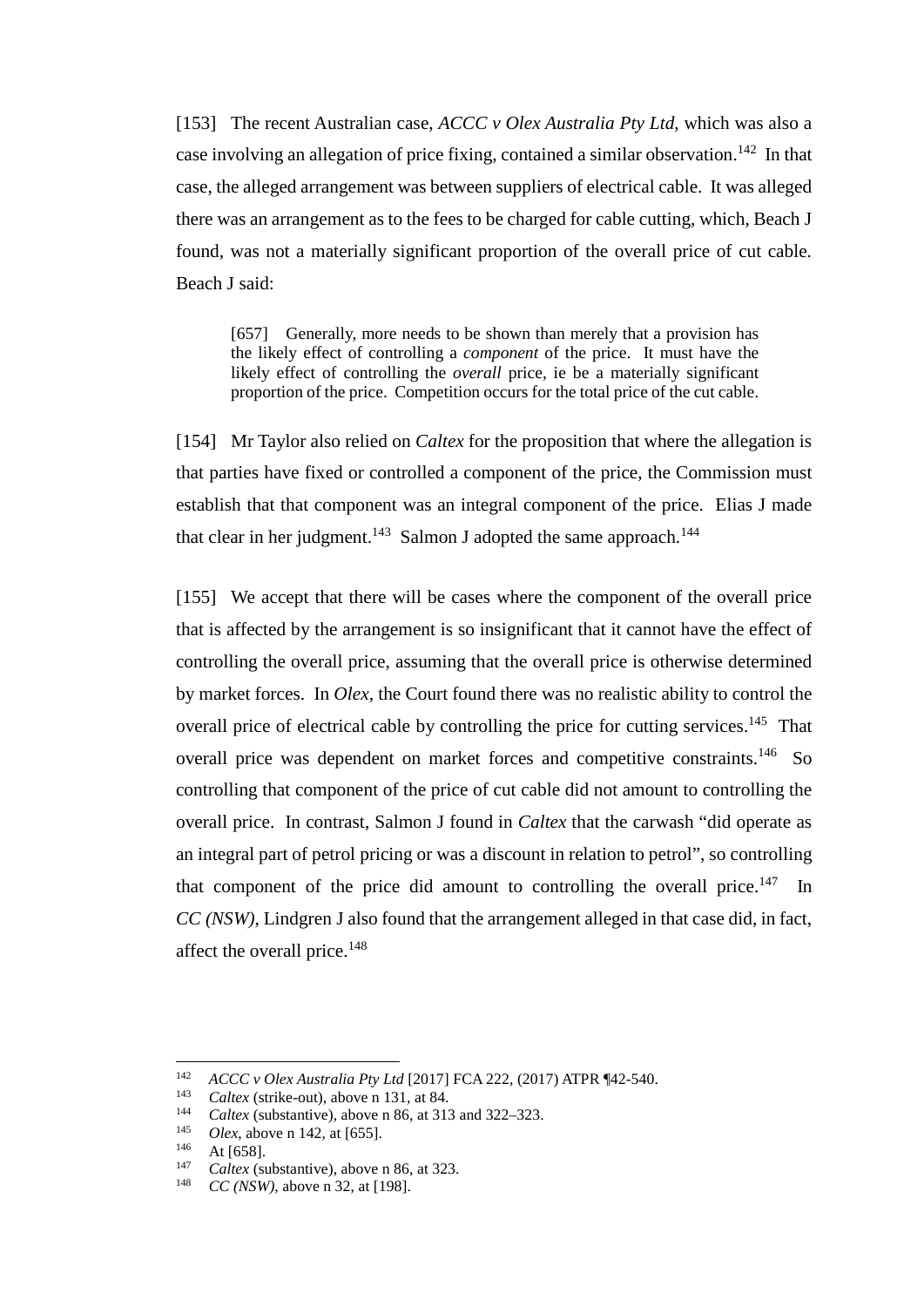[156] We agree with Mr Taylor that the Court of Appeal's observation that "price" includes a component of the price was incorrect as a general statement of the law, without qualification.<sup>149</sup> As we see it, the correct position is that price includes a component of the price unless that component is insignificant in competition terms. We do not see this as a mathematical calculation, however. In any event, we do not see the Court of Appeal's observation that price includes a component of the price as founding its decision. The Court made the observation after it had already determined that the arrangement between the Hamilton agencies did have the purpose or effect of controlling the overall price of real estate services. We turn now to consider whether it was correct to do so.

[157] The evidence established that Trade Me listings were a significant factor in competition between the Hamilton agencies, as both the High Court and Court of Appeal found.<sup>150</sup> We accept that the fee of \$159 plus GST was a small amount when considered alongside the commission payable by the customer if the property was sold (on average \$15,000). But as the Courts below found, it was still significant in competition terms. For customers whose property did not sell, there was no commission to pay but the Trade Me listing fee would still have been payable and would be all or a substantial portion of the amount payable to the agency in that event.

[158] The significance of Trade Me advertising in the competition between agencies for new listings is illustrated by the evidence of Mr Singh of Monarch that was referred to earlier. He said in his Commission interview that Harcourts (Monarch was a Harcourts franchisee) had not initially wanted to offer Trade Me advertising at all, but was effectively forced to do so after its sales team complained that they were losing listings to companies using Trade Me. Mr Singh accepted that this was the case in cross-examination. That evidence related to the period before Trade Me's changed pricing policy, but it indicates that advertising on Trade Me was attractive to customers and an important factor in the competition between agencies for new listings. It indicates that, if one agency had broken ranks and continued to absorb the cost of standard Trade Me listings after the change in Trade Me's pricing policy, other agencies would have risked losing listings if they did not follow suit.

<sup>&</sup>lt;sup>149</sup> CA judgment, above n [5,](#page-2-1) at [99].

HC judgment, above [n 2,](#page-2-0) at [213]; and CA judgment, above n [5,](#page-2-1) at [97].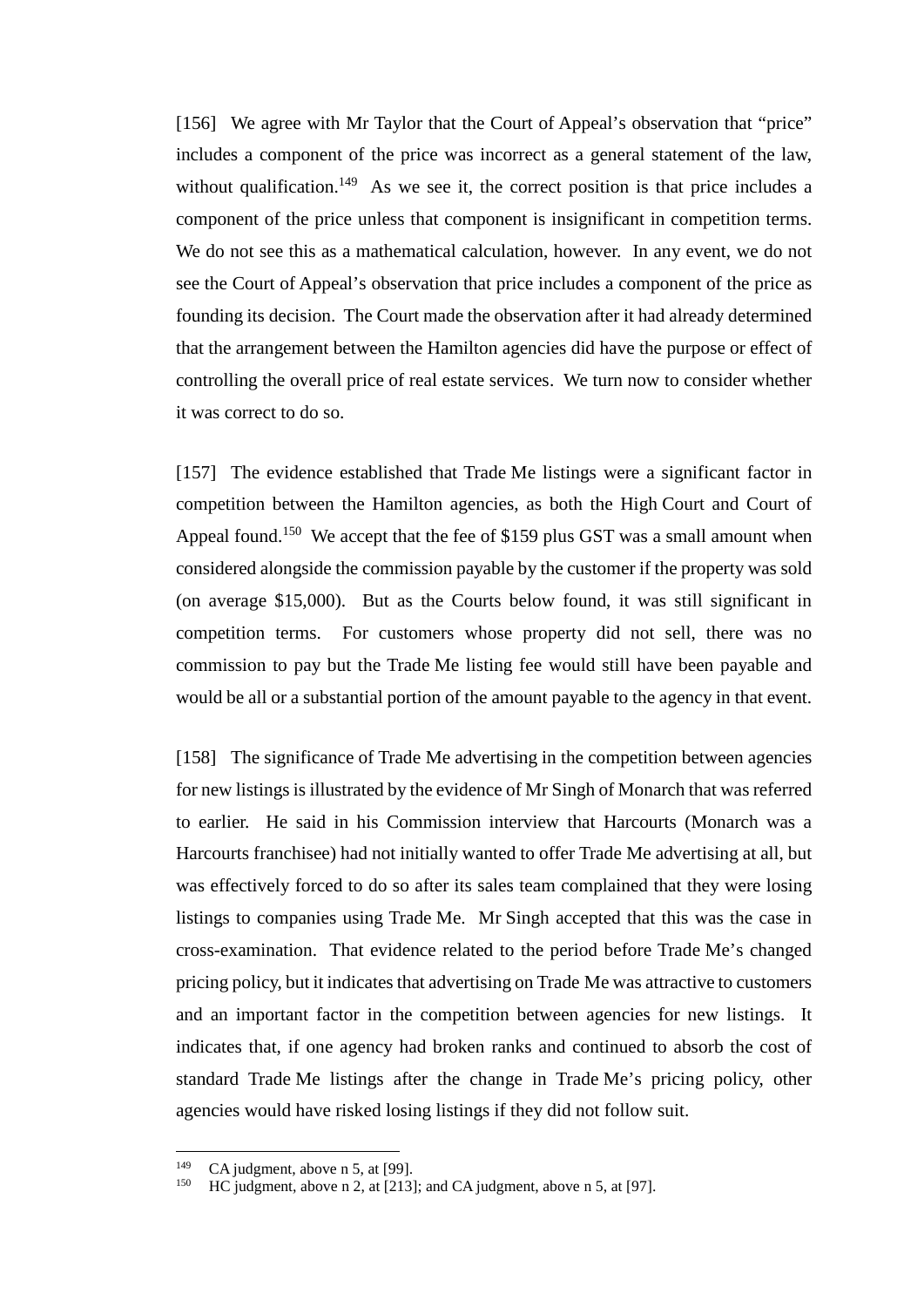[159] The Court of Appeal considered the strength of the Hamilton agencies' response to Trade Me's pricing change was indicative of how important this aspect of their pricing was to them.151 The Court also noted that the cost to the Hamilton agencies of absorbing the Trade Me listing fee as a default position was material to them.152 We agree that this indicates that the Trade Me listing fee component of the price of the services offered by the Hamilton agencies in competition with each other was a significant aspect of the competition between them. The appellants' submission that the Trade Me listing fee was too insignificant to bring an arrangement that had the purpose or effect of controlling it within the ambit of s 30 is hard to reconcile with their extreme reaction to the news of Trade Me's proposed pricing policy change as illustrated by their conduct before and at the September meeting. They say on the one hand that the new Trade Me listing fee was so high that it was a natural reaction for agencies to refuse to absorb it, given the considerable cost to them if they did so, but on the other that the fee was such a small component of the overall price of their services that it should be treated as insufficiently significant in competition terms to bring the agreement to fix or control it within the prohibition in s 30.

[160] The effect of the arrangement in relation to the Trade Me listing fee controlled the overall price of the services provided by the agencies by interfering with the competitive process that would otherwise have applied. We agree with Mr Dixon's submission that there is some similarity between the situation in this case and that in the air cargo cases relating to the arrangement between airlines controlling the level of fuel surcharges charged by airlines but not affecting the setting of the other components of the price for air cargo carriage. For example, in *Australian Competition and Consumer Commission v PT Garuda Indonesia Ltd*, the Federal Court concluded that "the increase in overall prices [arising from the arrangement relating to fuel surcharges] permitted the airlines to derive additional revenue and, by agreeing the surcharges, they could do so without competing in relation to that increase".<sup>153</sup> In this case, the Hamilton agencies avoided a significant cost by agreeing a default position that the Trade Me listing fee would not be absorbed, rather than deriving significant revenue (as the airlines did), but the net effect is the same.

<sup>&</sup>lt;sup>151</sup> CA judgment, above n [5,](#page-2-1) at [97].

 $152 \text{ At } [100].$ 

<sup>153</sup> *PT Garuda Indonesia*, above [n 128,](#page-41-1) at [567].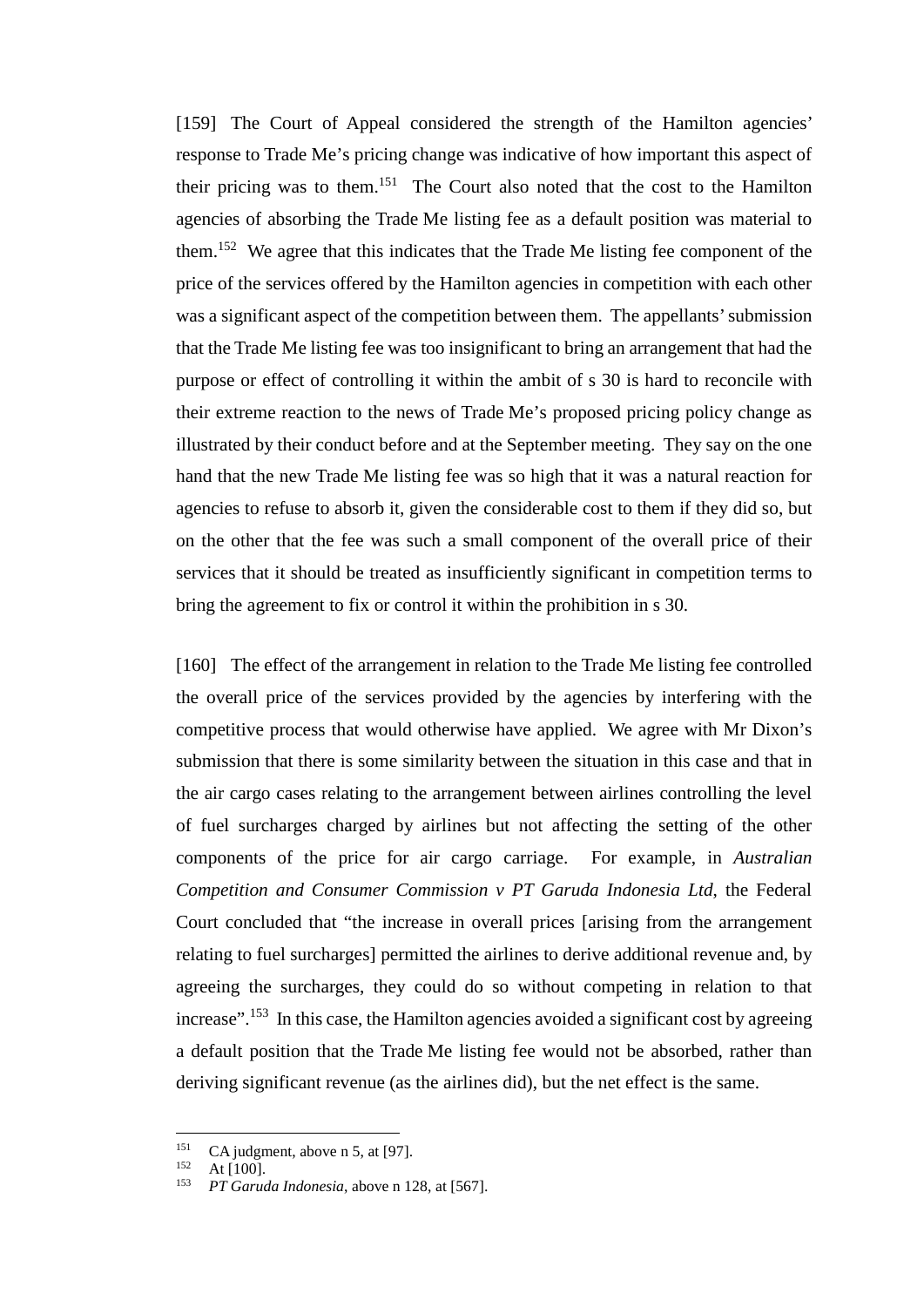<span id="page-48-2"></span>[161] We are satisfied that, although the arrangement related to a mathematically small component of the overall charges by the Hamilton agencies to customers who successfully sold their properties, it was nevertheless a sufficiently significant component of the overall price to bring the arrangement within the ambit of s 30. We note, however, the observation made by Lindgren J in *CC (NSW)* that the degree of control over the overall price retained by the parties to the arrangement may be a relevant factor in determining penalty.<sup>154</sup>

### *Departing from the High Court's findings of fact*

<span id="page-48-0"></span>[162] The appellants argue that the factual findings that led the Court of Appeal to conclude that the arrangement contravened s 30 were wrong. They argue that the Court of Appeal should not have departed from the factual findings of the High Court Judge, which led him to conclude the contrary. We have already rejected their argument as to the appropriate appellate approach and will not repeat that discussion here.<sup>155</sup> Putting that to one side, their argument is that the Court of Appeal's factual findings are not supported by the evidence. We have already considered this in relation to the argument about the component of the price. We now consider it in relation to the effect and purpose of the arrangement.

# **Effect**

<span id="page-48-1"></span>[163] The High Court Judge found that because there was no restriction on the proportion of the cost of Trade Me to be passed on (or not) to vendors under the vendor funding arrangement as the Judge found it to be, the arrangement or understanding did not have any effect on the competitive setting of price.<sup>156</sup> We accept that the witnesses who attended the 30 September meeting said that nothing was said that restricted an agency's ability to absorb the cost of a Trade Me listing, or to share that cost with the agent or vendor in individual transactions.

[164] But that is not the end of the matter because the case for the Commission, accepted by the Court of Appeal, was that the arrangement affected the competitive

<sup>&</sup>lt;sup>154</sup> *CC (NSW)*, above n [32,](#page-13-4) at [178], quoted above at [\[134\].](#page-39-0)

<sup>&</sup>lt;sup>155</sup> See above a[t \[60\].](#page-19-1)

HC judgment, above [n 2,](#page-2-0) at  $[227]$  and  $[232]$ .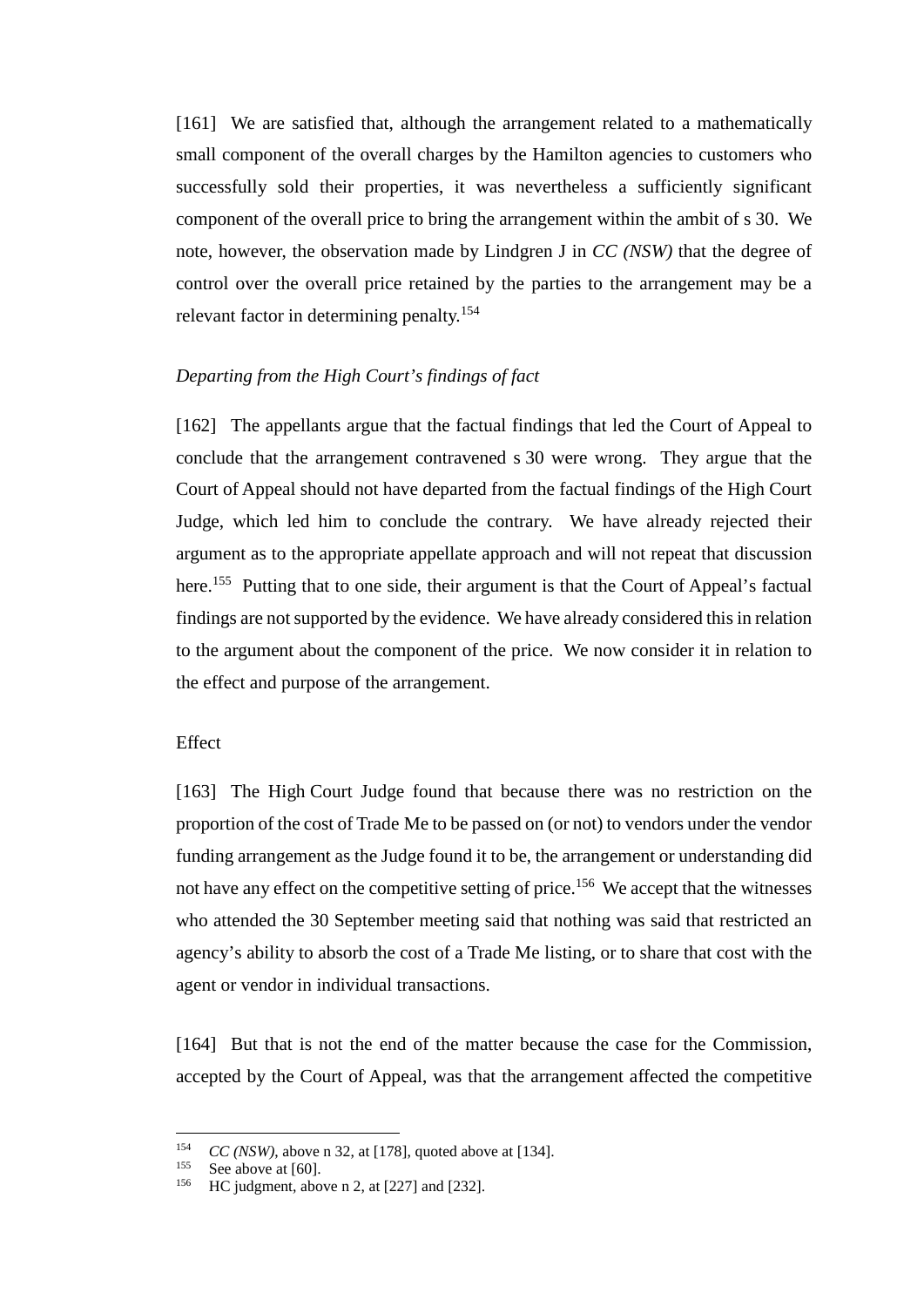process in the setting of the price for Trade Me listings by ruling out a default setting of free Trade Me standard listings for all customers, as had been the status quo before the 30 September meeting, except in relation to Success. The fact that agencies retained a discretion to pay for or share the cost of Trade Me standard listings did not stop that effect on the price setting process from occurring. As Mr Dixon put it, "focussing only on the exercise of a discretion for individual transactions – as the High Court did – ignores the need to step back and consider the overall effect of the agreement in practice".

<span id="page-49-0"></span>[165] We agree with that analysis. The evidence established that the agreement had the effect of setting the default offer price for Trade Me advertising. The participating agencies amended their standard marketing plans and directed their staff that the cost of Trade Me listings – \$159 plus GST – was to be paid by vendors or individual agents. For example, Lodge admitted that directions were given by Mr O'Rourke to staff that, from 1 January 2014, listings would no longer be automatically uploaded to Trade Me. Listings thereafter needed to be paid for by the vendor or agent. Lodge's general manager, Ms Peel, notified Lodge's administrators and salespeople in late 2013 that upload of new listings would cease from 1 January with all current listings to be removed on 18 January. Lodge updated its Agency Authority and Residential Listing Form accordingly. The other Hamilton agencies each took similar steps.

[166] A Commission officer, Mr Chamberlain, gave evidence about the impact of the arrangement. His evidence was that there were significantly fewer Trade Me standard listings in the first six months after the arrangement was entered into (February to July 2014) than in the same months of 2013 (before the arrangement). The High Court Judge summarised Mr Chamberlain's evidence in the following table:<sup>157</sup>

| Agency         | 1 Feb 2013-31 Jul 2013 1 Feb 2014-31 Jul 2014 |     |
|----------------|-----------------------------------------------|-----|
| Lodge          | 781                                           | 55  |
| Lugton's       | 547                                           | 46  |
| Monarch        | 717                                           | 79  |
| Online         | 293                                           | 150 |
| <b>Success</b> | 102                                           | 46  |

 <sup>157</sup> HC judgment, above [n 2,](#page-2-0) at [173]. See also CA judgment, above [n 5,](#page-2-1) at [72].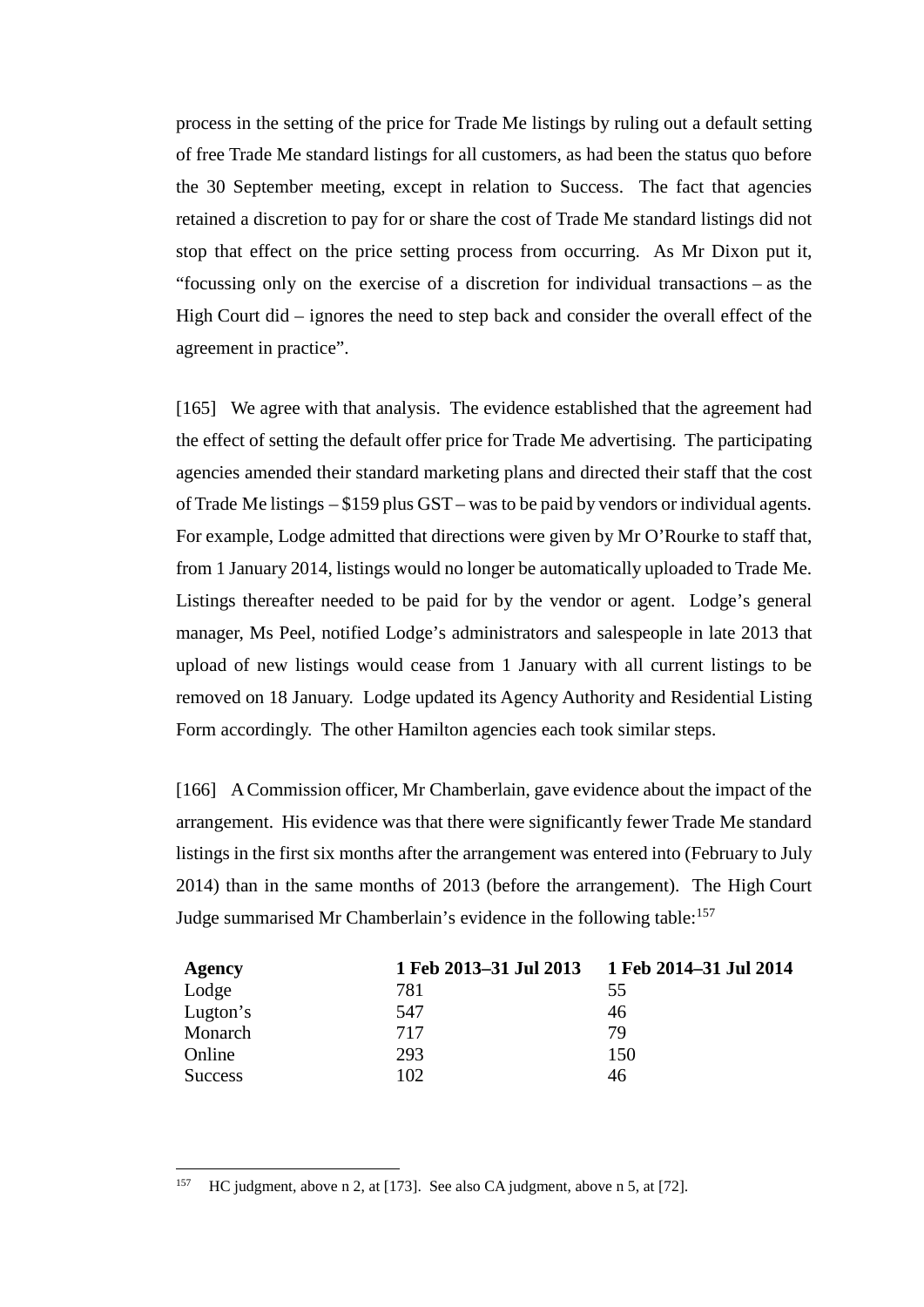[167] In total, there were 376 Trade Me standard listings in the relevant period of 2014, compared to 2,440 in the same period of 2013. The Commission argues this drop in the number of listings showed that the effect of the adoption by the Hamilton agencies of a default setting of vendor funding of such listings was an increase in the price of Trade Me standard listings.

[168] Mr Dixon submitted that, in light of the directions given by the agencies to their staff (referred to above at [\[165\]\)](#page-49-0), it appeared the overwhelming majority of the 376 vendors who chose to have a Trade Me standard listing in the 2014 period must have paid the fee themselves at the full rate of \$159. That may be so but there was little evidence to verify it. In fact, there was only limited evidence about who had paid for the 2014 Trade Me standard listings. Lodge had 12 listings in February 2014. Mr O'Rourke said it paid for seven of those and partly paid for one. Three of these appear to have been relistings of properties where the original listing predated the implementation of the arrangement. There was evidence Lodge paid for some listings in August 2014, but the Commission did not rely on this given its case was that the arrangement concluded at the end of June. We do not think much can be deduced from such a limited sample. But we accept the appellants' point that in the absence of evidence, the conclusion the Commission asks us to draw cannot be safely drawn.

[169] A stronger argument for the Commission was that those who declined to pay the Trade Me listing fee and therefore did not have a Trade Me standard listing of their property were deprived of the opportunity to be offered a price that had been set by an agency under workably competitive market forces. In effect, they got a lesser service than may have been available to them for the same price if the agreed vendor funding model had not been adopted by the Hamilton agencies. The small number of listings indicated in the table above suggests that there were many in this category. In fact, Mr Taylor said that the number of Trade Me standard listings in the relevant period was even lower than the 376 indicated in the table above, because the 150 listings attributed to Online were, in fact, feature listings and that some of the listings attributed to other agencies may have been feature listings too. Even if 376 is an overstatement of the number of Trade Me standard listings, the fact is that most customers of the Hamilton agencies did not have a Trade Me standard listing as part of the package of services offered to them by the Hamilton agencies.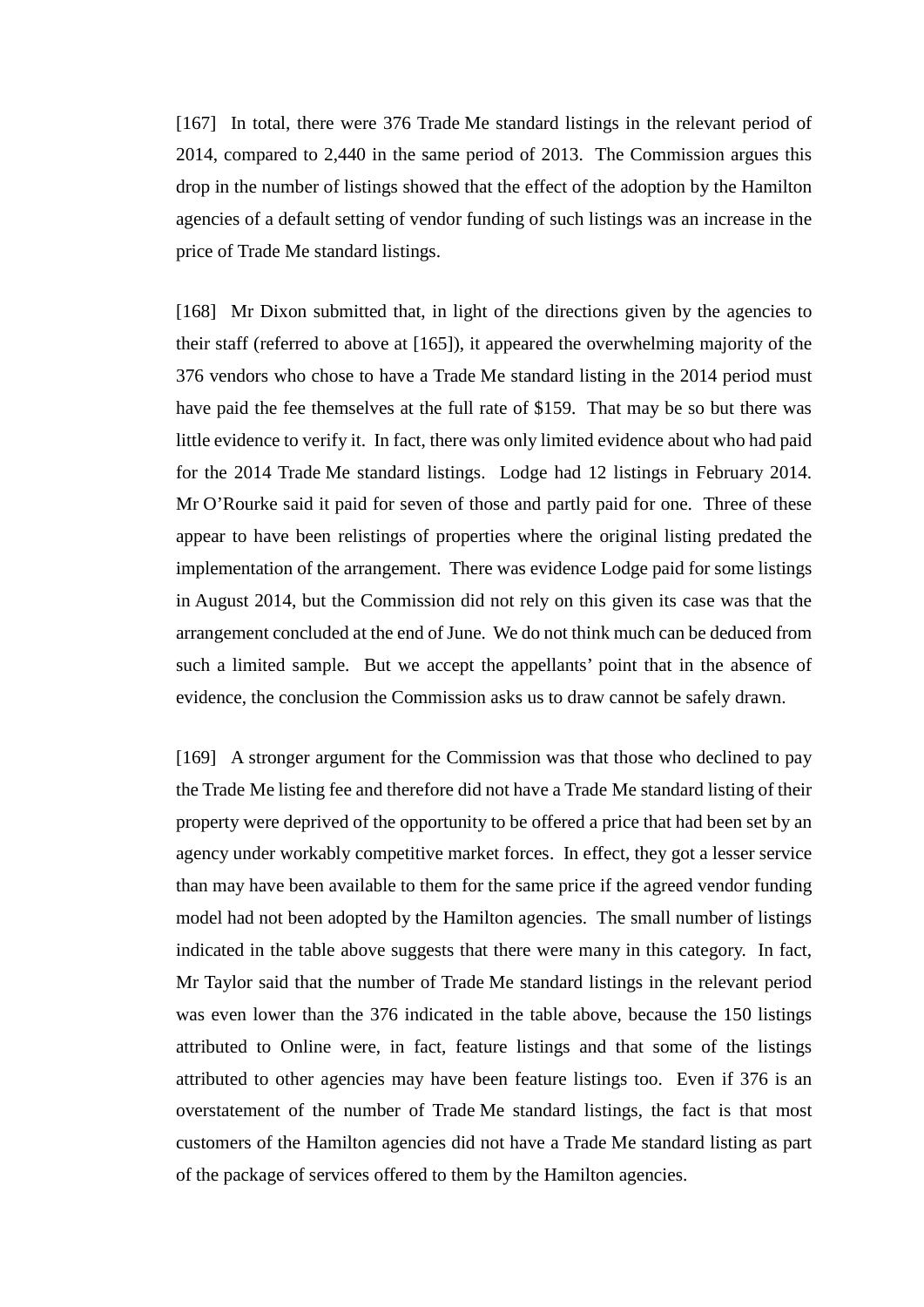[170] We agree, therefore, with the Court of Appeal that the arrangement to adopt a vendor funding model for the Trade Me listing fee did, contrary to the view of the High Court Judge, interfere with the competitive setting of price for the services offered by the Hamilton agencies. The fact that exceptions were permitted to the default option did not mean that the arrangement did not have that effect.

[171] The fact that the cost of Trade Me standard listings was going to be substantially greater after Trade Me's new policy came into effect meant that offering a free Trade Me listing would have had greater significance. It was a field of potential competition between agencies in the quest for new listings. The arrangement between agencies effectively prevented that potential competition from developing.

### Purpose

<span id="page-51-0"></span>[172] We now consider whether the purpose of the arrangement was to control price. There is considerable debate about whether the assessment of purpose is an entirely objective exercise or whether subjective evidence of purpose may also be brought into consideration.158 In this case the parties have both relied primarily on subjective evidence, but on our analysis we do not see it as necessary to resolve the objective/subjective debate, which we leave for consideration in a case where there has been argument on the point.

[173] Under s  $2(5)(a)$  of the Commerce Act, an arrangement is deemed to have a particular purpose if the arrangement either has the relevant purpose or has purposes that include the relevant purpose, and the relevant purpose is a substantial purpose.<sup>159</sup>

[174] The Court of Appeal found that the purpose of the 30 September meeting "was to eliminate [the risk that unless all the Hamilton agencies adopted the vendor funding model, individual agencies could lose listings to an agency or agencies that offered free Trade Me standard listings] by reaching a consensus as to how the Hamilton

 <sup>158</sup> See the conflicting judgments of William Young J and Glazebrook J in *ANZCO Foods Waitara Ltd v AFFCO New Zealand Ltd* [2006] 3 NZLR 351 (CA). See also Paul G Scott "The Purpose of Substantially Lessening Competition: The Divergence of New Zealand and Australian Law" (2011) 19 Wai L Rev 168; Sumpter, above [n 31,](#page-13-1) at 116–123; Noonan, above [n 20,](#page-10-2) at 312–323; and *Todd Pohokura Ltd v Shell Exploration NZ Ltd* [2015] NZCA 71 at [256].

<sup>&</sup>lt;sup>159</sup> "Substantial" is defined in s  $2(1A)$  of the Commerce Act as meaning "real or of substance".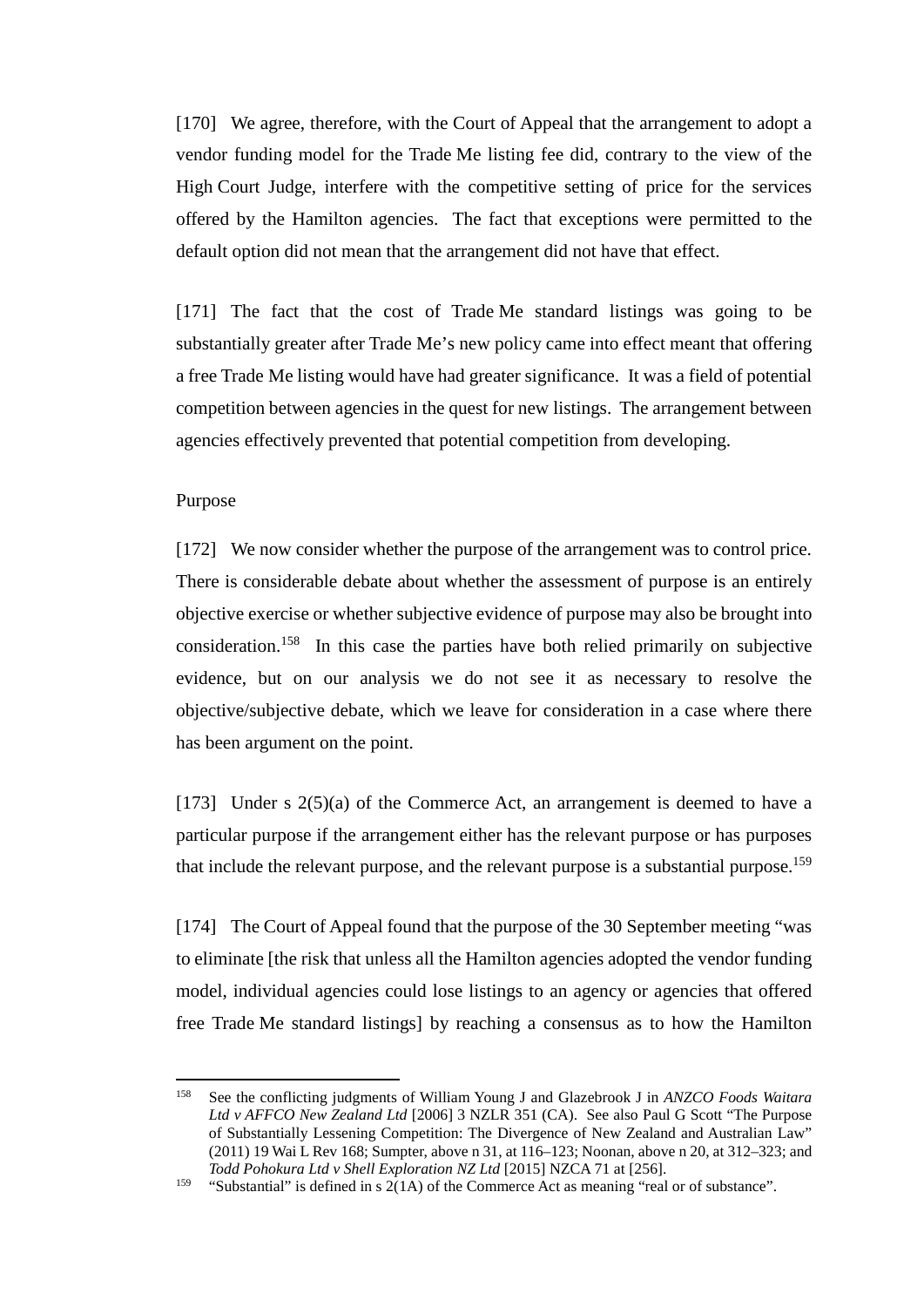agencies would respond to the change to Trade Me's fee structure".160 In relation to the purpose of the arrangement, the Court concluded:

[93] We conclude that the Judge erred in finding that the agencies gave effect to the arrangement or understanding by withdrawing the listings and moving to vendor funding, but that this did not have the purpose of fixing the price or elements of it. Plainly an agreement in principle along these lines would have that purpose.

<span id="page-52-0"></span>[175] The appellants took issue with the Court of Appeal's finding about the purpose of the 30 September meeting. They said the purpose of the meeting was to discuss the promotion of the realestate.co.nz website. In support of this they pointed to the evidence of Mr Lugton, Mr Shale, Mr King, Mr Coombs and Mr O'Rourke, who all said that was their understanding of the purpose of the meeting. We accept that is what they said, but they were discussing their subjective understanding of the purpose of the 30 September meeting, not that of the arrangement that the Hamilton agencies entered into.

[176] And the evidence just mentioned was not the only evidence of purpose. On the Commission's case, the advent of the substantially increased Trade Me listing fee opened up a potential field of competition between agencies that had not existed before. Given the new price level, there was potential for some agencies to absorb the cost of such listings in whole or in part as a way of attracting listings. There was evidence of concern about this. In particular:

(a) Notes from a 2 September 2013 NZRN board conference call record that some principals were concerned another company would absorb the cost and use it as a competitive advantage. The notes also stated that "we need to ensure we don't create the situation where one group … are charging for Trade Me listings but another company is not". And further: "[Mr O'Rourke] expressed that we should become proactive with the companies in our areas to open dialogue and ensure a joint approach."

<sup>&</sup>lt;sup>160</sup> CA judgment, above n [5,](#page-2-1) at [69].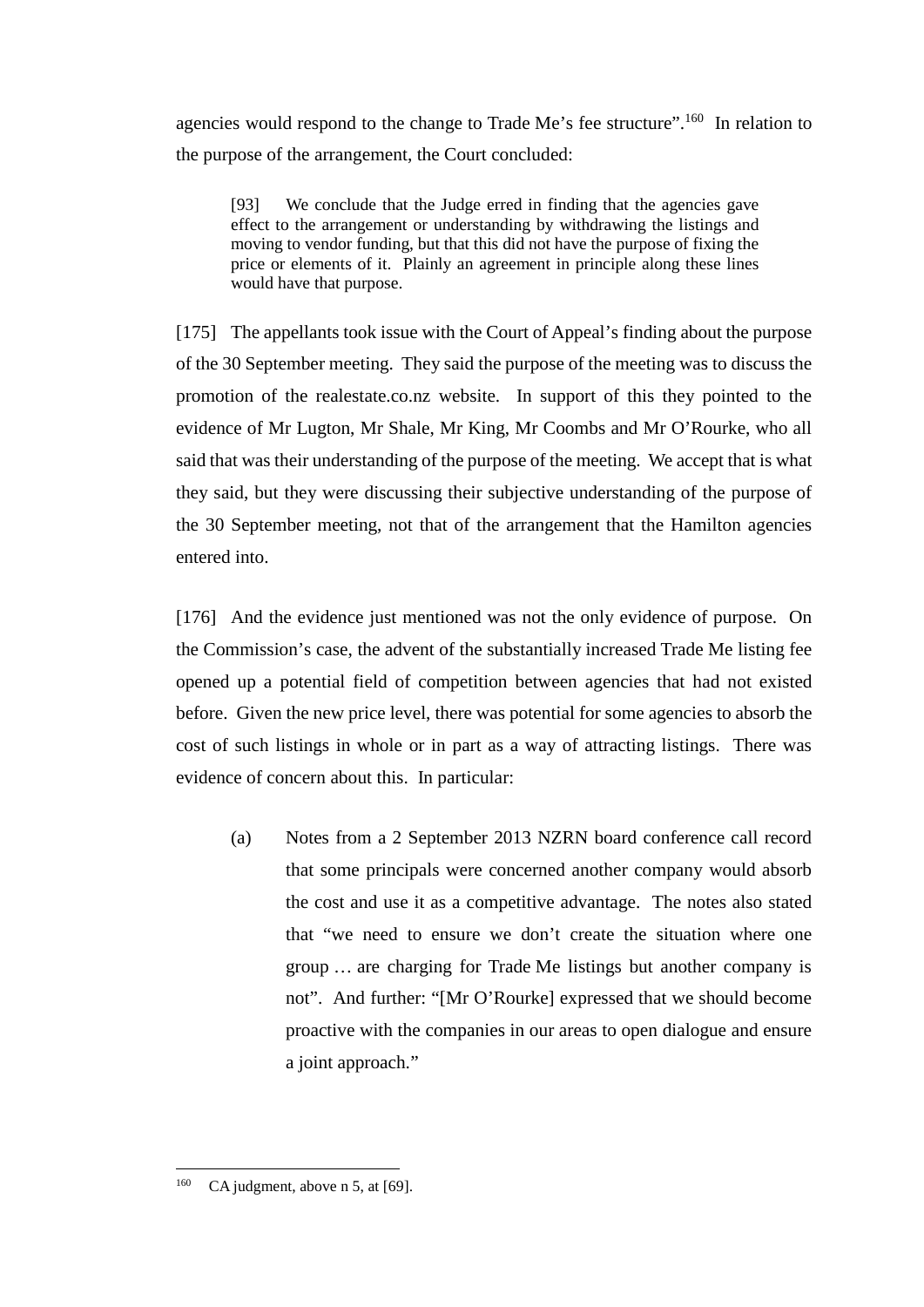(b) Mr Lugton's evidence that: "There was a risk however that, unless we all took the same approach at the same time, one of the agencies would continue to pay for Trade Me listings as a way of attracting vendors and then the other agencies would have to make similar offers to their vendors<sup>"161</sup>

[177] Mr Coombes, Mr Shale, Mr Lugton and Mr O'Rourke all gave evidence that the purpose of the meeting was not limited to discussion of realestate.co.nz. In particular:

- (a) Mr Coombes said that he "understood the purpose of the meeting was to discuss Trade Me's pricing changes and possible steps that could be taken in response to it, including the promotion of realestate.co.nz".
- (b) Mr Shale said that "[Mr O'Rourke] explained to me over the phone that the purpose of the meeting was to discuss what we might do in response to the Trade Me pricing model change." There was also Mr Shale's statement to the Commission that his impression was that the purpose of the meeting was "to try to reach some sort of consensus on a common approach to Trade Me, so that everyone would be on the same page".<sup>162</sup>
- (c) Mr Lugton said that he "understood the purpose of the meeting was to discuss the change in Trade Me pricing, and to brainstorm ideas for raising the profile of realestate.co.nz so that it could become a stronger alternative to using trademe.co.nz".
- (d) Mr O'Rourke produced a handwritten note from the 30 September meeting headed "Trade Me Meeting".

[178] Ultimately the positions of the parties are not necessarily irreconcilable. We accept that part of the rationale for the 30 September meeting was to discuss how to

<sup>&</sup>lt;sup>161</sup> We acknowledge Mr Taylor's point that Mr Lugton said the risk of one agency absorbing the cost was not discussed at the meeting, it was not a risk he identified at the time he made his decision and he did not mention it to the Commission in his interview.

<sup>&</sup>lt;sup>162</sup> We accept Mr Taylor's point that Mr Shale appeared to retract that statement in his evidence-in-chief and it was not put to him in cross-examination: see above at [\[77\].](#page-24-1)